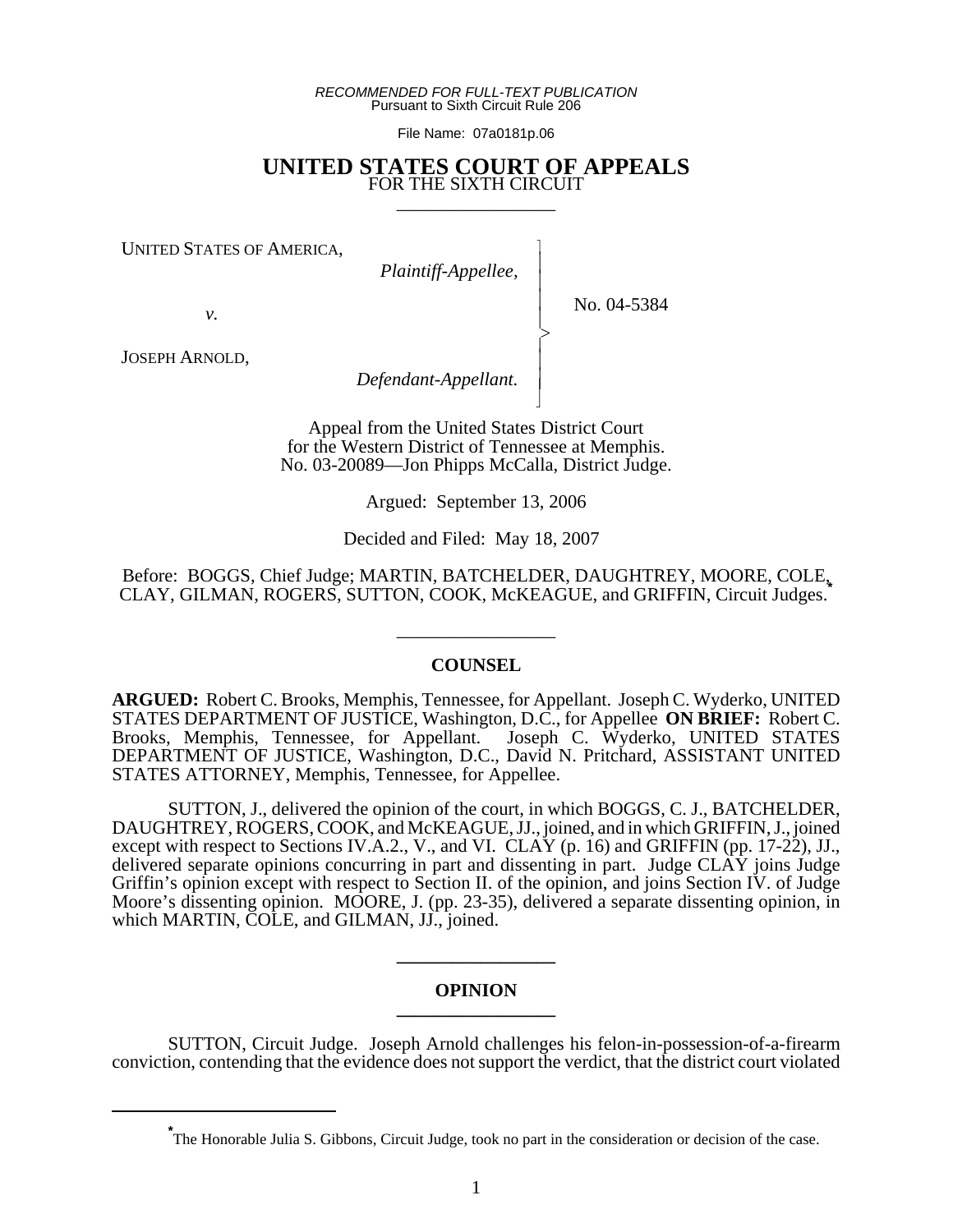his Confrontation Clause rights by admitting testimonial hearsay and that the district court made several erroneous evidentiary rulings during the course of the trial. We affirm.

I.

At 7:43 a.m. on September 19, 2002, Tamica Gordon called 911 and told the emergency operator: "I need police. . . . Me and my mama's boyfriend got into it, he went in the house and got a pistol, and pulled it out on me. I guess he's fixing to shoot me, so I got in my car and [inaudible] left. I'm right around the corner from the house." Gordon identified her mother's boyfriend as Joseph Arnold, a convicted murderer whom the State had recently released from prison.

About five minutes after the dispatcher told three police officers about Gordon's call, the officers arrived at 1012 Oak View, the residential address that Gordon had provided to the 911 operator. Gordon exited her car and approached the officers, "crying," "hysterical," "visibly shaken and upset," and exclaimed that Arnold had pulled a gun on her and was trying to kill her. JA 112–14. She described the gun as a "black handgun." JA 127.

Soon after the officers arrived, Arnold returned to the scene in a car driven and owned by Gordon's mother. Gordon became visibly anxious again, exclaiming, "that's him, that's the guy that pulled the gun on me, Joseph Arnold, that's him." JA 115. She also told the officers that "he's got a gun on him." JA 116. Arnold exited the car, and the police patted him down to determine if he was carrying a weapon. When the pat-down did not produce a weapon, the officers asked Gordon's mother for permission to search the car. She consented, and the officers found a black handgun inside a clear, plastic bag directly under the passenger seat where Arnold had been sitting.

A grand jury charged Arnold with being a felon in possession of a firearm. *See* 18 U.S.C.  $\S 922(g)(1)$ . When Gordon did not appear to testify at Arnold's trial in response to a government subpoena, the district court ruled (1) that the government could admit a redacted recording of the 911 call (without the reference to Arnold as a convicted murderer) and Gordon's two statements at the scene under the "excited utterance" exception to the hearsay rule and (2) that the applicability of this well-established hearsay exception authorized the introduction of this evidence under the Confrontation Clause. The district court also declined to admit a statement from a private investigator hired by Arnold to the effect that Gordon had told the investigator, eight months after the incident, that she did not see Arnold with a gun. The jury found Arnold guilty of the single charge.

II.

Arnold challenges the sufficiency of the evidence with regard to just one element of the crime: Did he possess a firearm? The jury heard several pieces of evidence that, when "view[ed] . . . in the light most favorable to the government," would allow it to conclude just that. *United States v. Morrow*, 977 F.2d 222, 230 (6th Cir. 1992) (en banc); *see Jackson v. Virginia*, 443 U.S. 307, 319 (1979); *see also United States v. Aarons*, 718 F.2d 188, 189 n.1 (6th Cir. 1983) ("Where the sufficiency of the evidence is properly before us, we consider that issue first because it is determinative of whether" the Double Jeopardy Clause prevents "the appellant [from] be[ing] retried.").

At trial, the jury learned that Tamica Gordon called 911 and told the emergency operator that Arnold had just threatened her with a gun. When officers arrived at the scene, they encountered a visibly shaken Gordon, who explained that she had just been in an argument with Arnold, her mother's boyfriend, and that he had threatened her with a gun. "Joseph Arnold," she told the officers, "pulled a gun on [me], he said he was going to kill [me]. He was arguing and [I] thought he was going to kill [me]." JA 114. Gordon "stated that she . . . saw him with a gun in his hand," JA 140, and "that she observed him cock the weapon," JA 143. Gordon described Arnold's weapon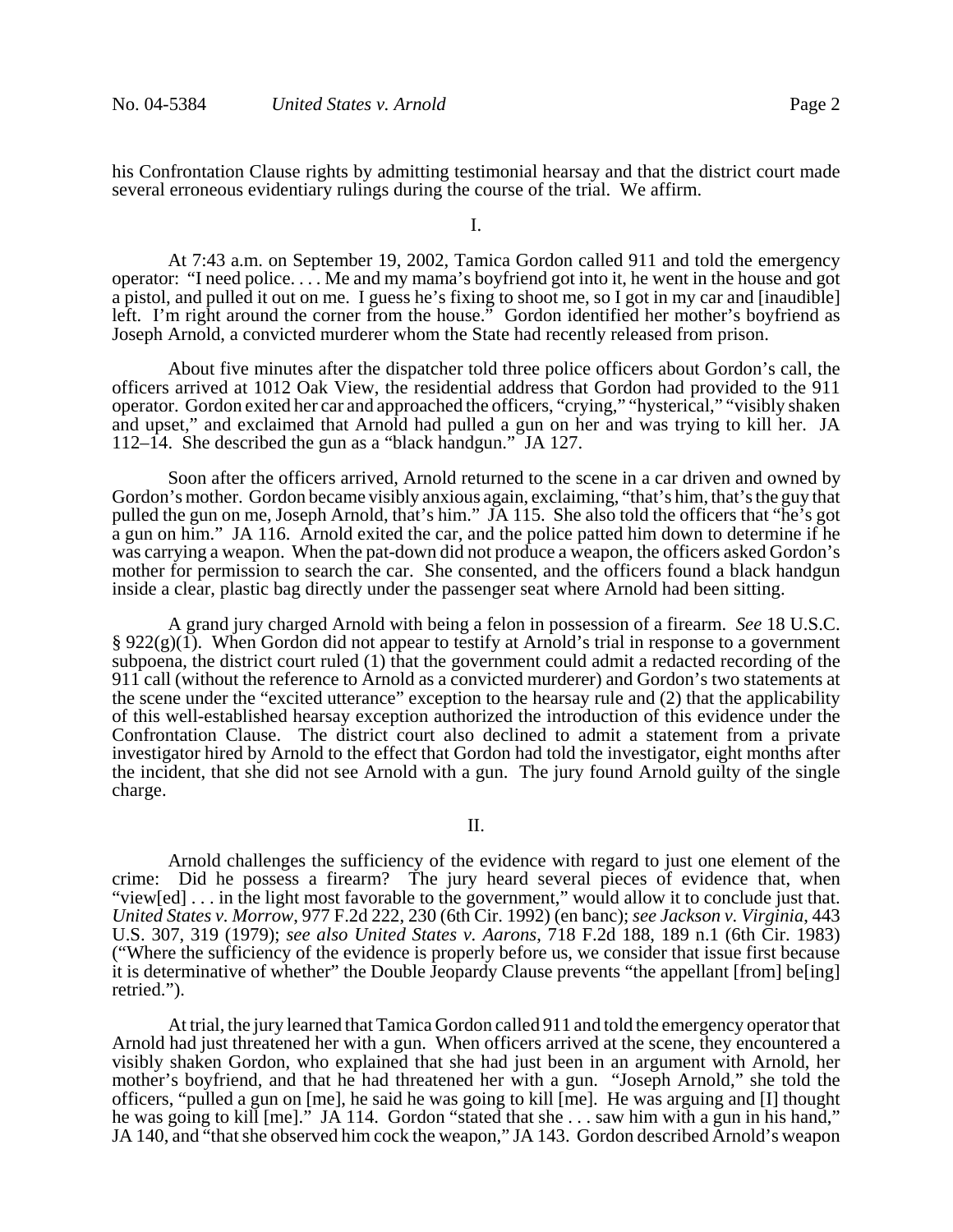as "a black handgun." JA 127, 140. "[B]ecause of the way she said that he cocked it," JA 127—that he "pulled back the slide," *id*.—and because of the way she described the gun, the officers concluded that the gun was a semiautomatic handgun, *id*., and that "there would be a round chambered" in it, JA 133.

Soon after the officers arrived, Gordon's mother pulled up in a car with Arnold sitting in the passenger seat. "[A]s the car pulled up, [Gordon] got back excited, she started crying [and] pointing at the car saying that's him, that's the guy that pulled the gun on me, Joseph Arnold, that's him[,] . . . he's got a gun on him." JA 115–16. When the officers approached Arnold and "asked" him what was going on, . . . he basically said that they were arguing." JA 117. After obtaining permission to search the car, the officers found a plastic bag containing a loaded, black, semiautomatic handgun with a round in its chamber directly under the passenger seat of the car.

In the light cast by this evidence, "*any* rational trier of fact," *Jackson*, 443 U.S. at 319, could conclude beyond a reasonable doubt that Arnold possessed the gun the officers found below his seat. The jury heard evidence that Gordon, her mother and Arnold were at home that morning, that Arnold and Gordon began arguing and that during the argument Arnold retrieved a gun and pointed it at Gordon as she fled to call 911. They learned that Gordon described the gun to officers as a black handgun. They heard that the way Arnold cocked the weapon indicated to the officers that it was a loaded semiautomatic and that it had a round of ammunition in its chamber. And the jury learned that when, moments later, a car containing Arnold arrived at the scene, the police found a gun inches from the passenger seat where Arnold was sitting. The gun in every way matched Gordon's description: it was black; it was semiautomatic; it was loaded; and it had a round in its chamber. And it was found within easy reach of Arnold.

Because "possession may be proved by direct or circumstantial evidence," *United States v. Craven*, 478 F.2d 1329, 1333 (6th Cir. 1973), we cannot overturn the jury's decision merely because it had to draw reasonable inferences to find Arnold guilty. It is true, for example, that the government did not offer evidence that, after Arnold threatened Gordon with a gun, someone saw him take the gun, wipe his fingerprints off it, place the gun in a plastic bag and stick it under his seat in Gordon's mother's car. But the jury *was* told enough to know that, after Gordon left the house to call 911, Arnold had the opportunity to take these steps, and "*any* rational trier of fact" reasonably could infer that he did. *See United States v. Moore*, 208 F.3d 411, 413 (2d Cir. 2000) (upholding felon-in-possession conviction even though "no witnesses saw or heard [the defendant] throw a handgun into the bedroom closet [where officers found it], and there were no identifiable fingerprints found on the gun that was recovered" because "such evidence was not necessary for a reasonable jury to conclude that [the defendant] had been in possession of the gun that was recovered by the police" when officers testified that they had seen the defendant earlier possessing a gun of the same size and color); *see also United States v. Crowe*, 291 F.3d 884, 886–87 (6th Cir. 2002) (upholding conviction for carrying a firearm during a drug trafficking crime even though testifying officer "could see only a small portion of the object" he identified as a firearm and he "could not state for sure whether the object . . . was a real handgun or only a toy" because evidence need not "remove every reasonable hypothesis except that of guilt") (internal quotation marks omitted); *United States v. Austin*, 133 F. App'x 271, 275 (6th Cir. May 26, 2005) (upholding felonin-possession conviction where arresting officer observed defendant "with a weapon from eight to ten feet away, through a plate-glass window, before [he] fled down a hallway" and officers later found a gun "in a trash can in the hallway down which [the defendant] ran").

As in all criminal trials, the jury did not have to draw these inferences. But it reasonably could have reached these conclusions—and when that is the case we must respect the jury's inferences over our own.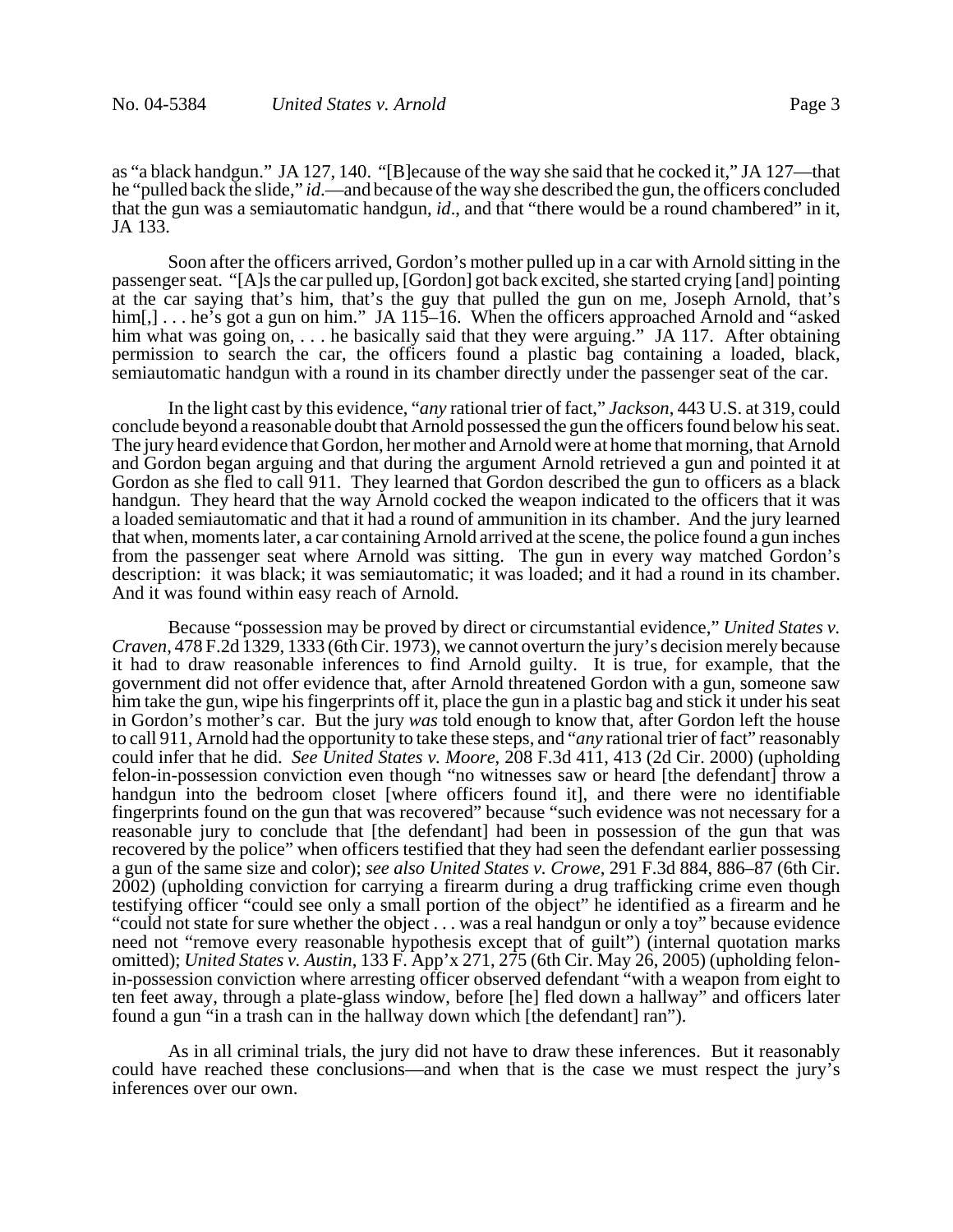Even if the jury had not drawn these inferences, moreover, Arnold had little to gain from the uncontradicted evidence that remained before the jury. The only other conclusion the jury reasonably could have drawn was that Arnold possessed, cocked and pointed a loaded, black, semiautomatic handgun at Gordon, disposed of it somewhere, got into a car, left and, minutes later, returned to the scene with *another* black, semiautomatic, loaded weapon with a chambered round stowed beneath his passenger seat. That is not a traditional defense to a felon-in-possession charge, and it was not the defense that Arnold presented to the jury. Arnold argued that he had never threatened Gordon with a gun, period. JA 226–27 (closing argument). He did not argue that, even if he had threatened Gordon with a gun that morning, he managed successfully to hide *that* gun, and the gun the officers found directly under his passenger seat later that morning was a different weapon.

Regardless of which arguments Arnold did make and regardless of which arguments he did not make, the critical point is that the jury could have drawn different inferences from this evidence, and our mandate is to affirm when the jury's choice was a rational one—which it was here. *See United States v. Barnett*, 398 F.3d 516, 522 (6th Cir. 2005) (affirming felon-in-possession conviction over sufficiency challenge; one officer testified that he saw defendant "holding a long black object that looked like a shotgun" and "that he saw [the defendant] throw the object to the ground as [the defendant] began to flee from the residence"; another officer "testified that upon investigating the residence after [the defendant] was apprehended, she found a black and chrome rifle in the front yard"); *United States v. Thomas*, 497 F.2d 1149, 1150 (6th Cir. 1974); *see also United States v. Daniels*, 170 F. App'x 409, 410, 412–13 (6th Cir. Mar. 7, 2006) (affirming felon-in-possession conviction over sufficiency challenge; one officer testified that he saw defendant throw to the ground a "silver metallic" object, "possibly a handgun or something to that effect"; that officer unsuccessfully attempted to locate the object after the defendant was detained; another officer later searched the area and found a ".25 caliber pistol" matching the first officer's description).

No doubt the linkage between the evidence would have been even stronger had Gordon described some other unique characteristic of the gun or, better yet, described the gun as "a Hi Point, 9 millimeter." But Arnold has pointed to no other feature of the gun that Gordon should have recalled, and to his credit Arnold does not argue that the sufficiency-of-the-evidence requirement of the Due Process Clause compels a witness to "make out the name brand of [a] weapon, the model, the model number, []or the gun's serial number" as an assailant threatens her with it. *See Moore*, 208 F.3d at 413 (upholding felon-in-possession conviction even though the witnesses who saw the defendant possess a "large black and silver handgun" did not describe the brand, model, or serial number and noting that the jury could reasonably conclude that the gun the witnesses described and the gun the police recovered "were one and the same"). Numerous cases hold that evidence not unlike the evidence presented here—eyewitness testimony describing a firearm actually possessed by the defendant that matches a firearm later recovered by the police—sufficiently connects the gun described to the gun found. And indeed most of these cases involve connections far more attenuated than the one here. *See, e.g.*, *Barnett*, 398 F.3d at 522; *Crowe*, 291 F.3d at 887; *United States v. Black*, 525 F.2d 668, 669 (6th Cir. 1975); *see also United States v. Smith*, 79 F. App'x 97, 99 (6th Cir. Oct. 21, 2003); *Whitis v. United States*, No. 94-6333, 1995 U.S. App. LEXIS 22308, at \*3, \*6, \*11 (6th Cir. Aug. 3, 1995); *United States v. Smith,* No. 90-2293, 1991 U.S. App. LEXIS 22429, at \*7 (6th Cir. Sept. 18, 1991).

All of this suffices to resolve this aspect of the case. The defendant was charged with possessing a handgun, and the government proved that he actually possessed the handgun identified in the indictment—based on evidence that the victim saw him threaten her with a handgun minutes before the police discovered a handgun under Arnold's car seat, one that met the description the victim gave of the gun. The government did not argue at trial that he *constructively* possessed the gun, and it is quite understandable why: It had no reason to do so.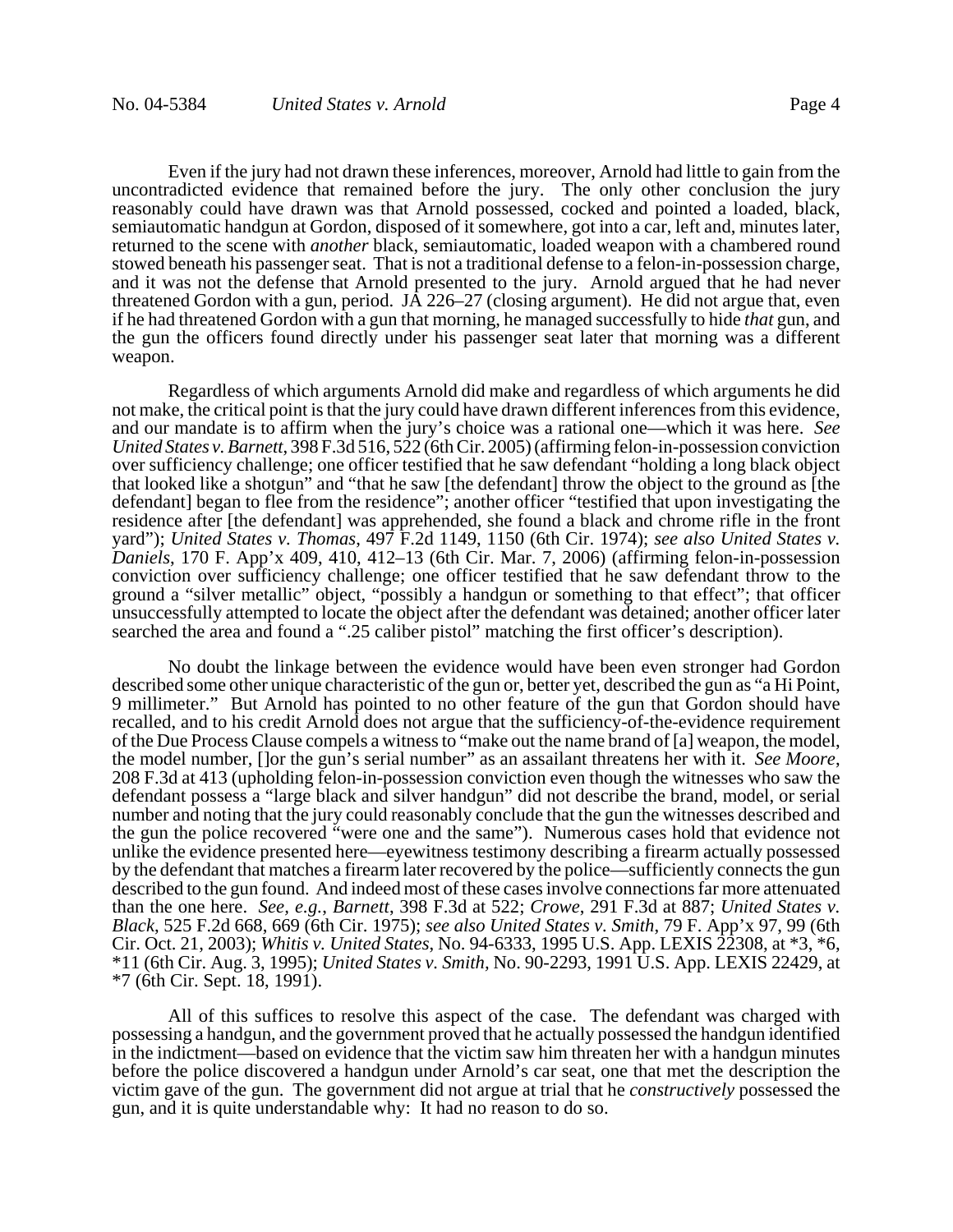Yet even if we treat this prosecution as arising under a constructive-possession theory, as the dissent does, that does not help Arnold. "Presence *alone*" near a gun, true enough, does not "show the requisite knowledge, power, or intention to exercise control over" the gun to prove constructive possession. *United States v. Birmley*, 529 F.2d 103, 107–08 (6th Cir. 1976) (emphasis added). But that is not what we have here. Here we have "other incriminating evidence, coupled with presence, . . . [that] serve[s] to tip the scale in favor of sufficiency." *Id.* at 108. And that "other incriminating evidence" was incriminating indeed: Minutes before the defendant was found with a handgun under the car seat in which he was riding, he was seen actually possessing a gun matching the description of the one found under his seat—and of course not just possessing it but *using* it to threaten someone.

Nor do the cases cited by the dissent alter this conclusion. In some of the cited cases, the sole connection between the defendant and the gun was the gun's proximity to the defendant. *See Birmley*, 529 F.2d at 107; *see also United States v. Whitfield*, 629 F.2d 136, 143 (D.C. Cir. 1980). But as we have shown, this is not a case in which the "record [was] devoid of any ... evidence" other than the defendant's mere presence in a car with a weapon. *United States v. Cochran*, 14 F.3d 1128, 1133 (6th Cir. 1994).

In some of the cited cases, the only evidence connecting the defendant to the gun (other than proximity) was that the defendant at some distant point in time and in some other place had possessed *a* gun—in one instance the defendant possessed a gun "more than two years before the charged . . . offense," *United States v. Hishaw*, 235 F.3d 565, 573 (10th Cir. 2000), and in another instance the defendant had committed "two offenses involving guns" at some unidentified point in the past, *United States v. Kelso*, 942 F.2d 680, 682 (9th Cir. 1991). Here, however, the defendant threatened the victim with a gun minutes before the police found a gun under his car seat, and that same gun matched the description of the gun the defendant used to threaten the victim.

And in some of the cited cases, the proffered evidence connecting the defendant to the gun (aside from proximity) was deemed to be too attenuated. *See United States v. Beverly*, 750 F.2d 34, 37 (6th Cir. 1984) (evidence showed only that the defendant "was standing close to a waste basket which contained two guns, and that [he] had at some point touched one of the guns"; but the evidence did not show when the guns were placed in the waste basket); *United States v. Blue*, 957 F.2d 106, 107–08 (4th Cir. 1992) (holding that facts "barely" fell short of "support[ing] a finding of constructive possession" when officer found gun under passenger defendant's seat after observing defendant's "shoulder . . . dip as if [he] were reaching under the seat"). But in both of those cases, the courts emphasized that no eyewitness testimony connected the gun to the defendant—an evidentiary gap that the record in this case closes through the statements of the victim. *See Beverly*, 750 F.2d at 36 (explaining that government's evidence did not include testimony from anyone who saw defendant "with a gun in his hand"); *Blue*, 957 F.2d at 108 ("The government introduced no . . . testimony that [defendant] had been seen with the gun."). In the final analysis, whether one chooses to look at this verdict as resting on actual possession or constructive possession, the fact remains that it legitimately rests on ample evidence of possession—evidence that requires us to uphold the verdict.

## III.

Arnold also challenges the admissibility of three out-of-court statements—the 911 call, Gordon's initial statements to police officers upon their arrival at the crime scene and Gordon's statement to officers upon Arnold's return to the scene—under the excited-utterance exception to the hearsay rule. Under Rule 803(2) of the Federal Rules of Evidence, a court may admit out-ofcourt statements for the truth of the matter asserted when they "relat[e] to a startling event or condition made while the declarant was under the stress of excitement caused by the event or condition." To satisfy the exception, a party must show three things. "First, there must be an event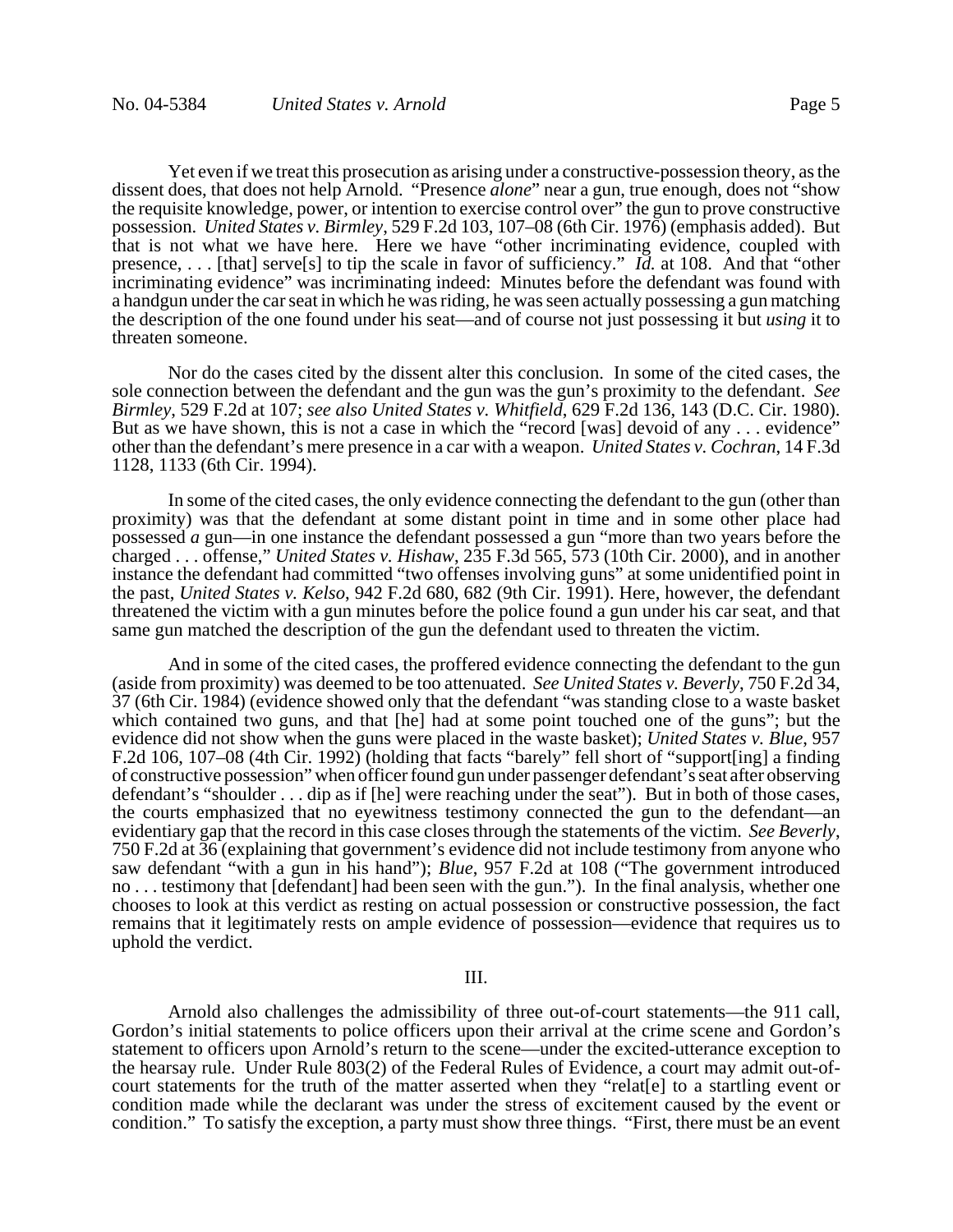startling enough to cause nervous excitement. Second, the statement must be made before there is time to contrive or misrepresent. And, third, the statement must be made while the person is under the stress of the excitement caused by the event." *Haggins v. Warden, Fort Pillow State Farm*, 715 F.2d 1050, 1057 (6th Cir. 1983). All three inquiries bear on "the ultimate question": "[W]hether the statement was the result of reflective thought or whether it was a spontaneous reaction to the exciting event." *Id.* at 1058 (internal quotation marks omitted). We apply abuse-of-discretion review to a district court's application of the rule. *See United States v. Beverly*, 369 F.3d 516, 540 (6th Cir. 2004).

**The 911 Call.** Gordon's statements to the 911 operator readily satisfy the first and third prongs of the test. As to the first requirement, being threatened by a convicted murderer wielding a semi-automatic handgun amounts to a startling event that would prompt at least nervous excitement in the average individual, if not outright trauma. As to the third requirement, Gordon plainly remained in this state of anxiety during the 911 call. Throughout the call, the operator had to tell her to "calm down" and "quit yelling" and often had difficulty understanding her frantic pleas for help.

The record also supports the district court's finding that the call took place soon after Arnold threatened Gordon—"slightly more than immediately" after the threat, in the district court's words—which satisfies the second factor. The district court listened to the tape of the 911 call five times, noted that Gordon said "*he's* fixing to shoot me," not that he "*was* fixing to shoot me," JA 52 (emphasis added), and ultimately concluded that there was an immediacy to her statements. Arnold does not challenge the district court's factual conclusions regarding the meaning of the tape.

Case law supports the view that Gordon made the statement "before there [was] time to contrive or misrepresent." *Haggins*, 715 F.2d at 1057. *Haggins*, for example, upheld the admission of statements by a four-year-old child made more than an hour after the incident but while the child was still suffering the trauma from it. Other cases have upheld the admission of statements that also were made after the startling event but well within the traumatic range of it. *See, e.g.*, *United States v. Baggett*, 251 F.3d 1087, 1090 & n.1 (6th Cir. 2001) (applying the excited-utterance exception to statements made several hours after the last of several spousal beatings over a three-day period); *see also United States v. McCullough*, 150 F. App'x 507, 510 (6th Cir. Oct. 18, 2005) (applying exception to statements made "not . . . longer than two-and-a-half hours" after witnessing companion's arrest); *United States v. Green*, 125 F. App'x 659, 662 (6th Cir. Mar. 15, 2005) (applying exception to statements made three hours after the startling event); *see also United States v. Alexander*, 331 F.3d 116, 123 (D.C. Cir. 2003) (applying exception to statements made 15 to 20 minutes after the startling event); *United States v. Cruz*, 156 F.3d 22, 30 (1st Cir. 1998) (applying exception to statements made four hours after the startling event); *United States v. Tocco*, 135 F.3d 116, 128 (2d Cir. 1998) (applying exception to statements made within three hours of the startling event).

Contrary to Arnold's suggestion, our cases do not demand a precise showing of the lapse of time between the startling event and the out-of-court statement. The exception may be based solely on "[t]estimony that the declarant still appeared nervous or distraught and that there was a reasonable basis for continuing [to be] emotional[ly] upset," *Haggins*, 715 F.2d at 1058 (internal quotation marks omitted); *see United States v. Schreane*, 331 F.3d 548, 564 (6th Cir. 2003), a conclusion that eliminates an unyielding requirement of a time line showing precisely when the threatening event occurred or precisely how much time there was for contrivance. The district court made this exact finding, a finding supported by evidence that, in the words of *Haggins*, "will often suffice." 715 F.2d at 1058 (internal quotation marks omitted).

The dissent, though not Arnold, raises the concern that the uncorroborated content of an excited utterance should not be permitted by itself to establish the startling nature of an event. But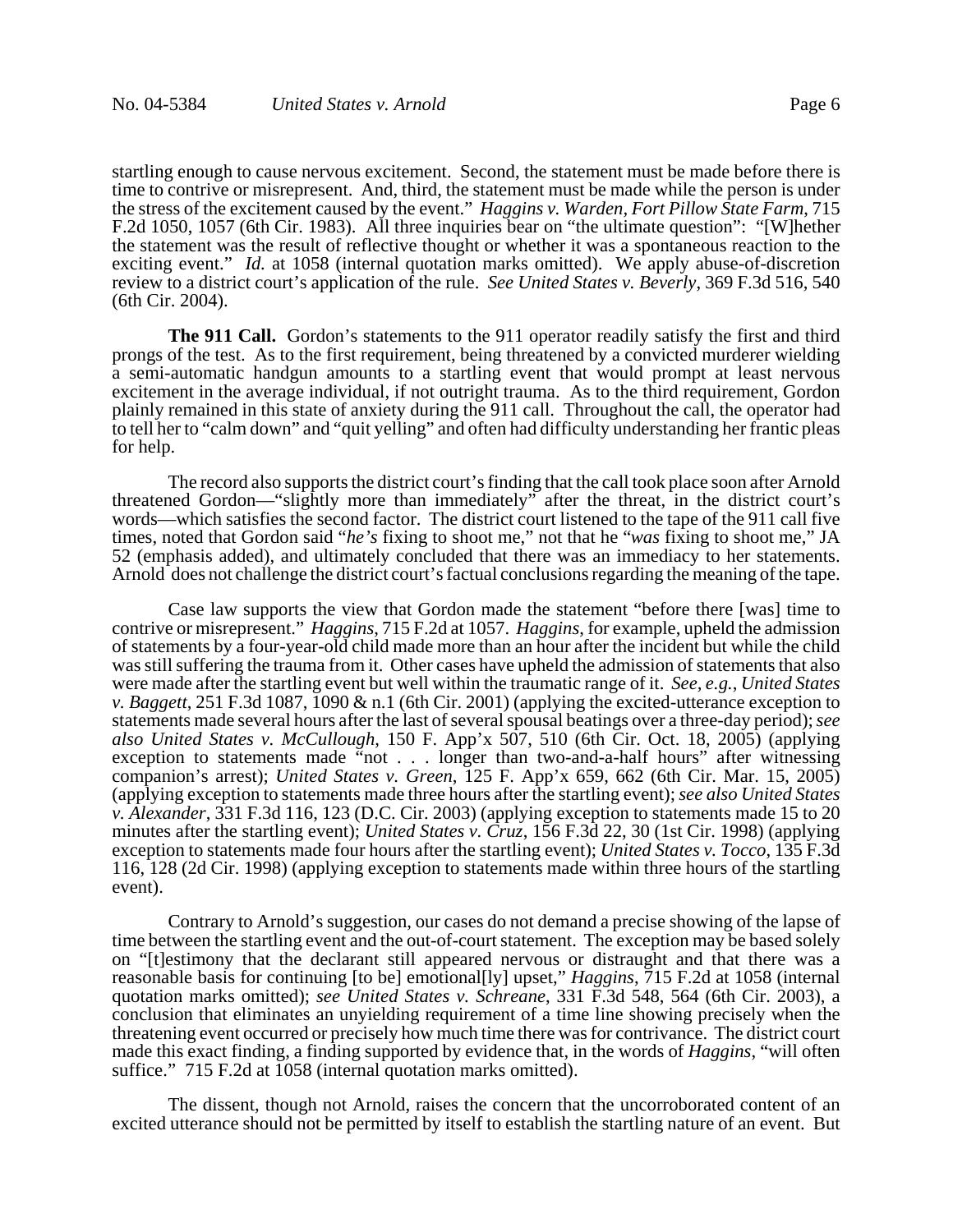this issue need not detain us because considerable non-hearsay evidence corroborated the anxietyinducing nature of this event: (1) Gordon's act of calling 911; (2) the fear and excitement exhibited by the tenor and tone of Gordon's voice during the 911 call; (3) Gordon's distraught demeanor personally observed by Officers Brandon and Newberry upon their arrival at the scene; (4) Gordon's renewed excitement upon seeing Arnold return; and (5) the gun matching Gordon's description found underneath the passenger seat in which Arnold was sitting. This dispute, in short, is not one of the "very few cases" in which this "knotty theoretical problem" has raised its head. *See* 2 McCormick on Evidence § 272 (6th ed. 2006) ("Fortunately, only a very few cases need actually confront th[e] knotty theoretical problem [of whether independent corroborating evidence of startling events is necessary] if the courts view what constitutes independent evidence broadly, as they should where the circumstances and content of the statement indicate trustworthiness.") (internal footnote omitted).

**Gordon's statement to officers upon their arrival at the scene.** When the officers arrived at the scene soon after learning of the 911 call, Gordon exited her car and approached the officers, "crying," "hysterical," "visibly shaken and upset," and exclaimed that Arnold had threatened her with a gun. JA 112–14. For many of the same reasons the district court had authority to admit the 911 call, it had authority to admit this statement. It remained the case that a startling event had occurred. The time that had passed between the end of the 911 call and the officers' arrival on the scene—5 to 21 minutes, based on the officers' testimony that the dispatch contacted them "about 8:00" or "a little bit before 8:00," JA 71, 112, 139, (meaning the dispatch could have occurred any time between the end of the 911 call at 7:45 and 8:00) and that they arrived five to six minutes later—did not give Gordon sufficient time to misrepresent what had happened. *See Alexander*, 331 F.3d at 123 ("Considering the nature of the startling occurrence—Alexander allegedly had a gun and threatened both to 'do something' to [declarant] and to 'mess [up]' her apartment—the passage of 15 to 20 minutes hardly suggests that the district court abused its discretion in admitting the 911 call."). And as shown by Gordon's frantic statements to the officers upon their arrival, she remained visibly agitated by Arnold's threat. The court did not abuse its discretion in admitting the statement.

**Gordon's statement to officers when Arnold pulled up next to the police car.** Soon after the officers' arrival, which is to say from 30 seconds to 5 minutes after they reached the scene, a car with Arnold in it pulled up next to the police car, at which point Gordon made the last of her statements admitted as an excited utterance. "[T]hat's him," she said, "that's the guy who pulled a gun on me, Joseph Arnold, that's him." JA 115. The district court permissibly admitted this statement as part of the same emotional trauma that captured Gordon's earlier statement to the officers. On top of that, the unexpected appearance of the victim's assailant independently suffices to establish a startling event followed by an understandably excited verbal response. *See Beverly*, 369 F.3d at 540; *cf. United States v. Scott*, 69 F. App'x 317, 321 (6th Cir. July 10, 2003); *United States v. Taylor*, No. 92-5120, 1992 U.S. App. LEXIS 29048, at \*3 (6th Cir. Nov. 5, 1992). The district court did not abuse its discretion in admitting the statement.

The dissent's view of the excited-utterance question prompts a few responses. *First*, the dissent, though not Arnold, contends that the district court failed to place the burden of proof on the government. Yet the district court, in making this ruling, concluded that "the elements to allow the exception have been demonstrated by the government." JA 79. And we, too, have placed the burden on the government. *See supra* at 5 (noting that, to qualify a statement as an excited utterance, "a party must show three things").

*Second*, the dissent claims that, instead of saying "he's fixing to shoot me," Gordon said "he finna shoot me," Dissent at 29–30, thereby eliminating the "'s" between he and finna (which the dissent finds to be a slang term for "fixing to"). But Arnold has not challenged the district court's factual determination that Gordon told the 911 operator "he's fixing to shoot me," and accordingly this issue is not properly before us. Nor, at any rate, is it clearly the case, or even somewhat clearly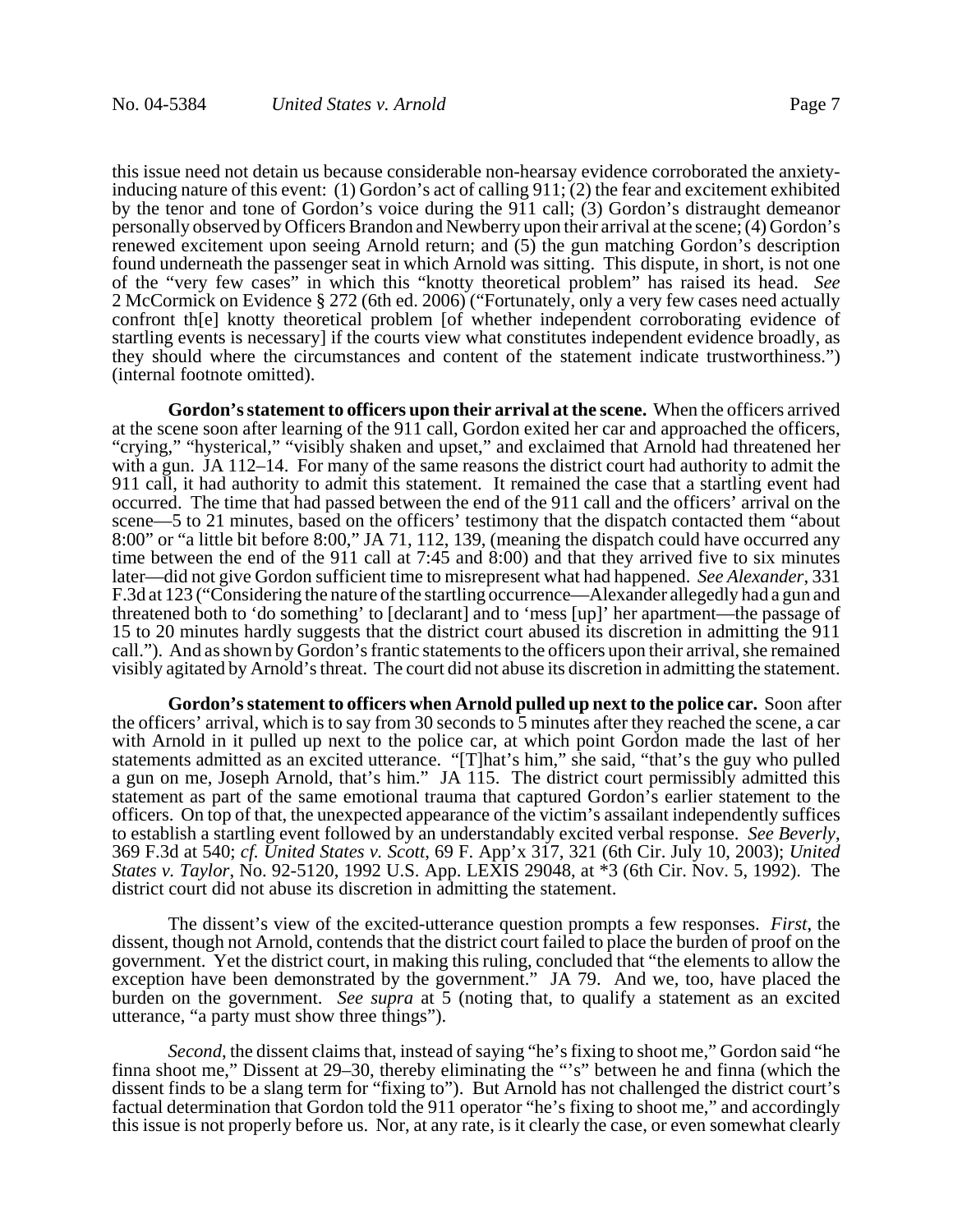the case, that the dissent properly interprets the tape—given the rapidity and anxiety with which Gordon spoke during the 911 call. This difficulty reinforces not only our decision to defer to the district court's interpretation of the tape but also our decision that indeed it was an excited utterance. *See Anderson v. City of Bessemer City*, 470 U.S. 564, 573–74 (1985).

#### IV.

## A.

At trial, Arnold also challenged the admissibility of these three statements under the Confrontation Clause of the Sixth Amendment. Quite understandably then, quite wrongly now, the district court rejected these challenges on the ground that the applicability of a traditional hearsay exception to each statement (in this instance, the excited-utterance exception) freed the evidence from challenge under the Confrontation Clause in accordance with *Ohio v. Roberts*, 448 U.S. 56 (1980). In light of the Supreme Court's intervening decision in *Crawford v. Washington*, 541 U.S. 36 (2004), that is no longer an accurate mode of analysis. *See id*. at 61. Under *Crawford*, when the prosecution seeks to introduce "testimonial" statements against a criminal defendant, when in the words of the Sixth Amendment the "accused" is being subjected to "witnesses against him," U.S. Const. amend. VI, the defendant generally has a right to confront those witnesses—without regard to what the modern-day Federal (or State) Rules of Evidence have to say about the matter. The Confrontation Clause, *Crawford* thus establishes, bars the "admission of *testimonial statements* of a witness who did not appear at trial unless he was unavailable to testify, and the defendant had had a prior opportunity for cross-examination." 541 U.S. at 53–54 (emphasis added).

In announcing this rule, *Crawford* chose not to provide a "comprehensive" definition of "testimonial" hearsay, *id*. at 68, but it did offer initial guidance on the meaning of the term. The Court explained that "testimony" involves "'[a] solemn declaration or affirmation made for the purpose of establishing or proving some fact.'" *Id.* at 51 (quoting 2 N. Webster, *An American Dictionary of the English Language* (1828)). And it explained that testimonial hearsay at a minimum includes "a formal statement to government officers" by "[a]n accuser" in the form of an affidavit, a deposition, prior testimony or the like. *Id.* at 51–52. While these initial explanations sufficed to resolve *Crawford*, which involved statements made during a station-house interrogation, the Court reviewed two consolidated cases last Term that required it to give further definition to the line between testimonial and nontestimonial hearsay. *See Davis v. Washington*, 126 S. Ct. 2266 (2006).

"Statements are nontestimonial," *Davis* explained, "when made in the course of police interrogation under circumstances objectively indicating that the primary purpose of the interrogation is to enable police assistance to meet an ongoing emergency. They are testimonial when the circumstances objectively indicate that there is no such ongoing emergency, and that the primary purpose of the interrogation is to establish or prove past events potentially relevant to later criminal prosecution." *Id.* at 2273–74. *Davis* applied this definition to two recurring types of witness statements: statements to 911 operators and statements to the police at the scene of the crime.

"A 911 call . . . and at least the initial interrogation conducted in connection with a 911 call," the Court held, "is ordinarily not designed primarily to 'establis[h] or prov[e]' some past fact, but to describe current circumstances requiring police assistance." *Id.* at 2276. In reaching this conclusion, the Court noted four distinctions between the 911 call before it and the interrogation at issue in *Crawford*. The accuser, Michelle McCottry, "was speaking about events *as they were actually happening*," not describing events "hours" after they occurred. *Id.* "[A]ny reasonable listener would recognize that McCottry (unlike Sylvia Crawford) was facing an ongoing emergency," prompting her to make "a call for help against bona fide physical threat." *Id.* "[T]he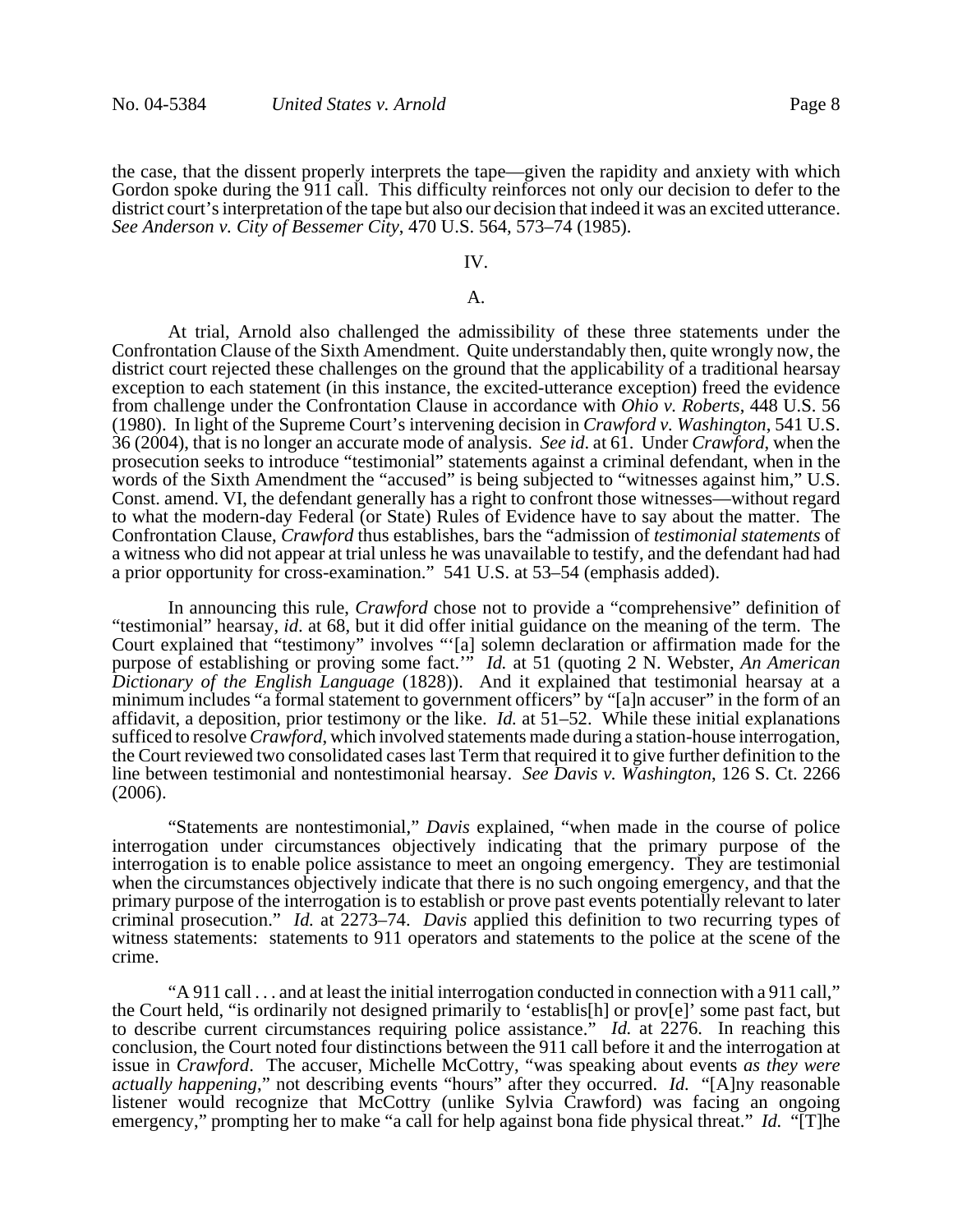nature of what was asked and answered in *Davis*" demonstrated that "the elicited statements were necessary to be able to *resolve* the present emergency, rather than simply to learn (as in *Crawford*) what had happened in the past." *Id.* And there was a "striking" "difference in the level of formality" of the two statements, with Crawford "responding calmly" at the police station to the officer's questions and the officer taking notes about the answers while "McCottry's frantic answers were provided over the phone, in an environment that was not tranquil, or even . . . safe." *Id.* at 2276–77.

"[T]he circumstances of McCottry's interrogation," the Court concluded, "objectively indicate its primary purpose was to enable police assistance to meet an ongoing emergency." *Id.* at 2277. She thus "was not acting as a *witness*; she was not *testifying*." *Id*. The Court acknowledged that an interrogation that begins as a plea for help may turn into testimony once the emergency purposes of the 911 call have been satisfied. *Id.*

The Court reached a different conclusion in the second case, which also stemmed from a domestic dispute and which concerned Amy Hammon's statements to investigating police officers at her home after the police responded to a "reported domestic disturbance." *Id.* at 2272 (internal quotation marks omitted). The characterization of these statements was "much easier" to resolve, the Court held, because they "were not much different" from the statements in *Crawford*. *Id.* at 2278. The interrogation arose from "an investigation into possibly criminal past conduct"; "[t]here was no emergency in progress"; Hammon told the officers when they arrived that "things were fine"; when an officer eventually questioned Hammon a second time and elicited the challenged statements, "he was not seeking to determine . . . 'what is happening,' but rather 'what happened'"; the police separated Hammon from her husband during the interview and prohibited him from intervening; and the interview "took place some time after the events described were over." *Id.* Under these circumstances, the Court held, Hammon's answers to the officers' questions amounted to testimonial statements.

In reaching this conclusion, the Court rejected the theory "that virtually any 'initial inquiries' at the crime scene" will be nontestimonial. *Id.* at 2279. At the same time, it cautioned, it was not "hold[ing] the opposite—that *no* questions at the scene will yield nontestimonial answers. We have already observed of domestic disputes that officers called to investigate . . . need to know whom they are dealing with in order to assess the situation, the threat to their own safety, and possible danger to the potential victim." *Id*. (internal quotation marks and brackets omitted). "Such exigencies," the Court added, "may *often* mean that 'initial inquiries' produce nontestimonial statements. But in cases like this one, where [Hammon's] statements were neither a cry for help nor the provision of information enabling officers immediately to end a threatening situation, the fact that they were given at an alleged crime scene and were 'initial inquiries' is immaterial." *Id.*

As *Davis*'s assessment of the 911 call and the on-the-scene statements indicates, the line between testimonial and nontestimonial statements will not always be clear. Even if bona fide 911 calls frequently will contain at least some nontestimonial statements (assuming the emergency is real and the threat ongoing) and even if a victim's statements to police at the scene of the crime frequently will contain testimonial statements (assuming the emergency has dissipated), that will not always be the case, and difficult boundary disputes will continue to emerge. Each victim statement thus must be assessed on its own terms and in its own context to determine on which side of the line it falls.

**The 911 Call.** Gordon's statements to the 911 emergency operator offer a close analogy to McCottry's statements in *Davis*. As in *Davis*, we assume for the sake of argument that the inquiries of the 911 operator amount to "acts of the police." 126 S. Ct. at 2274 n.2. And as in *Davis*, we do not doubt that Gordon sought protection from an ongoing emergency. When Gordon fled from her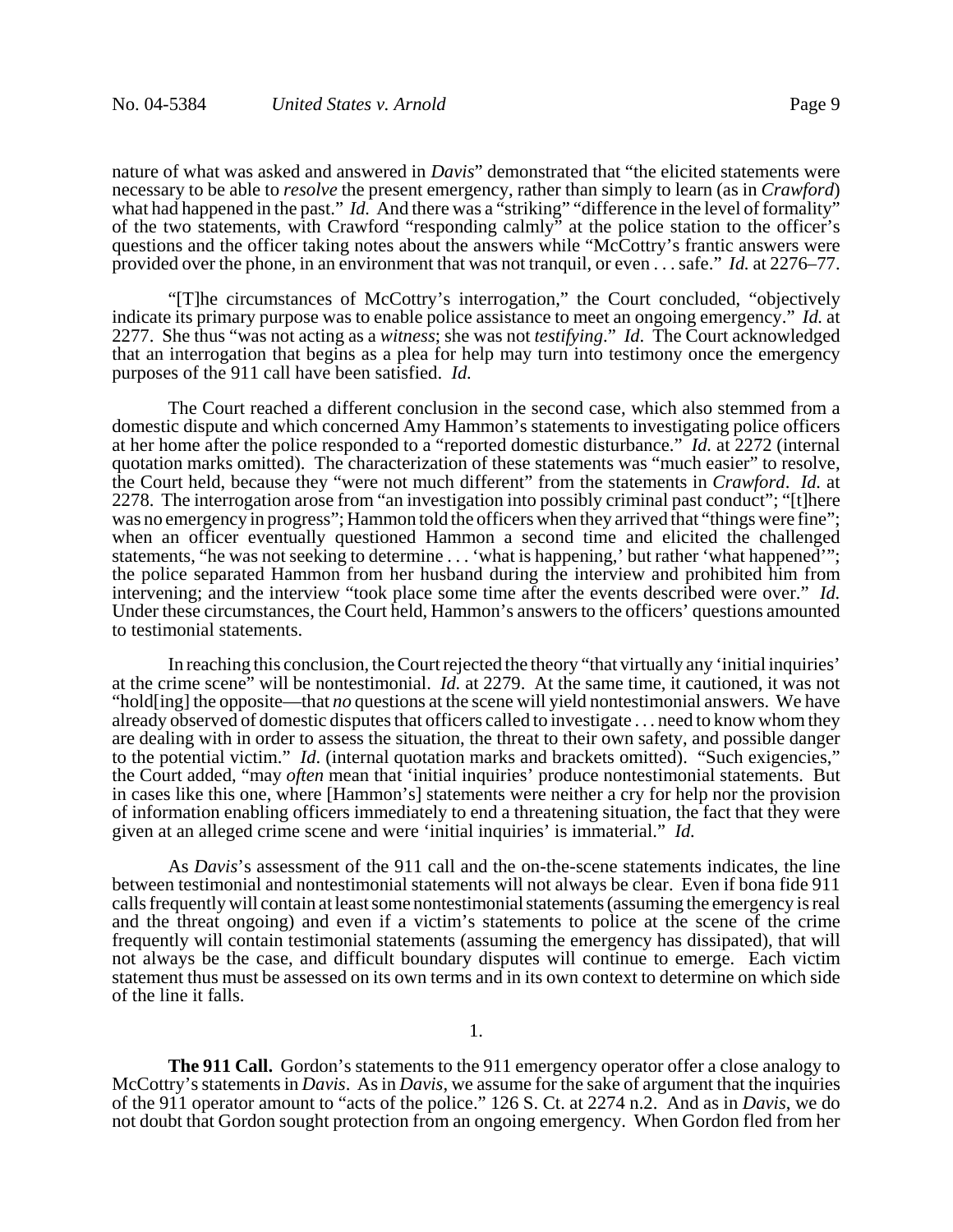gun-wielding assailant, the defendant remained at large and remained (in the present tense) "fixing to shoot" her. *See id.* at 2276 ("McCottry was speaking about events *as they were actually happening*, rather than describing past events.") (internal quotation marks and brackets omitted). The tape of the 911 call itself makes clear that Gordon had made "a call for help against [a] bona fide physical threat." *Id.* The 911 operator's handling of the call shows that she was trying to "elicit[] statements . . . necessary to be able to resolve the present emergency," *id.* (emphasis omitted), by attempting to compose Gordon and by seeking to understand the gravity of the peril she faced. Gordon's frantic responses "were provided over the phone, in an environment that was not tranquil, or even . . . safe" because she had just left the house and had no reason to know whether Arnold was following her or not. *Id.* at 2277. The fear that the district court noted in Gordon's voice communicated that she was scarcely concerned with testifying to anything but simply was seeking protection from a man with a gun who had killed before and who had threatened to kill again. The primary purpose and effect of the 911 operator's questioning was to resolve the crisis, with the questions and answers coming in spite of, not because of, the possibility of a later criminal trial.

Nor had the "exigency of the moment . . . ended," *id*. at 2277, before Gordon made the 911 call. While Gordon left the house and entered her car around the corner before making the 911 call rather than trying to make the call in Arnold's presence, that did not make the emergency less real or less pressing. It is one thing for the *assailant* to start "runnin[g]" after his victim calls 911, to leave in a car and to give the victim an opportunity to lock the door, all of which happened in *Davis* and all of which suggested that the responses to the 911 operator may have evolved into testimonial hearsay. *Id.* at 2271, 2277. It is another thing for the *victim* to flee the house and for the assailant still to be "fixing to shoot" her. In *Davis*, the assailant left the scene in a car because he knew the police were on their way, and there thus was no reason to think that he would be back—factors that markedly diminished the peril the victim faced. Gordon by contrast left the residence, went around the corner and called the police. At the time she made the call, she had no reason to know whether Arnold had stayed in the residence or was following her. What she did know is that he had a gun; he had just threatened her; he was still in the vicinity; there was still "somebody runnin' around with a gun" nearby, *United States v. Thomas*, 453 F.3d 838, 844 (7th Cir. 2006) (internal quotation marks omitted); there was in short an "emergency in progress," *Davis*, 126 S. Ct. at 2278.

Nor need we consider whether the 911 call evolved into testimonial hearsay over the course of its nearly two-minute duration. Arnold makes no such argument; he contends only that the entire call should have been suppressed because the exigency had dissipated before the call began.

#### 2.

**Gordon's statement to officers upon their arrival at the crime scene.** While it may often be the case that on-the-scene statements in response to officers' questions will be testimonial because the presence of the officers will alleviate the emergency, this is not one of those cases. Neither the brief interval of time after the 911 call nor the arrival of the officers ended the emergency. Arnold remained at large; he did not know that Gordon had called 911; and for all Gordon (or the officers) knew Arnold remained armed and in the residence immediately in front of them or at least in the nearby vicinity.

The exchange between Gordon and the officers also suggests that the officers primarily were focused on meeting the emergency at hand, not on preparing a case for trial. As soon as the police arrived and before they had a chance to ask her a question, Gordon exited her car, "walked towards [them], . . . crying and . . . screaming, [and] said Joseph Arnold pulled a gun on her, [and] said he was going to kill her." JA 114. The officers tried to "tell[] her to gather herself and [to] slow down." JA 115.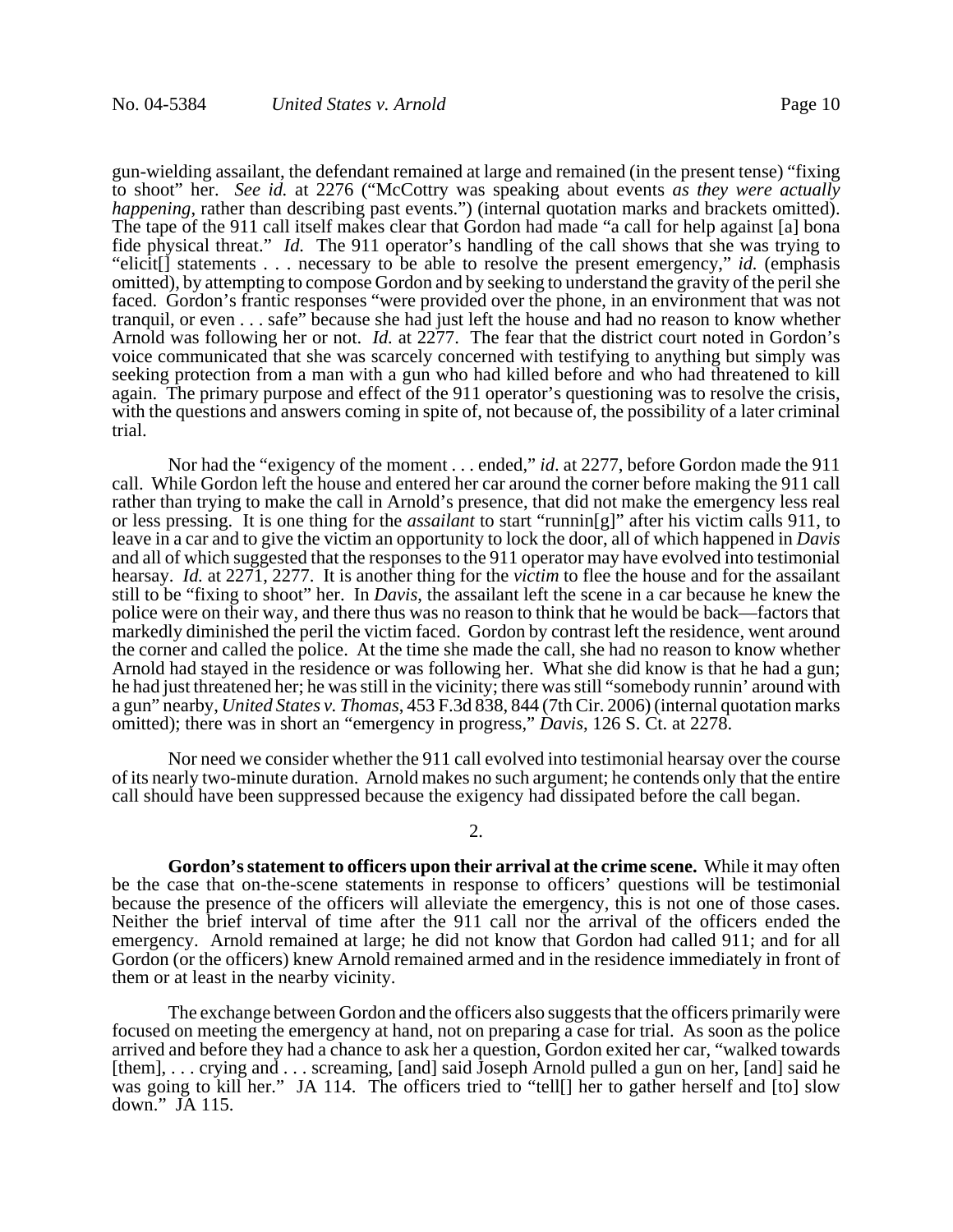While the fact that Gordon's initial statement was unprompted and thus not in response to police interrogation does not by itself answer the inquiry, *Davis*, 126 S. Ct. at 2274 n.1, this reality at least suggests that the statement was nontestimonial. So, too, does the distress that the officers described in her voice, the present tense of the emergency, the officers' efforts to calm her and the targeted questioning of the officers as to the nature of the threat, all of which suggested that the engagement had not reached the stage of a retrospective inquiry into an emergency gone by. No reasonable officer could arrive at a scene while the victim was still "screaming" and "crying" about a recent threat to her life by an individual who had a gun and who was likely still in the vicinity without perceiving that an emergency still existed. And nothing that Gordon told them, and certainly nothing about the way she told it to them, would have allayed concerns of a continuing threat to Gordon and the public safety, to say nothing of officer safety.

During the few moments the officers spoke to Gordon, moreover, the primary purpose, measured objectively, of the question they asked her—for "a description of the gun," JA 133—was to avert the crisis at hand, not to develop a backward-looking record of the crime. Contrary to the contention of the partial dissent**,** this question did not transform the encounter into a testimonial interrogation. Asking the victim to describe the gun represented one way of exploring the authenticity of her claim, one way in other words of determining whether the emergency was real. And having learned who the suspect was and having learned that he was armed, they surely were permitted to determine what kind of weapon he was carrying and whether it was loaded—information that has more to do with preempting the commission of future crimes than with worrying about the prosecution of completed ones. What officers would not want this information—either to measure the threat to the public or to measure the threat to themselves? *Cf. Davis*, 126 S. Ct. at 2276 (911 operator's questions regarding assailant's identity objectively aimed at addressing emergency because "the dispatched officers might" then "know whether they would be encountering a violent felon"). And what officer under these circumstances would have yielded to the prosecutor's concern of building a case for trial rather than to law enforcement's first and most pressing impulse of protecting the individual from danger?

Nor does the fact that Gordon made her statement to investigating police officers on the scene by itself establish that it was testimonial. *Davis* disclaimed creating any such rule. 126 S. Ct. at 2279. Officers investigating domestic disputes, it observed, "need to know whom they are dealing with in order to assess the situation, the threat to their own safety, and possible danger to the potential victim. . . . Such exigencies may often mean that initial inquiries produce nontestimonial statements." *Id.* (internal quotation marks, brackets and emphasis omitted). Gordon's statements also stand in marked contrast to Amy Hammon's on-the-spot testimonial statements in *Davis*. Here, by all accounts, the officers sought only to bring initial calm to the situation (by reassuring the victim) and to understand the threat to the public and their own safety (by learning that Arnold had a loaded semiautomatic handgun). To the extent they made inquiries at all, they never strayed from asking questions clarifying the extent of the emergency and obtaining information necessary to resolve it. Hammon in comparison told the arriving officers that "things were fine . . . and there was no immediate threat to her person"; she spoke with officers while "actively separated from the defendant" who had been detained and was with other officers in a different room; she "deliberately recounted, in response to police questioning, how potentially criminal past events began and progressed"; and then she summarized all of this in an affidavit for the officers. *Id.* at 2278. The ongoing-emergency questioning in the former offers a poor analogy to the structured, distress-free questioning in the latter.

**Gordon's statement to officers when Arnold suddenly returned to the scene.** Gordon's statement to the officers when Arnold returned to the scene bears even less resemblance to testimony than her initial statement to the officers. Her exclamation—"that's him, that's the guy that pulled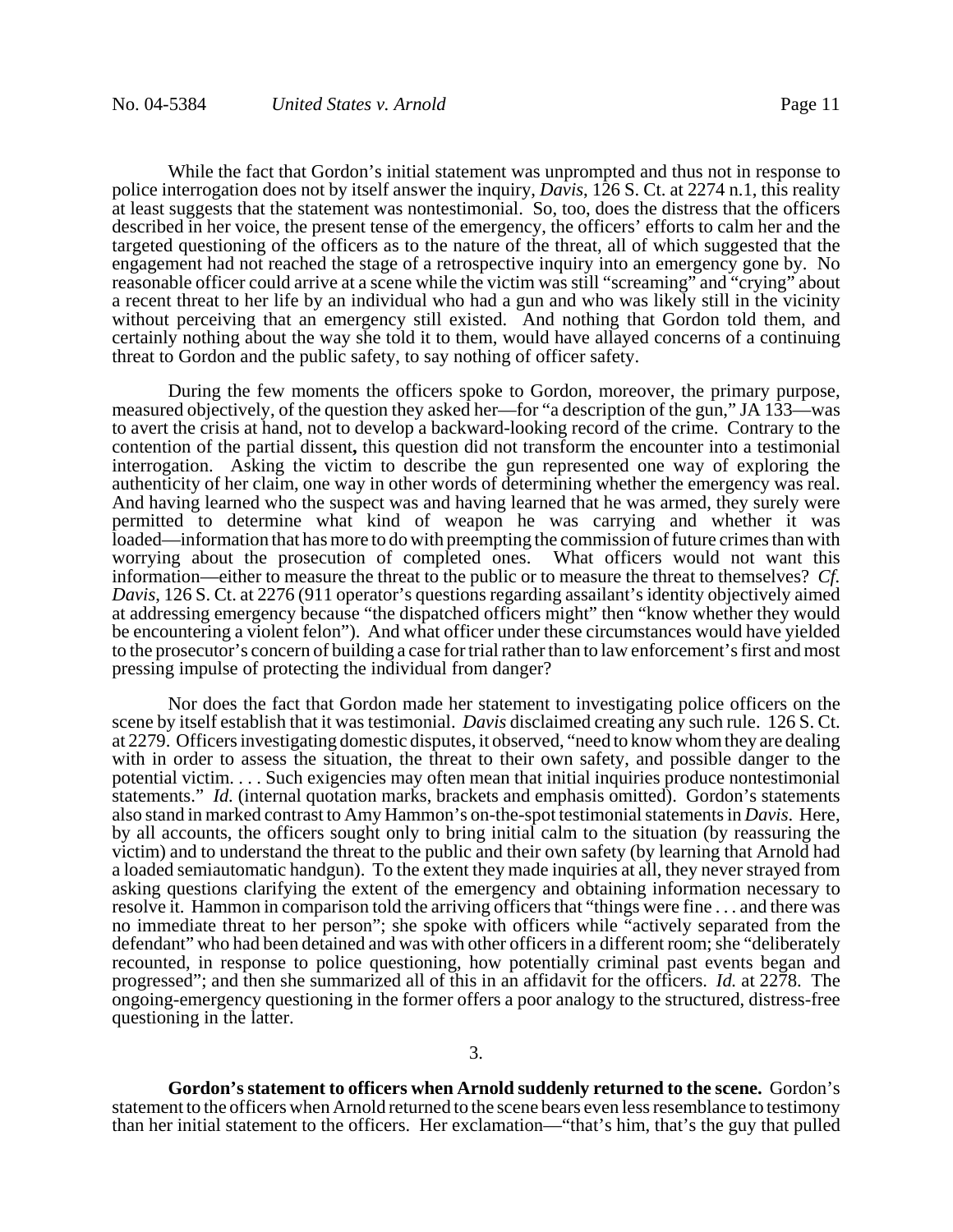the gun on me"—was prompted not by *ex parte* questioning by the officers but by Arnold's sudden reappearance. When she not only described Arnold as her assailant but also added that "he's got a gun on him," JA 116, no one can doubt that Gordon *and* the officers faced a risky situation or that Gordon sought to obtain their protection. This was not a statement prepared for court. "No 'witness,'" after all, "goes into court to proclaim an emergency and seek help." *Davis*, 126 S. Ct. at 2277. The statement thus "was not 'a weaker substitute for live testimony' at trial," *id.* (quoting *United States v. Inadi*, 475 U.S. 387, 394 (1986)), but had independent evidentiary value separate and apart from any "courtroom analogue[]," *id.* It was nontestimonial.

As with the district court's evidentiary ruling, the dissent questions whether the district court allocated the burden of proof to the government on the Confrontation Clause issue. Arnold again has not raised the issue, and accordingly he has waived it. The point does not, in any event, have traction. As the above analysis reveals, the government has met its burden of proving that Gordon's statements to the 911 operator and at the scene were nontestimonial.

Noting that Gordon used "past tense" verbs at several points during the 911 call, the dissent contends that there was no longer an ongoing emergency when Gordon made the 911 call and when the officers arrived on the scene. But the entire 911 conversation begins with, and takes place in the context of, a present-tense plea for help: "I need police." Gordon's "past tense" statements described discrete facts contributing to what, from an objective perspective, constituted an ongoing emergency requiring police protection. It does not improve matters to characterize Gordon's statement as "he finna shoot me." Even if "finna . . . connote[s] future action," as the dissent suggests, Dissent at 31 n.9, it was the future action of Arnold shooting her that Gordon desperately sought to avoid. Doubtless, "heavy breathing," "footsteps pounding the pavement," and the like, Dissent at 33, would make our work easier. But these are not irreducible minimums of an ongoing emergency. Her 911 call, her frantic behavior during and after the call and the nature of the threat (a gun-wielding assailant who had just been released from jail after a murder conviction, who was "fixing to shoot" her and who was still in the area) all sufficed to show that Gordon had every reason to fear for her safety.

Nor, once the officers arrived, is it the case that Gordon did nothing "consistent with an ongoing emergency." Dissent at 34. That she rushed up to the officers and was so upset that she initially "couldn't speak," JA 73, surely bespeaks the conduct of one who feels threatened—and who could blame her under the circumstances? And by remaining near the house, she hardly showed otherwise. She called 911 after she got out of the house, and the 911 operator told her that the officers "would be over there as soon as they can" and to "be watching for them." Staying near the house thus offered the quickest route to making contact with the officers. And staying near her car at the same time gave her an immediate-departure option if Arnold found her before the officers did.

## B.

That leaves a follow-up question: While the Confrontation Clause plainly restricts the admission of testimonial statements, does it continue to place any restrictions on the admission of nontestimonial statements? *Crawford* left the question open, 541 U.S. at 61, and in the absence of direction from the Court we have continued to apply the *Roberts* test to these types of statements since *Crawford*, *see, e.g.*, *United States v. Johnson*, 440 F.3d 832, 843–44 (6th Cir. 2006); *United States v. Franklin*, 415 F.3d 537, 546 (6th Cir. 2005); *United States v. Gibson*, 409 F.3d 325, 338 (6th Cir. 2005).

*Davis* answers the question. The Confrontation Clause, *Davis* explains, is "solely concerned with testimonial hearsay," 126 S. Ct. at 2274 (internal quotation marks omitted), meaning that the only admissibility question in this setting is whether the statement satisfies the Federal (or State) Rules of Evidence. *See id*. (noting that the Confrontation Clause's "focus on testimonial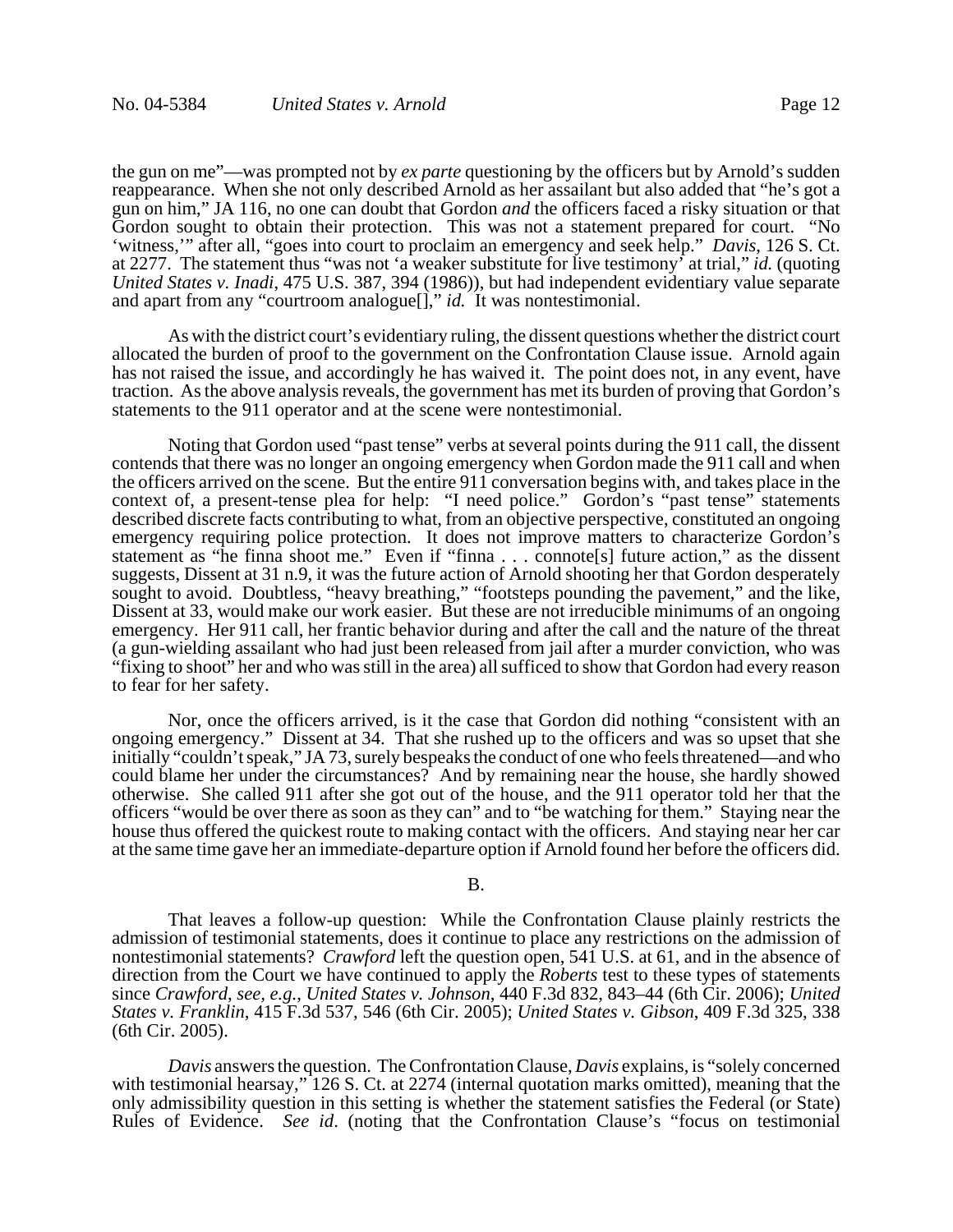hearsay" "must fairly be said to mark out not merely its 'core,' but its perimeter") (internal quotation marks and brackets omitted); *see also Whorton v. Bockting*, 127 S. Ct. 1173, 1183 (2007) ("[T]he Confrontation Clause has no application" to "out-of-court nontestimonial statement[s]."). Because we have concluded that these three statements were nontestimonial and because Arnold has not shown that the admission of the statements violated the Federal Rules of Evidence, the district court properly permitted the jury to consider them.

V.

Arnold lastly argues that the district court committed reversible error by refusing to admit the statement of a private investigator hired by Arnold in which Gordon told the investigator, eight months after the incident, that in counsel's words "she never saw [Arnold] with a gun that day." JA 67. We disagree.

At the beginning of the trial, Arnold's lawyer told the district court that he wished to put the private investigator on the stand to introduce statements, including an affidavit signed by Gordon, to the jury. In response, the district court told Arnold's counsel that the proposed evidence was "just hearsay." *Id*. In reply, Arnold's counsel did not argue generally that an exception to the hearsay rule applied; he did not argue specifically that Rule 806 of the Federal Rules of Evidence permitted the introduction of the evidence, not for the truth of the matter asserted, but for impeachment purposes; and at one point, in response to one of the court's statements that it was "just hearsay," Arnold's lawyer merely said, "I'm just laying it out there for your consideration on the front end, so we don't go down this path and take valuable time" later on. *Id*.

On this record, Arnold's lawyer did not preserve the objection that Rule 806 permits the introduction of the evidence for impeachment purposes. When a trial court refuses to admit evidence on hearsay grounds, counsel must explain whether a hearsay exception applies—here, for example, by pointing to Rule 806 or by stating that the evidence is offered for impeachment purposes—in order to preserve the issue for appeal. Otherwise, the district court has no opportunity to consider the meaning of the exception and no opportunity to address its applicability. Plain-error review thus applies. Fed. R. Evid. 103(a)(2), 103(d); *see, e.g.*, *United States v. Seymour*, 468 F.3d 378, 387 (6th Cir. 2006) (applying plain-error review to exclusion of evidence because alleged ground for admission was not raised below); *United States v. Humphrey*, 279 F.3d 372, 377–78 (6th Cir. 2002) (applying plain-error review to excluded hearsay evidence that allegedly "could have been admitted as a business record" because "defense counsel did not raise this specific exception at trial"); *United States v. Phillips*, 888 F.2d 38, 41 (6th Cir. 1989) (applying plain-error review to excluded evidence because the ground for admissibility (bias) was not raised below); *United States v. Millen*, 594 F.2d 1085, 1088 (6th Cir. 1979) ("In the face of the government's complete failure to present to the District Court a reasoned argument for the admissibility of this evidence . . . we decline to speculate about grounds for admissibility . . . ."); *cf. Barner v. Pilkington N. Am., Inc.*, 399 F.3d 745, 748–49 (6th Cir. 2005) (holding that offer of evidence failed to satisfy Rule 103(a)(2) because when the trial court excluded the evidence on hearsay grounds, the attorney did not "argue that the evidence should be admitted under Rule  $801(d)(2)(D)$  of the Federal Rules of Evidence as statements made by the employees against the interests of Pilkington and within the scope of their employment, which is the plaintiffs' new position on appeal").

To show plain error, a defendant must establish the following: "(1) error, (2) that is plain, and (3) that affects substantial rights." *United States v. Cotton*, 535 U.S. 625, 631 (2002) (internal quotation marks and brackets omitted). If these three conditions are met, "an appellate court may then exercise its discretion to notice a forfeited error, but only if (4) the error seriously affects the fairness, integrity, or public reputation of judicial proceedings." *Id.*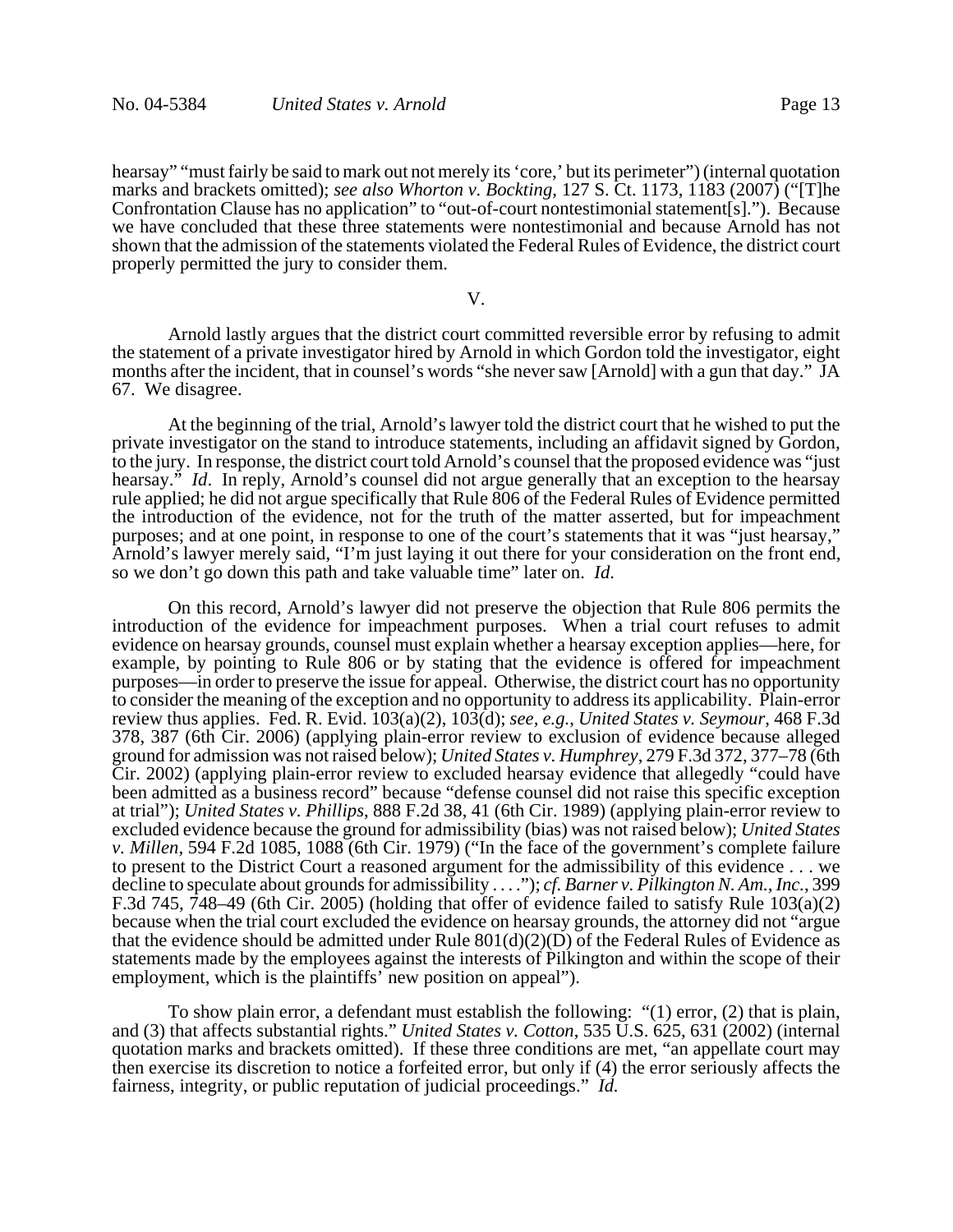Arnold satisfies the first and second prongs of the plain-error test. As the government acknowledges, Rule 806 permits the introduction of this statement for impeachment purposes (though not for its truth), and the error is plain. *See* U.S. Supp. Br. at 51–52; Fed. R. Evid. 806.

We need not decide whether the evidence satisfies the third prong of the plain-error test because it does not satisfy the fourth prong. At issue are two pieces of evidence: an affidavit signed by Gordon and witnessed by Arnold's private investigator and an oral statement made by Gordon to Arnold's private investigator. While both pieces of evidence apparently are to the effect that Gordon "never saw Arnold with a gun that day" (we say "apparently" because the affidavit was never entered into evidence, though the government concedes that it says as much), their exclusion did not "seriously affect[] the fairness, integrity, or public reputation" of the proceedings in this case. *Cotton*, 535 U.S. at 631. After the trial, Gordon faced a contempt action for failing to appear in court in response to a government subpoena on the first day of Arnold's trial. The record from the contempt hearing, which is included as part of the record in this case, shows that Arnold's private investigator spoke to Gordon and obtained the affidavit eight months after Arnold's arrest. At the contempt hearing, which occurred two-and-a-half months after the trial, Gordon testified under oath that she was "positive," JA 261, and "absolutely sure," JA 245, that she saw Arnold with a gun. Acknowledging that she said something else when she met with Arnold's private investigator, she explained that the statements to Arnold's investigator were the product of "pressure," namely pressure from her mom "telling me it wasn't" a gun that her boyfriend (Arnold) was holding. JA 273. That Gordon thrice told the police that Arnold possessed a gun, that she made these statements when she had no time to contrive, that the police found a gun under the seat of the car in which Arnold was sitting, that she made a different statement eight months later only after pressure from her mother and that she eventually retracted even that statement under oath at the contempt hearing, all show that the exclusion of the testimony of Arnold's private investigator was not the kind of "particularly egregious" mistake that would justify a finding of plain error. *United States v. Young*, 470 U.S. 1, 15 (1985) (internal quotation marks omitted).

Brief responses to the partial dissent and the dissent on this point are in order. The partial dissent concludes that we need not reach the issue because the defense never formally proffered the investigator as a witness. That may be true. But the government did not make this argument on appeal, and it seems odd to hold the defendant responsible for one procedural mistake (not making a formal proffer) when the government has made an equally serious procedural mistake (not challenging the absence of a formal proffer).

The dissent questions whether our cases require more of counsel in proposing evidence than Evidence Rule  $103(a)(2)$  requires. The point may be an interesting one but is best left for resolution in another case. As this appeal comes to the court, the parties have argued the case in the context of satisfying the requirements of our cases, not in the context of overruling those cases. As we read those prior decisions, moreover, they do not require the proponent of evidence to base a proffer upon a specific rule of evidence; they require the proponent only to inform the trial court why the proposed evidence should be admitted—so, for example, had Arnold's counsel explained that the investigator's testimony should be admitted to impeach Gordon, that would have sufficed. Nor have we been able to find any cases—from any circuit court—concluding that the only requirement for preserving error in this setting is to identify the *content* of the proposed evidence. At the same time, numerous cases from other circuits embrace our modest requirement that the proponent explain why the evidence "should be admitted." *United States v. Scott*, 48 F.3d 1389, 1397 (5th Cir. 1995) ("Excluded evidence is sufficiently preserved for review when the trial court has been informed as to what counsel intends to show by the evidence and why it should be admitted.") (internal quotation marks omitted); *see also, e.g.*, *United States v. Moore*, 425 F.3d 1061, 1068 (7th Cir. 2005) ("Although this circuit does not require litigants to make formal offers of proof when evidence is excluded, the record must show the equivalent: grounds for admissibility, the proponent must inform the court and opposing counsel what he expects to prove by the excluded evidence, and he must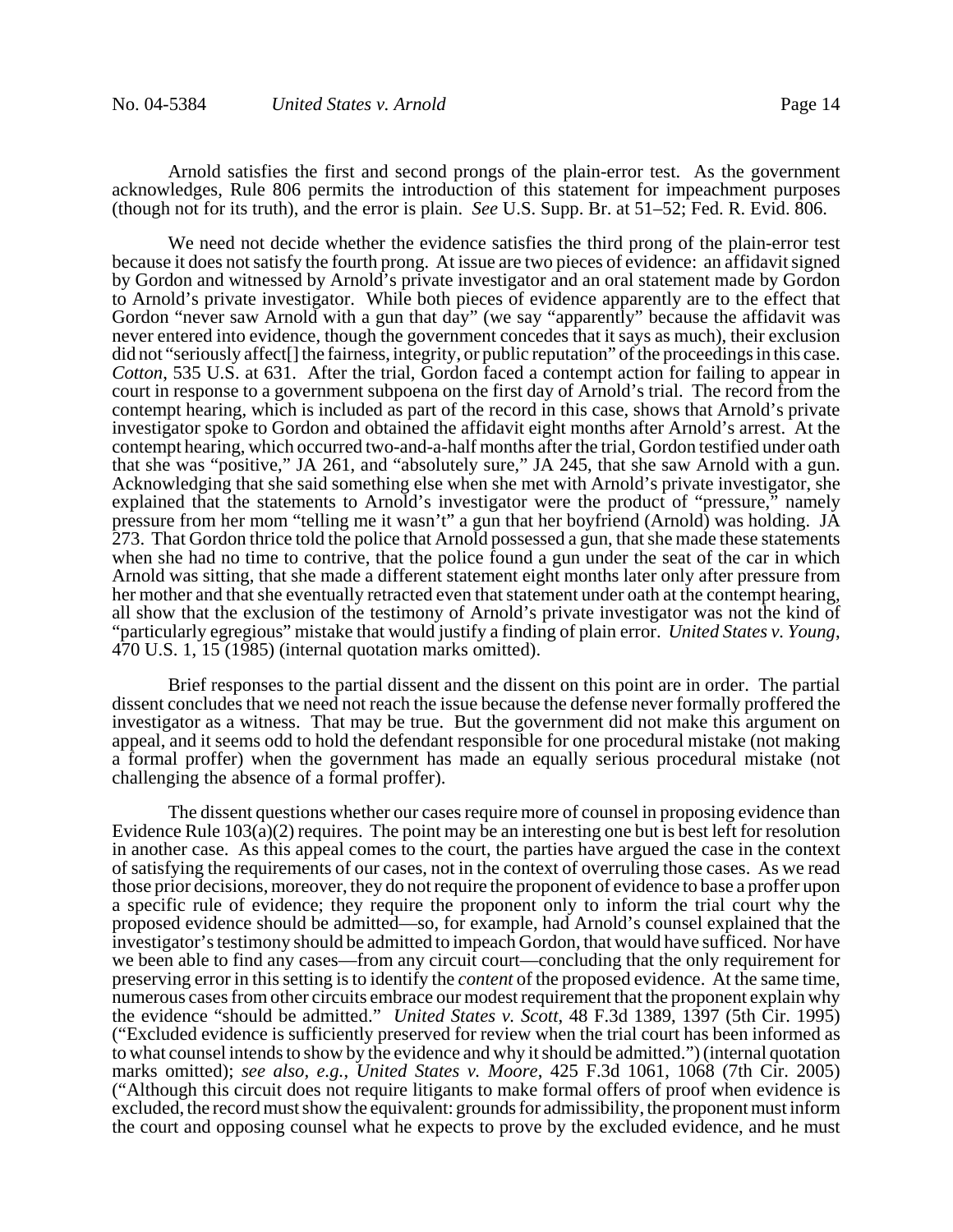demonstrate the significance of the excluded testimony.") (internal quotation marks omitted); *Polys v. Trans-Colorado Airlines, Inc.*, 941 F.2d 1404, 1407 (10th Cir. 1991) ("[M]erely telling the court the content of proposed testimony is not an offer of proof. Rather, . . . the proponent must explain what it expects to show and the grounds for which the party believes the evidence to be admissible so that the trial court is on notice of the purpose for which the evidence is offered while there is still time to remedy the situation.") (internal quotation marks, brackets and ellipses omitted).

It also remains unclear whether Evidence Rule 103 operates by itself in this situation. In *Beech Aircraft Corp. v. Rainey*, 488 U.S. 153 (1988), the Court reasoned that Rule 103(a)(2) and Civil Rule 46 work together to require offers of proof to make apparent not only the content of the evidence but also the grounds for its admission. *Id*. at 174; *see also Kasper v. Saint Mary of Nazareth Hosp.*, 135 F.3d 1170, 1175–76 (7th Cir. 1998) (The proponent "must, however, not only make clear to the judge what the evidence is that he wants to present, Fed. R. Evid.  $103(a)(2)$ , but also his ground . . . for believing that the evidence should be admitted. Fed. R. Civ. P. 46."). Criminal Rule 51 mirrors Civil Rule 46, *see* Fed. R. Crim. P. 51 advisory committee's note 1 ("This rule is practically identical with" Civil Rule 46 and it addresses "a matter of trial practice which should be the same in civil and criminal cases in the interest of avoiding confusion."), and courts have embraced similar reasoning in the criminal context, *see United States v. Muniz*, 684 F.2d 634, 640 (9th Cir. 1982) ("Federal Rule of Criminal Procedure 51 requires a party to state the specific grounds upon which the evidence is admissible."); *United States v. Fredericks*, 599 F.2d 262, 264 (8th Cir. 1979) ("Federal Rule of Criminal Procedure 51 requires a party to make known to the trial court the specific grounds upon which the admissibility of evidence is urged."); *see also* 21 Charles Alan Wright & Kenneth W. Graham, Jr., Federal Practice and Procedure: Evidence 2d § 5040, at 882 (2005) ("[I]n considering the elements of an offer of proof, we shall consider not only the language of Rule 103(a)(2) but the implications of Civil Rule 46 and Criminal Rule 51.").

The one case cited by the dissent, *United States v. Ganier*, 468 F.3d 920, 924 (6th Cir. 2006), does not alter this conclusion. There, in contrast to this case, no one indicated "that the proposed testimony was not admissible under the Federal Rules of Evidence," *id.* at 925, as the trial judge did here. And there, in contrast to this case, "the government adequately made the *grounds for admissibility* known to the court simply by arguing that it should not be excluded for failure to comply with" the one ground for exclusion identified at trial—Federal Rule of Criminal Procedure 16(a)(1)(G). *Id.* (emphasis added).

Lastly, while the dissent's observation about the interplay between Federal Rules of Evidence  $103(a)(1)$  and  $103(a)(2)$  may deserve consideration at some point, now is not the time and this is not the case. The issue has not been joined by the parties, and no appellate court to our knowledge has embraced the argument.

VI.

For these reasons, we affirm.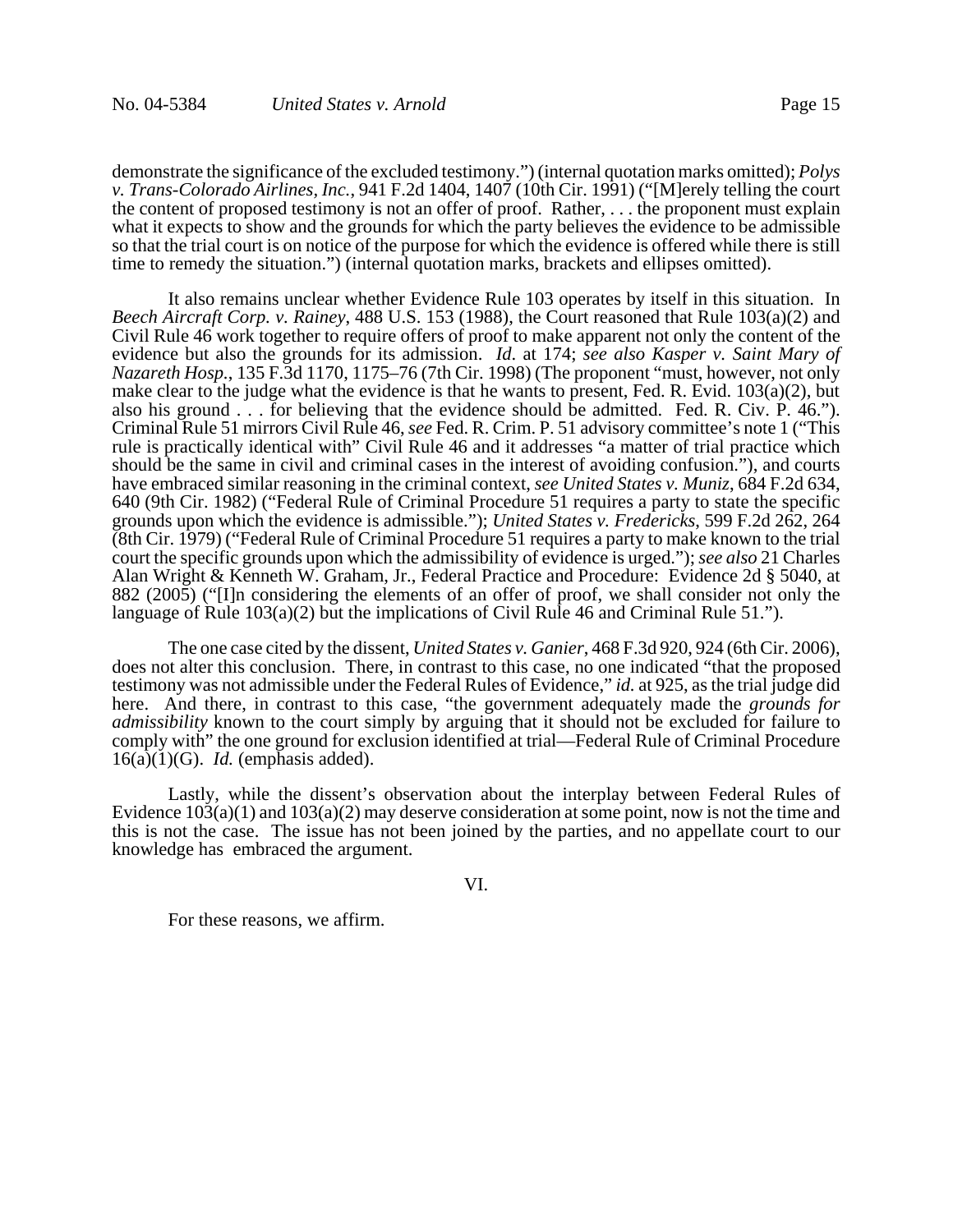# **CONCURRING IN PART, DISSENTING IN PART \_\_\_\_\_\_\_\_\_\_\_\_\_\_\_\_\_\_\_\_\_\_\_\_\_\_\_\_\_\_\_\_\_\_\_\_\_\_\_\_\_\_\_\_\_\_\_**

**\_\_\_\_\_\_\_\_\_\_\_\_\_\_\_\_\_\_\_\_\_\_\_\_\_\_\_\_\_\_\_\_\_\_\_\_\_\_\_\_\_\_\_\_\_\_\_**

CLAY, Circuit Judge, concurring in part and dissenting in part. I join Judge Griffin's opinion concurring in part and dissenting in part in its entirety except with respect to section II of the opinion, which holds that the potential impeachment evidence with respect to the private investigator was properly excluded. With respect to the district court's refusal to admit the private investigator's statement that Tamica Gordon told him she had never seen Joseph Arnold with a gun on the day in question, I join section IV of Judge Moore's dissenting opinion. I would therefore reverse and remand for a new trial as would Judges Griffin and Moore.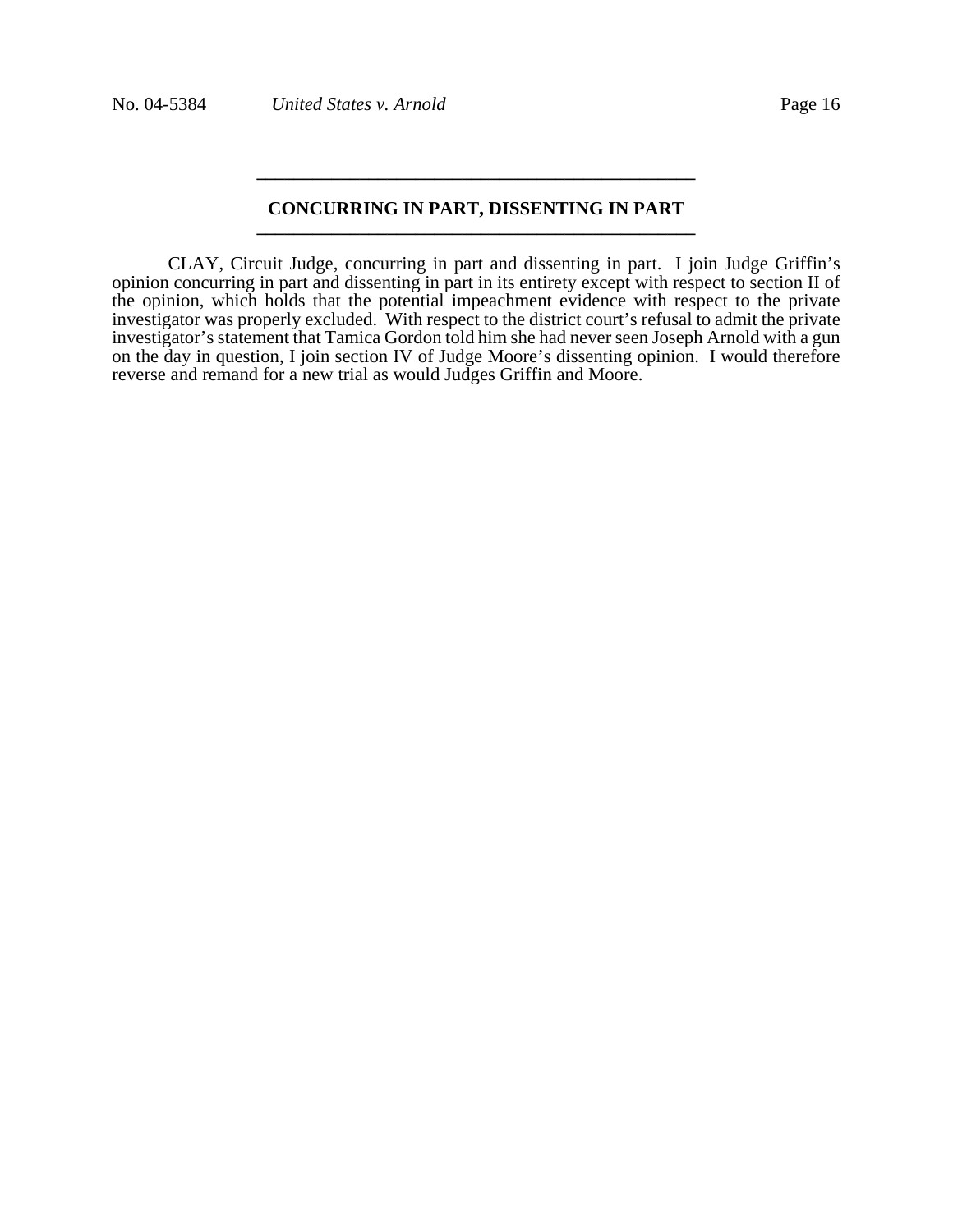## **CONCURRING IN PART, DISSENTING IN PART \_\_\_\_\_\_\_\_\_\_\_\_\_\_\_\_\_\_\_\_\_\_\_\_\_\_\_\_\_\_\_\_\_\_\_\_\_\_\_\_\_\_\_\_\_**

**\_\_\_\_\_\_\_\_\_\_\_\_\_\_\_\_\_\_\_\_\_\_\_\_\_\_\_\_\_\_\_\_\_\_\_\_\_\_\_\_\_\_\_\_\_**

GRIFFIN, Circuit Judge, concurring in part and dissenting in part. I join in Sections I, II, and III of the majority opinion and in the result of Section V and that portion of Section IV that rejects defendant's constitutional challenge to the admissibility of complainant Tamica Gordon's 911 telephone call, her initial 30-second narrative on-the-scene statement, and her later spontaneous statement, "that's him, that's the guy that pulled the gun on me, Joseph Arnold, that's him." However, I respectfully dissent from the majority's constitutional analysis and disposition pertaining to the complainant's hearsay statements made in response to police interrogation. Because these errors were not harmless, I would reverse and remand for a new trial.

I.

The majority holds that all of Tamica Gordon's hearsay statements made to the police at the alleged crime scene were "nontestimonial" and, therefore, not subject to defendant's right of confrontation as guaranteed by the Sixth Amendment. I disagree.

The Confrontation Clause of the Sixth Amendment provides: "In all criminal prosecutions, the accused shall . . . be confronted with the witnesses against him . . . ." In *Crawford v. Washington*, 541 U.S. 36 (2004), the Supreme Court held that, consistent with the Confrontation Clause guarantee, "testimonial" statements made by a declarant who does not testify at trial are admissible against an accused only if the declarant is unavailable and the accused was afforded a prior opportunity for cross examination. Although the *Crawford* Court did not formulate a definition for "testimonial" statements, it emphasized that under any advocated definition "[s]tatements taken by police officers in the course of interrogations" are testimonial statements. *Id*. at 52.

Recently, in *Davis v. Washington*, 547 U.S. — , 126 S. Ct. 2266, 165 L. Ed. 2d 224 (2006), and its consolidated case, *Hammon v. Indiana*, the Supreme Court provided further guidance with regard to the parameters of statements deemed "testimonial." First, in *Davis*, the Court held that the complainant's 911 telephone call was nontestimonial and, therefore, not subject to the Confrontation Clause of the Sixth Amendment. In upholding the admissibility of the 911 call, the Court stated:

Statements are nontestimonial when made in the course of police interrogation under circumstances objectively indicating that the primary purpose of the interrogation is to enable police assistance to meet an ongoing emergency. They are testimonial when the circumstances objectively indicate that there is no such ongoing emergency, and that the primary purpose of the interrogation is to establish or prove past events potentially relevant to later criminal prosecution.<sup>1</sup>

\_\_\_\_\_\_\_\_\_\_\_\_\_\_\_\_\_\_\_\_\_\_\_\_\_\_\_\_\_\_\_\_\_\_\_\_\_\_\_\_\_\_\_\_\_\_\_\_\_\_\_\_\_\_\_\_\_\_\_\_\_\_\_\_\_\_

<sup>&</sup>lt;sup>1</sup> Our holding refers to interrogations because, as explained below, the statements in the cases presently before us are the products of interrogations – which in some circumstances tend to generate testimonial responses. This is not to imply, however, that statements made in the absence of any interrogation are necessarily nontestimonial. The Framers were no more willing to exempt from crossexamination volunteered testimony or answers to open-ended questions than they were to exempt answers to detailed interrogation. (Part of the evidence against Sir Walter Raleigh was a letter from Lord Cobham that was plainly *not* the result of sustained questioning. *Raleigh's Case*, 2 How. St. Tr. 1, 27 (1603).) And of course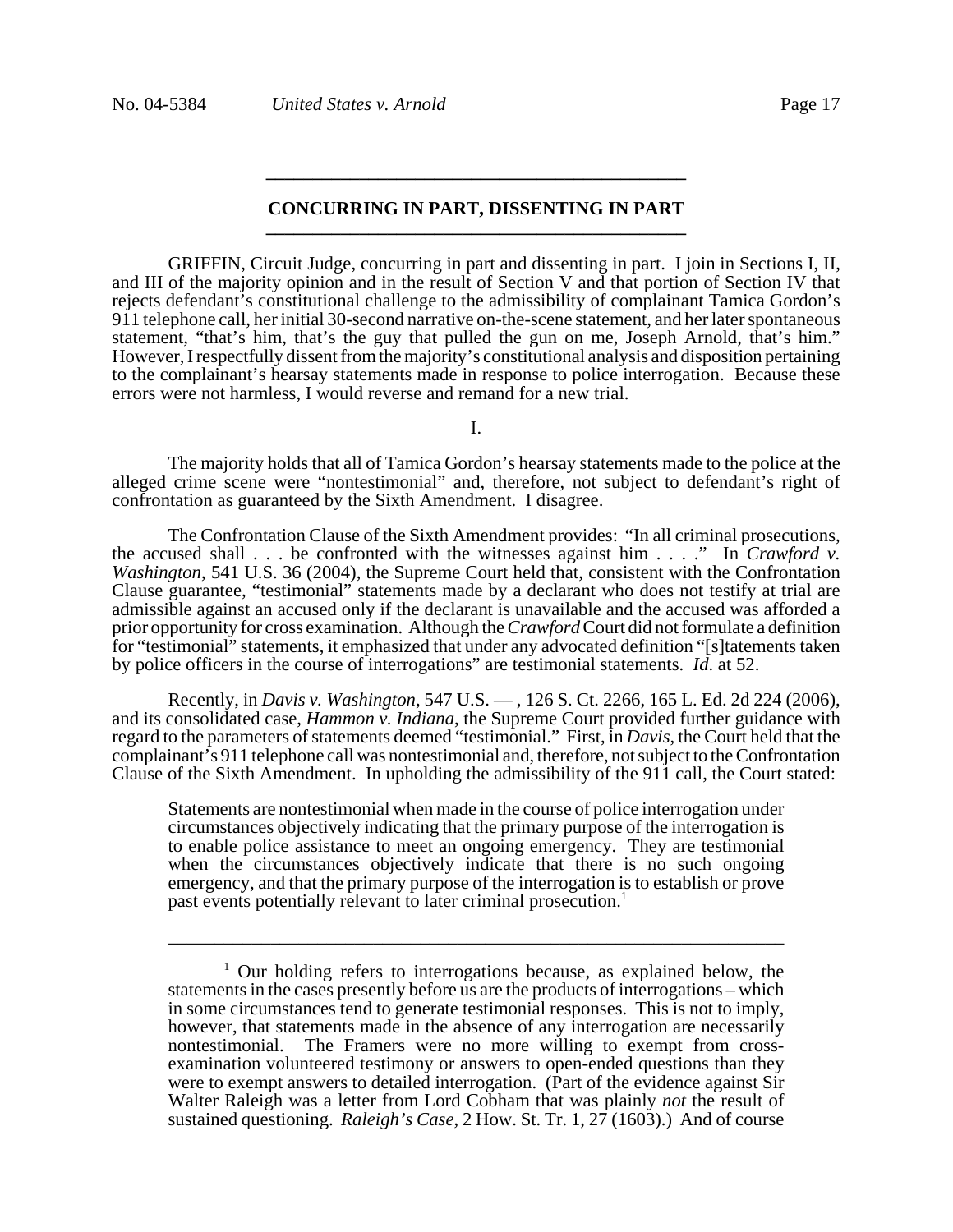even when interrogation exists, it is in the final analysis the declarant's statements, not the interrogator's questions, that the Confrontation Clause requires us to evaluate.

*Id*. at 2273-74. In *Davis*, because the 911 call was made in response to an ongoing emergency, and in connection with the need for police assistance, the portions of the 911 call at issue were deemed nontestimonial.

The dichotomy adopted by the Supreme Court in *Davis* led to the opposite result in the companion *Hammon* case. In *Hammon*, the police responded to a late-night report of a domestic disturbance at the home of Hershel and Amy Hammon. Upon arriving at the scene, the police encountered a "somewhat frightened" Amy, alone on the front porch, who initially told the investigating officers that "nothing was the matter." 126 S. Ct. at 2272. Amy gave the police permission to enter the house, where an officer noticed a gas heating unit in the living room with pieces of broken glass on the ground in front of it and flame emitting from the front of the heating unit. *Id*. Hershel, who was in the kitchen, told the police that he and his wife had been in an argument, but that "everything was fine now" and the argument "never became physical." *Id*. At this point, Amy had come back inside and, while Hershel was kept in a separate area of the house, an officer interviewed Amy and then had her fill out and sign a battery affidavit. In the affidavit, Amy alleged that her husband broke the furnace, shoved her to the floor into the broken glass, hit her in the chest, and threw her down.

The State charged Hershel with domestic battery and with violating his probation. Amy was subpoenaed, but she did not appear at her husband's subsequent bench trial. The trial court admitted the affidavit and testimony of the officer who questioned her over defense counsel's objection that the opportunity for cross examination of the declarant was improperly precluded. The trial judge thereafter found Hershel guilty on both charges, and the Indiana Supreme Court ultimately affirmed, concluding in pertinent part that, although Amy's affidavit was testimonial and wrongly admitted, its admission was harmless beyond a reasonable doubt.

After granting certiorari, the United States Supreme Court reversed the defendant's convictions and remanded for further proceedings, holding that Amy Hammon's statements were accusations of past events, not "cries for help" emanating from an ongoing emergency, and, thus, were testimonial in nature. Consequently, the Court held, under these particular circumstances, that the Sixth Amendment operated to exclude Amy's affidavit:

Both Indiana and the United States as *amicus curiae* argue that this case should be resolved much like *Davis*. For the reasons we find the comparison to *Crawford* compelling, we find the comparison to *Davis* unpersuasive. The statements in *Davis* were taken when McCottry [the complainant] was alone, not only unprotected by police (as Amy Hammon was protected), but apparently in immediate danger from Davis. She was seeking aid, not telling a story about the past. McCottry's presenttense statements showed immediacy; Amy's narrative of past events was delivered at some remove in time from the danger she described. And after Amy answered the officer's questions, he had her execute an affidavit, in order, he testified, "[t]o establish events that have occurred previously." App. in No. 05-5705, at 18.

Although we necessarily reject the Indiana Supreme Court's implication that virtually any "initial inquiries" at the crime scene will not be testimonial . . . we do not hold the opposite – that *no* questions at the scene will yield nontestimonial answers. We have already observed of domestic disputes that "[o]fficers called to investigate . . . need to know whom they are dealing with in order to assess the situation, the threat to their own safety, and possible danger to the potential victim."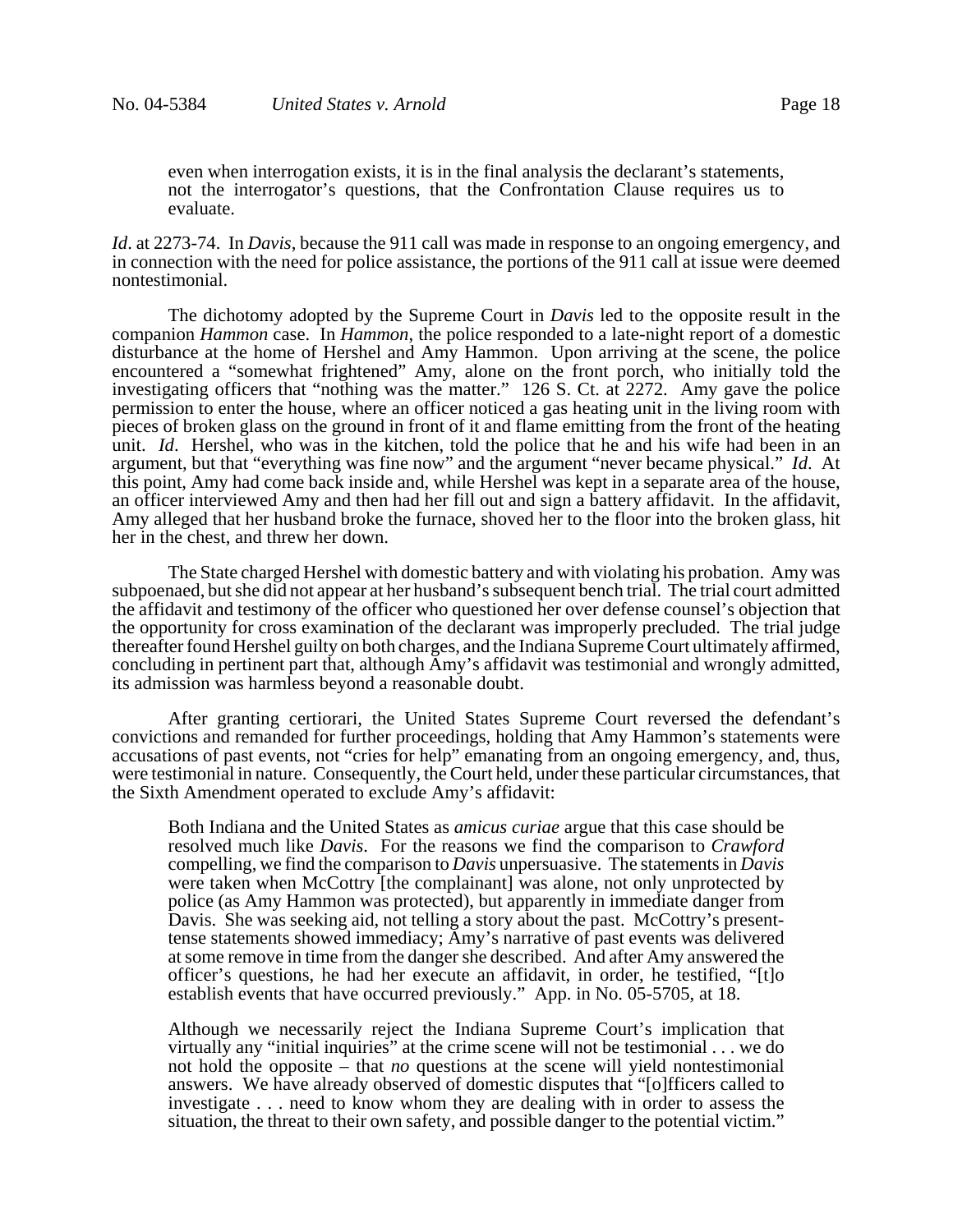*Hiibel*, 542 U.S., at 186, 124 S. Ct. 2451. Such exigencies may *often* mean that "initial inquiries" produce nontestimonial statements. But in cases like this one, where Amy's statements were neither a cry for help nor the provision of information enabling officers immediately to end a threatening situation, the fact that they were given at an alleged crime scene and were "initial inquiries" is immaterial. Cf. *Crawford, supra*, at 52, n.3, 124 S. Ct. 1354.6

\_\_\_\_\_\_\_\_\_\_\_\_\_\_\_\_\_\_\_\_\_\_\_\_\_\_\_\_\_\_\_\_\_\_\_\_\_\_\_\_\_\_\_\_\_\_\_\_\_\_\_\_\_\_\_\_\_\_\_\_\_\_\_\_\_\_

<sup>6</sup> Police investigations themselves are, of course, in no way impugned by our characterization of their fruits as testimonial. Investigations of past crimes prevent future harms and lead to necessary arrests. While prosecutors may hope that inculpatory "nontestimonial" evidence is gathered, this is essentially beyond police control. Their saying that an emergency exists cannot make it be so. The Confrontation Clause in no way governs police conduct, because it is the trial *use* of, not the investigatory *collection* of, *ex parte* testimonial statements which offends that provision. But neither can police conduct govern the Confrontation Clause; testimonial statements are what they are.

## *Id.* at 2279.

In the wake of *Crawford,* our courts must undertake a two-step inquiry before admitting or excluding hearsay evidence that is subject to a Confrontation Clause challenge. First, it must be determined whether the hearsay evidence is admissible under the applicable rules of evidence. Second, if the evidence is admissible under the rules, it must be determined whether the hearsay statement is testimonial or nontestimonial. The Confrontation Clause bars the "admission of testimonial statements of a witness who did not appear at trial unless he was unavailable to testify, and the defendant had had a prior opportunity for cross examination." *Crawford,* 541 U.S. at 53-54.

 The majority recognizes these principles and correctly applies them to complainant's 911 call and to her initial 30-second narrative. With regard to Gordon's initial 30-second statement, Officer Brandon testified that as soon as she arrived at the scene, ". . . this young woman walked towards me, and she was crying and she was screaming, she said Joseph Arnold pulled a gun on her, she said he was going to kill her. He was arguing and she thought he was going to kill her. He pulled a gun on her." This initial exchange lasted "[m]aybe 30 seconds at the most," during which time Officer Brandon "was telling her to gather herself and slow down." I agree with the majority that this initial statement, like the 911 call, was nontestimonial for the reasons that it was not the product of police interrogation, but rather a "cry for help" made while the declarant perceived an emergency and the need for immediate police assistance.

In addition, the majority properly affirms the admission of Gordon's spontaneous statement "that's him, that's the guy that pulled the gun on me, Joseph Arnold, that's him," on the ground that her exclamation was prompted not by the *ex parte* questioning of the officers, but rather by defendant's sudden reappearance and, thus, was nontestimonial.

However, I respectfully disagree with the majority's analysis and resolution of complainant's on-the-scene statements made in response to police interrogation. What may have started as an emergency police response to a 911 call evolved into a standard police interrogation of a past crime. Between five and fifteen minutes after the 911 call was received, three police officers arrived at the given address and observed a young woman (Gordon), who was near a car parked outside the house, crying and visibly shaken. Although Officer Brandon estimated that the initial conversation between Gordon and the officers lasted approximately 30 seconds, Officer Newberry testified that the investigating officers had a conversation with Gordon lasting "a few minutes," "maybe five minutes"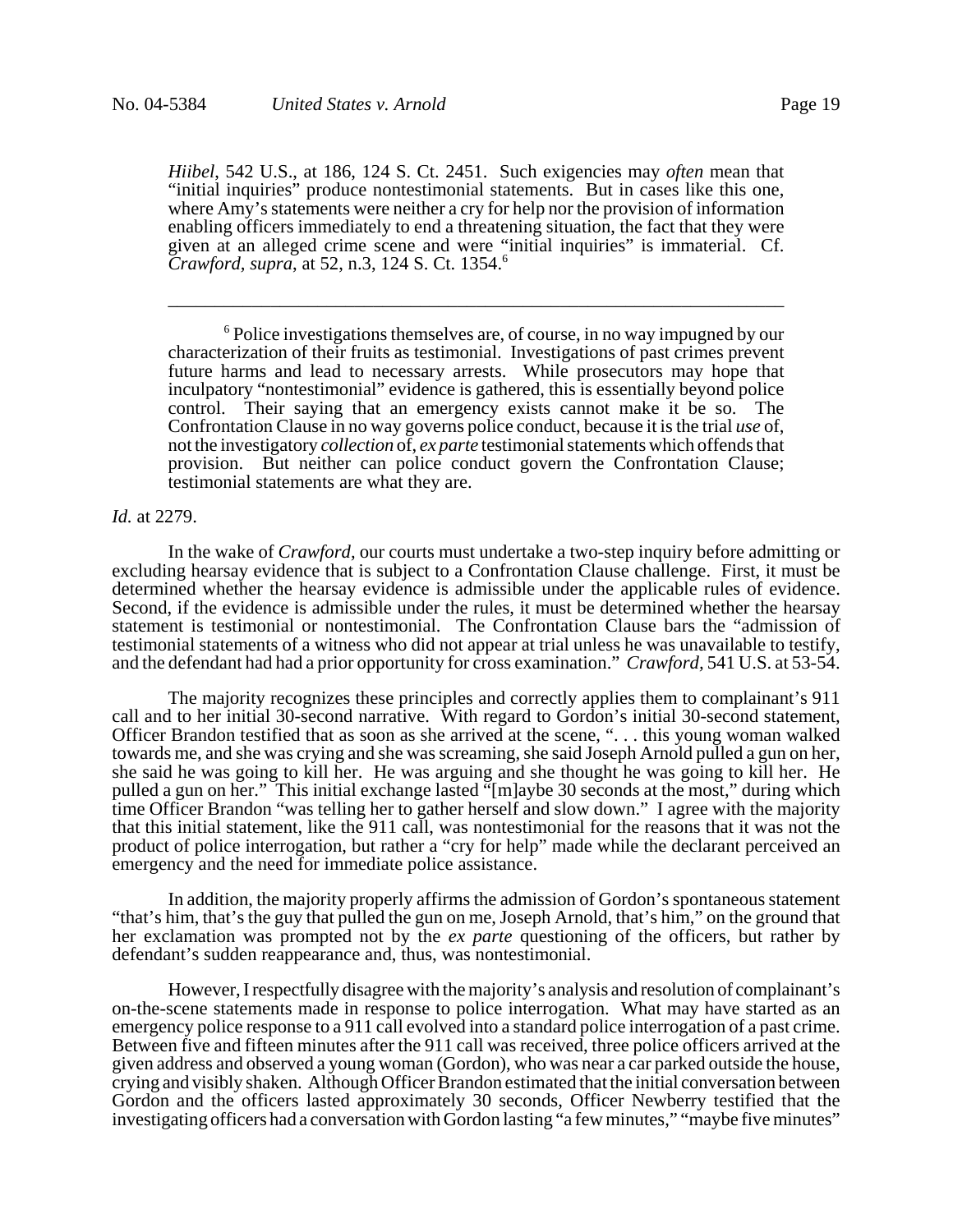before defendant arrived on the scene. As previously noted, Gordon told the officers that Arnold had pulled a gun on her during an argument and had threatened to kill her. During her conversation with the officers, Gordon began to calm down, and the officers attempted to elicit a description of the gun from the complainant. As Officer Brandon testified,

[W]hen we got there . . . we was [sic] trying to get a description of the gun, and she said it was a black gun, a black handgun, which is a very vague description, and we was [sic] trying to decide whether it was a revolver or semiautomatic revolver which would be the gun like you think a cowboy would have where you can spin it out, but a revolver – I mean a semiautomatic gun, most of them are chambered where you pull the hammer back. This is called a hammer, you pull it back, and she made the motion that he did that, which means there would be a round chambered, let us know that it was a semiautomatic black handgun. So that kind of narrowed it down.

In response to these questions posed by the officers regarding the weapon allegedly possessed by Arnold, Gordon described the gun as a black handgun. She further described to the officers how defendant stood in the doorway with the gun in his hand and cocked the gun. Based on Gordon's hand gestures showing how the gun was cocked, the officers concluded the gun was a black semi-automatic handgun that would have a round chambered in it.

In my view, the complainant's description of the gun was testimonial in nature and material in proving the felon in possession of a firearm charge against defendant. Once Gordon was safely in the protective custody of the three police officers, the perceived emergency had ceased. Accordingly, after that point, her responses to questions asked by the police regarding past events were testimonial and therefore subject to defendant's right to confrontation as guaranteed by the Sixth Amendment.

The "safety of the officers" argument posed by the majority is not persuasive. The police knew defendant might be armed. Obtaining a description of the weapon was standard crime investigation.

The present case appears to be the scenario envisioned by the Supreme Court in *Davis*, in which testimonial statements "evolve" from an initial response to an emergency:

This is not to say that a conversation which begins as an interrogation to determine the need for emergency assistance cannot, as the Indiana Supreme Court put it, "evolve into testimonial statements," 829 N.E.2d, at 457, once that purpose has been achieved. In this case, for example, after the operator gained the information needed to address the exigency of the moment, the emergency appears to have ended (when Davis drove away from the premises). The operator then told McCottry to be quiet, and proceeded to pose a battery of questions. It could readily be maintained that, from that point on, McCottry's statements were testimonial, not unlike the "structured police questioning" that occurred in *Crawford*, 541 U.S., at 53, n.4, 124 S. Ct. 1354. This presents no great problem. Just as, for Fifth Amendment purposes, "police officers can and will distinguish almost instinctively between questions necessary to secure their own safety or the safety of the public and questions designed solely to elicit testimonial evidence from a suspect," *New York v. Quarles*, 467 U.S. 649, 658-659, 104 S. Ct. 2626, 81 L. Ed. 2d 550 (1984), trial courts will recognize the point at which, for Sixth Amendment purposes, statements in response to interrogations become testimonial. Through *in limine* procedure, they should redact or exclude the portions of any statement that have become testimonial, as they do, for example, with unduly prejudicial portions of otherwise admissible evidence. Davis's jury did not hear the *complete* 911 call, although it may well have heard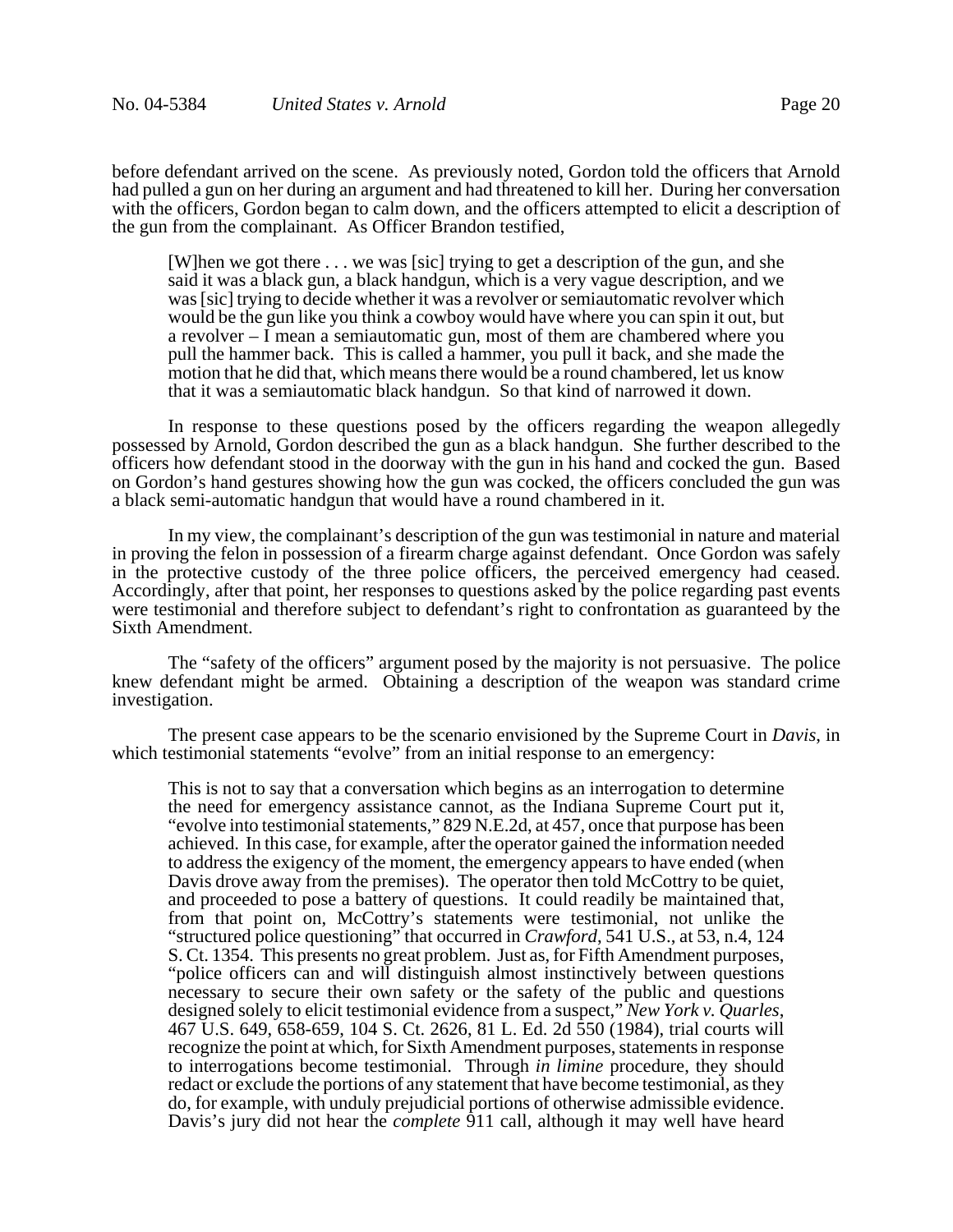some testimonial portions. We were asked to classify only McCottry's early statements identifying Davis as her assailant, and we agree with the Washington Supreme Court that they were not testimonial. That court also concluded that, even if later parts of the call were testimonial, their admission was harmless beyond a reasonable doubt. Davis does not challenge that holding, and we therefore assume it to be correct.

#### *Davis,* 126 S. Ct. at 2277-78.

Here, Gordon's past-tense statements describing the weapon, made in the protective presence of three police officers and, conversely, out of defendant's presence, and given in direct response to the officers' *ex parte* questioning, were akin to McCottry's later statements described above in *Davis*, and Amy Hammon's "narrative of past events . . . at some remove in time from the danger she described." *Davis*, 126 S. Ct. at 2279. Gordon's statements in this regard were therefore testimonial and inadmissible pursuant to the Confrontation Clause of the Sixth Amendment.

Having concluded that a confrontation error occurred, the next inquiry is whether the constitutional error is harmless beyond a reasonable doubt. *United States v. Robinson*, 389 F.3d 582, 593 (6th Cir. 2004) (citing *Delaware v. Arsdall*, 475 U.S. 673, 684 (1986) and *United States v. Askarov*, 299 F.3d 896, 898 (6th Cir. 2002)). "Whether such an error is harmless in a particular case depends upon a host of factors, all readily accessible to reviewing courts. These factors include the importance of the witness' testimony in the prosecution's case, whether the testimony was cumulative, the presence or absence of evidence corroborating or contradicting the testimony of the witness on material points, the extent of cross-examination otherwise permitted, and, of course, the overall strength of the prosecution's case." *Arsdall*, 475 U.S. at 684.

Here, at least with respect to the description of the gun, the error is not harmless beyond a reasonable doubt. Although there was circumstantial evidence connecting defendant to a gun, the prosecution's case was strengthened considerably by the match of the complainant's description of the firearm to the black, semi-automatic, loaded handgun found under the seat in the vehicle in which defendant had been sitting. Although complainant Gordon previously told the 911 operator that defendant had threatened her with a gun and exclaimed to the police upon their arrival that defendant "pulled a gun on her," there was no description of the weapon until police questioning. In the words of Officer Brandon "... we was [sic] trying to get a description of the gun  $\dots$ ". Through such questioning, the officers learned from the complainant that the gun was a loaded, black, semi-automatic handgun. In the absence of any corroborative eyewitness testimony or evidence that defendant actually possessed a firearm, the admission into evidence of complainant's responses to police interrogation asking for a description of the gun was therefore highly prejudicial and violative of defendant's Sixth Amendment right to confrontation.

Moreover, at oral argument, the government conceded that, if a confrontation error occurred with regard to Gordon's hearsay statements, the error could not be deemed harmless. I accept the government's concession in this regard and would reverse and remand for a new trial on this basis.

II.

In Section V, the majority rejects defendant's challenge relating to impeachment evidence that could have been offered through the testimony of private investigator Sam Lewis. The majority holds that error requiring reversal did not occur because defendant failed to sustain his burden of proving plain error, FED. R. EVID. 103(d). I agree with the result, but disagree with the majority's rationale.

The record reveals that, after the jury was selected, the government made two motions in limine. The first sought the admission of portions of the 911 taped telephone call. The second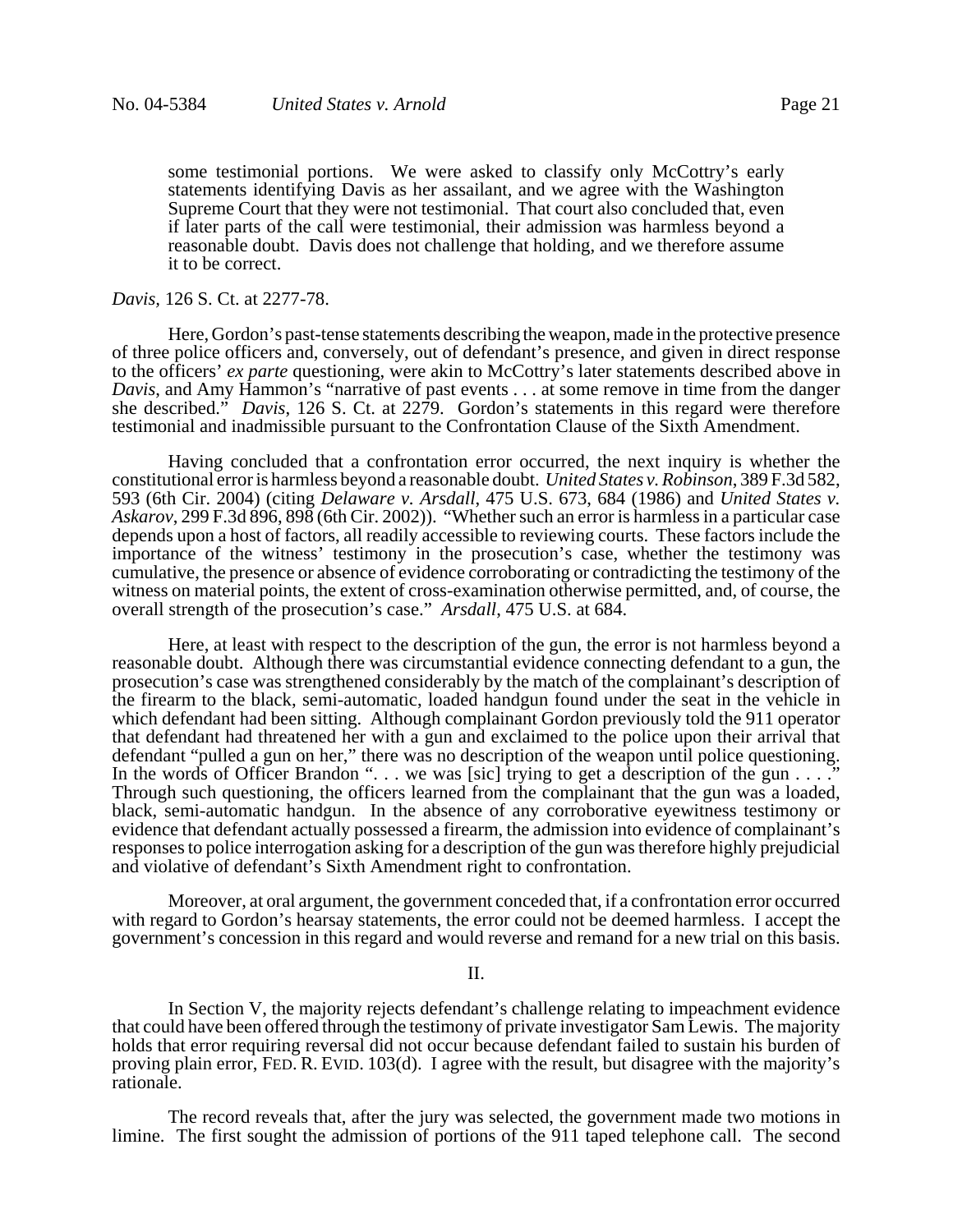requested admission of the on-the-scene hearsay statements made by Tamica Gordon to the police. During oral argument on the government's motions to admit its evidence, defense counsel advised the court that he had a witness (private investigator Sam Lewis) who was prepared to testify that with regard to Gordon's repeated claims that defendant had a gun, when talking to investigator Lewis "... she gave a different story." The court responded "That's just hearsay. There's no exception." Defense counsel later argued that such evidence may be admissible because "... this is along the lines of rebuttal type information . . . ." Although a discussion occurred between defense counsel and the trial judge, defense counsel did not move for the admission of the potential impeachment evidence. Accordingly, the trial court did not make a ruling admitting or excluding this evidence.

Later, after the government rested its case, the Honorable Jon Phipps McCalla asked defense counsel ". . . I thought we had an investigator who was going to testify . . . ." Defense counsel Terrell Harris responded: "No sir, we crossed the investigator yesterday. I knew better to bring him over here after that discussion yesterday."

There was no error regarding the potential impeachment evidence for the reason that there was no motion for a ruling and, thus, no ruling made. Because there was no ruling to appeal, the majority inappropriately strays into a plain error analysis.

#### III.

For these reasons, I concur in part and dissent in part. I would reverse and remand for a new trial.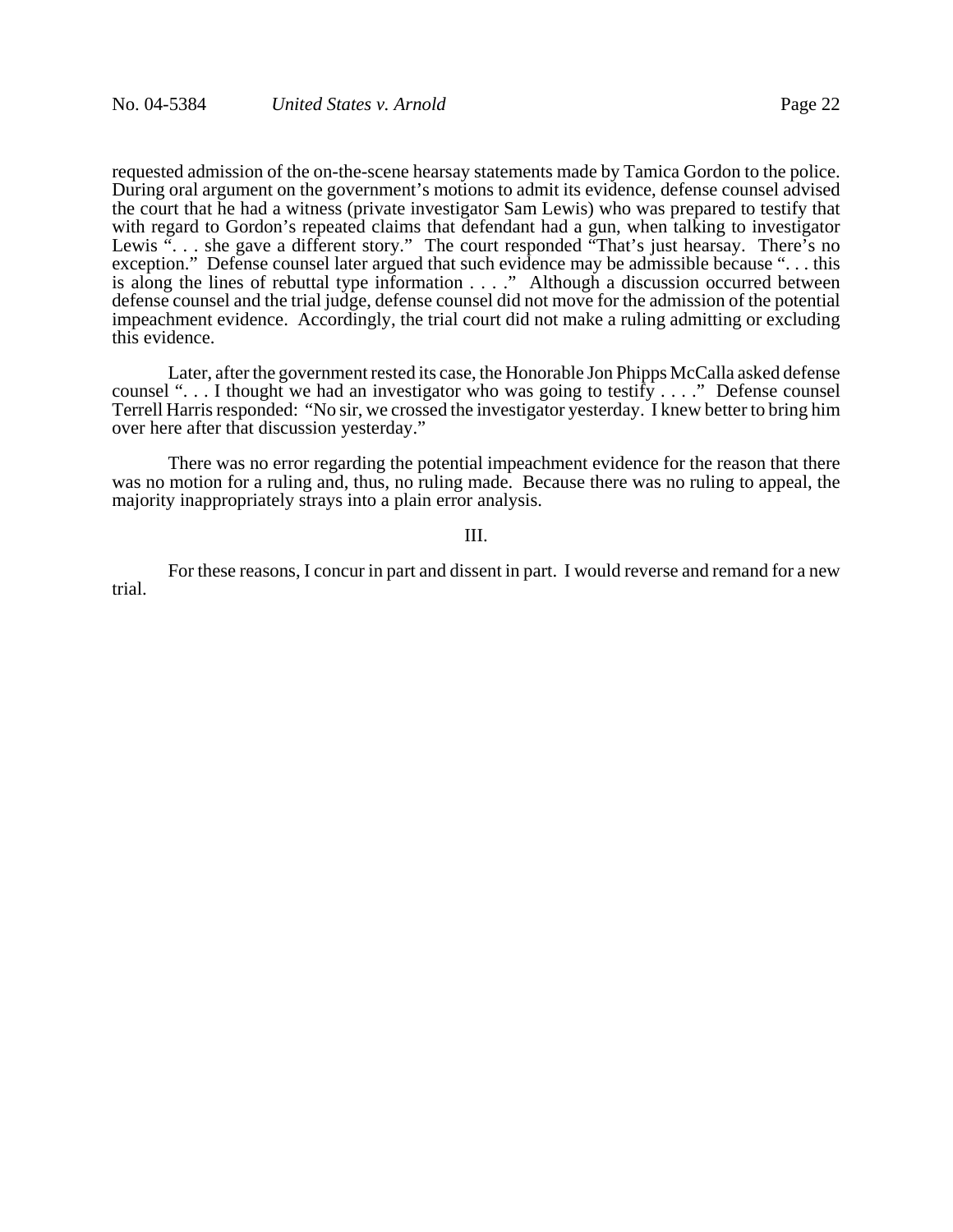## **DISSENT \_\_\_\_\_\_\_\_\_\_\_\_\_\_\_\_**

**\_\_\_\_\_\_\_\_\_\_\_\_\_\_\_\_**

KAREN NELSON MOORE, Circuit Judge, dissenting. I disagree with the majority opinion's conclusions regarding the sufficiency of the evidence, the admissibility of Gordon's statements under the excited-utterance exception to the hearsay rule as well as under the Confrontation Clause, and the district court's refusal to admit testimony from a defense witness. Accordingly, I respectfully dissent for the reasons detailed below.

#### **I. SUFFICIENCY OF THE EVIDENCE**

The court must first determine whether the prosecution presented sufficient evidence for a reasonable jury to conclude, beyond a reasonable doubt, that Joseph Arnold possessed the handgun found in his girlfriend's car. The only evidence of such possession consists of (1) Arnold's presence in the car, and (2) Tamica Gordon's statements to the police that Arnold had threatened her with *a* gun (although not necessarily *the* gun at issue) earlier that day. As demonstrated by the cases the majority opinion itself cites, such evidence is not sufficient to support a felon-in-possession conviction under either an actual or constructive possession theory.

First, the majority opinion tellingly sloughs over a significant piece of evidence that undercuts its conclusion—the gun retrieved from Gordon's mother's car bore no fingerprints. If, as the majority opinion concludes, Arnold had threatened Gordon with a gun and then took the gun with him into Gordon's mother's car, it stands to reason that the gun would carry his fingerprints. The gun found in the car, however, had none. This inconvenient fact undercuts the entirety of the majority's analysis.

Second, the majority opinion provides no basis for concluding that a reasonable jury could have found that Arnold *actually* possessed the gun found in his girlfriend's car. "Actual possession exists when a tangible object is in the immediate possession or control of the party." *United States v. Beverly,* 750 F.2d 34, 37 (6th Cir. 1984) (quoting *United States v. Craven,* 478 F.2d 1329, 1333 (6th Cir. 1973)). Put another way, "[a] person who knowingly has direct physical control over a thing at a given time is then in actual possession of it." *United States v. Frederick,* 406 F.3d 754, 765 (6th Cir. 2005) (quoting *United States v. Wolfenbarger,* 426 F.2d 992, 994 (6th Cir. 1970)).

The jury lacked sufficient evidence to convict on an actual-possession theory because the government supplied no evidence that Arnold had "direct physical control over a thing"—the gun—at the relevant "given time"—when he was in the car. Instead, the government offered evidence only of Arnold's mere proximity to the gun. Proximity, however, is insufficient to support a conviction for actual possession. *Cf. Beverly*, 750 F.2d at 37 (holding that evidence that defendant was standing next to a waste basket containing gun was insufficient to prove even constructive possession, let alone actual possession).

On this basis, each of the cases the majority opinion cites is distinguishable. For instance, *United States v. Moore*, 208 F.3d 411 (2d Cir. 2000), involved a situation in which "the officers saw defendant-appellant Curtis Moore standing in the middle of the courtyard with a black and silver handgun in his waistband." *Id.* at 412. Similarly, in *United States v. Crowe*, 291 F.3d 884 (6th Cir. 2002), the officer "observed the butt end of a black semi-automatic handgun protruding from under the waistband of Crowe's pants." *Id*. at 885. *See also United States v. Barnett*, 398 F.3d 516, 522 (6th Cir. 2005) (officer saw defendant "holding a long black object that looked like a shotgun" which police later recovered in the area where the defendant had dropped it); *United States v. Daniels*, 170 F. App'x 409, 410 (6th Cir. 2006) (unpublished opinion) (officer saw defendant pull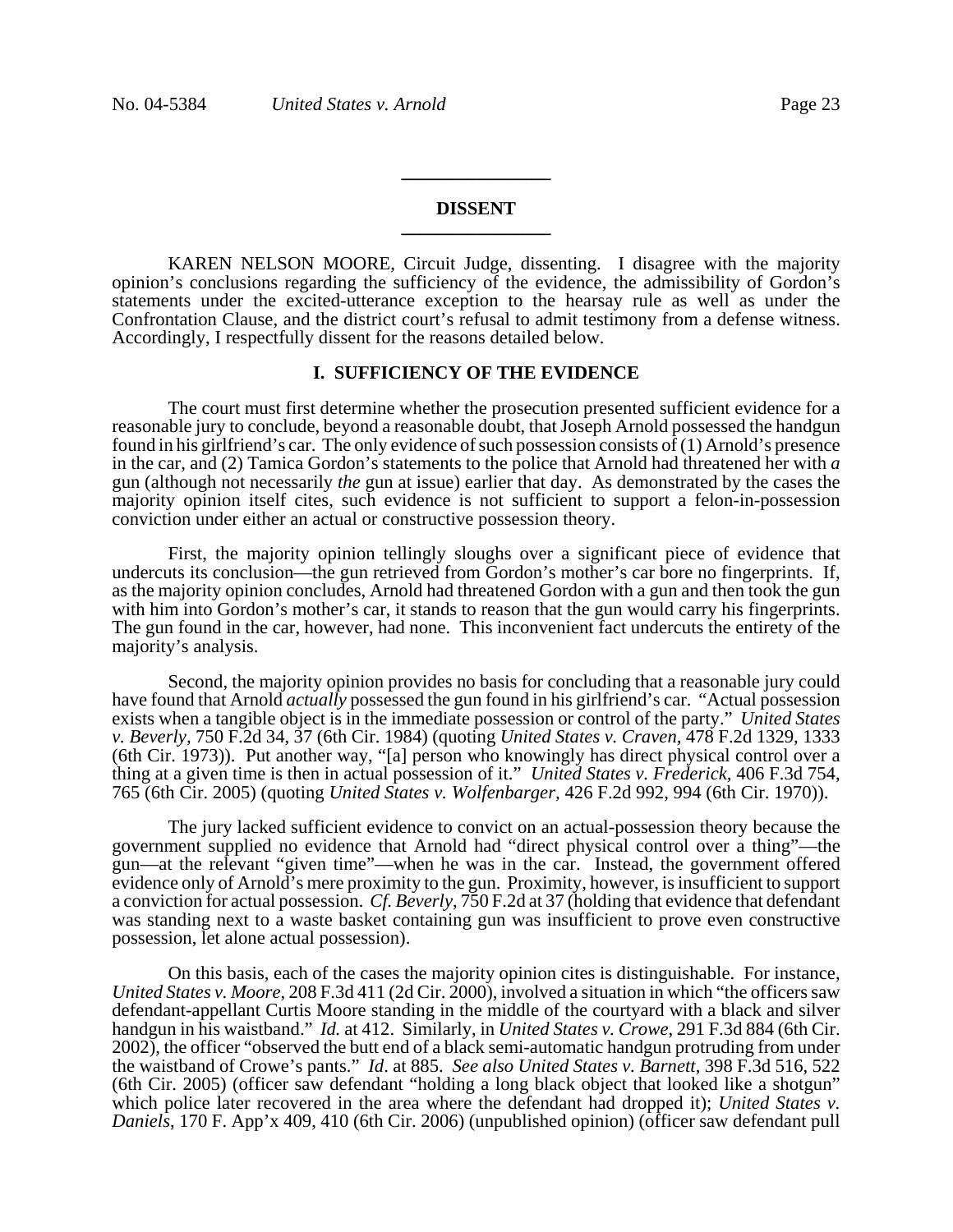out an object looking like a handgun and throw it to the ground, and handgun was later recovered); *United States v. Austin*, 133 F. App'x 271, 275 (6th Cir. 2005) (unpublished opinion) (officer saw defendant holding a gun before he fled, and later recovered the gun along his path of flight). In each of these cases, the government had evidence that the defendant had "direct physical control" over the gun in question at the relevant time because in each case, the police officer witnessed the defendant with the gun on his person. *See Frederick*, 404 F.3d at 765. No such evidence exists here.

As noted in the panel's per curiam opinion, Gordon's accusation that Arnold had a gun when he threatened her does not address whether Arnold had direct physical control over the relevant gun (the one found in the car) at the relevant time (when officers arrested him). Gordon's testimony is insufficient to sustain a conviction because conviction requires proof that Arnold "possess[ed] the firearm and ammunition *specified in the indictment.*" *United States v. Schreane,* 331 F.3d 548, 560 (6th Cir. 2003) (emphasis added). Because the prosecution presented no evidence showing that Arnold had physical control over the recovered firearm when it was recovered or immediately before, no rational trier of fact could have found that the government proved actual possession beyond a reasonable doubt.

Likewise, the government has not provided sufficient evidence for a reasonable jury to conclude that Arnold *constructively* possessed the gun found in the car. "Constructive possession exists when a person does not have actual possession but instead knowingly has the power and the intention at a given time to exercise dominion and control over an object, either directly or through others." *Craven,* 478 F.2d at 1333. One way the government may prove the defendant had the power to exercise dominion over a firearm is through evidence that he had dominion or control over the *premises* where the firearm was located. *United States v. Kincaide,* 145 F.3d 771, 782 (6th Cir. 1998), *cert. denied,* 525 U.S. 1166 (1999). However, a defendant's presence where a firearm was found, without more, is insufficient to establish "the requisite knowledge, power, or intention to exercise control" over the firearm. *United States v. Birmley,* 529 F.2d 103, 107-08 (6th Cir. 1976).

Our previous decisions rejecting sufficiency challenges by defendants found in cars containing guns are all readily distinguishable, as in each case, there was sufficient evidence tying the defendant to a particular gun found in the car. For instance, in *United States v. Murphy*, 107 F.3d 1199 (6th Cir. 1997), we noted that a defendant found in a car with a gun could not mount a successful sufficiency challenge when he was the car's only occupant, and thus clearly exercised dominion over the car. *Id*. at 1208. But Arnold was not alone in the car. In *United States v. Carter*, 355 F.3d 920 (6th Cir. 2004), a defendant's sufficiency challenge was unsuccessful because other occupants in the car were precluded from being the source of the firearm. *Id*. at 925. But here, the government presented no evidence showing that Arnold's girlfriend, the car's driver, could not have been the source. In other cases, we rejected sufficiency challenges when the defendant was the owner of the car *and* had arranged to sell the gun, *Birmley*, 529 F.3d at 107, when the defendant drove the car containing the gun, *id*., when police saw the defendant attempting to conceal the weapon, *Carter*, 355 F.3d at 925; *Schreane*, 331 F.3d at 561, and when the defendant and the owner of the gun had a close relationship, *id*. But here, Arnold neither drove nor owned the car, there is no evidence that the police saw him attempt to conceal it (let alone touch it at all), and the government never established the identity of the gun's owner. Because the record contains no evidence of any of these factors, this court lacks any basis upon which to conclude that Arnold exercised dominion or control over the car or the gun found inside it.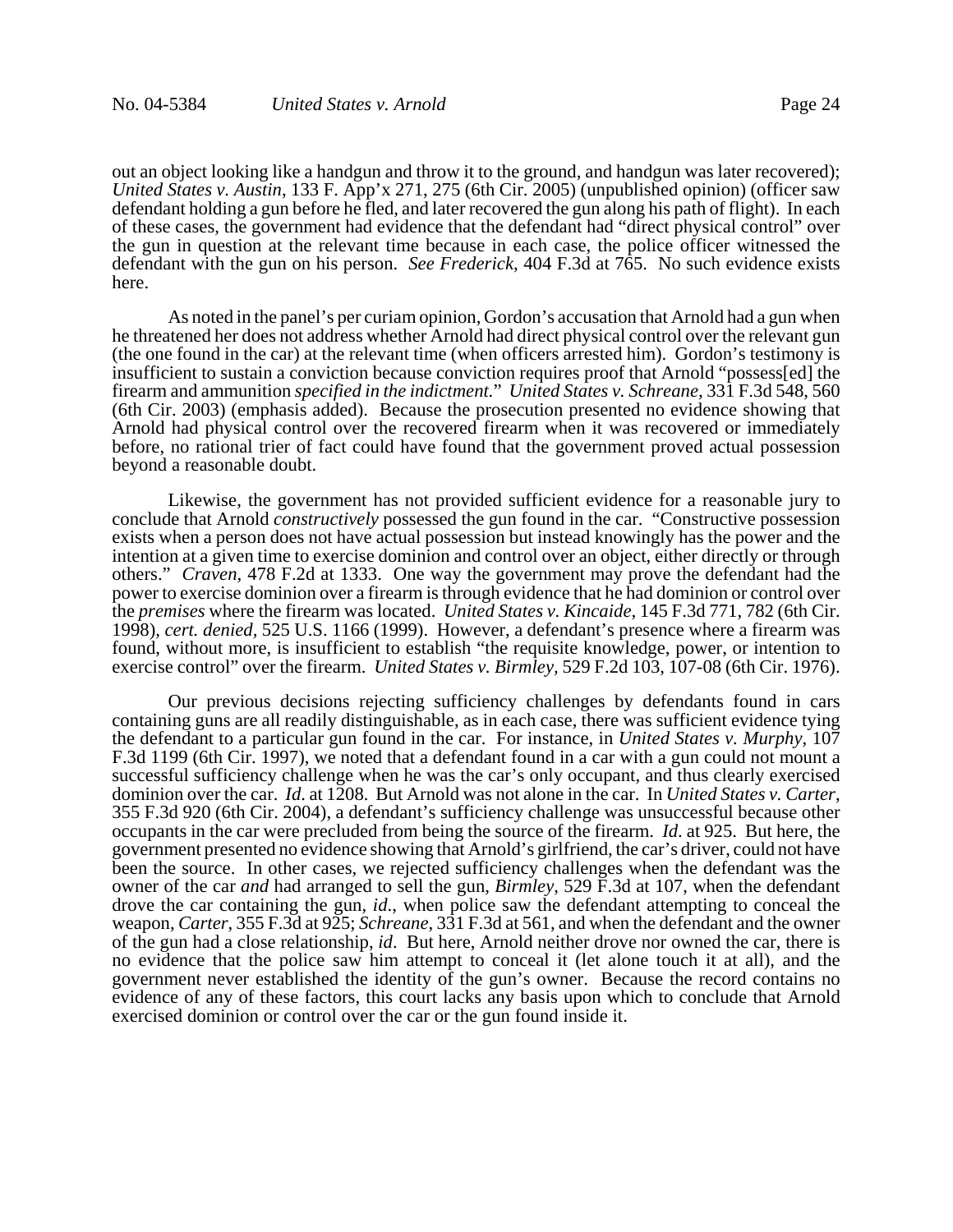This conclusion is reinforced by our decision in *United States v. Beverly,* 750 F.2d 34 (6th Cir. 1984), which involved a gun found in a home.<sup>1</sup> An officer executing a search warrant found Beverly and another person (Austin) in the kitchen of yet another person's (Hatfield's) residence. *Beverly,* 750 F.2d at 35. While patting down Beverly and Austin, the officer noticed two handguns in a waste basket between the two individuals. *Id.* Beverly's fingerprint was on one of the guns, and the print's location suggested that the gun "would have had to have been laid down." *Id.* at 36. We held that these facts were insufficient to prove constructive possession; instead, the evidence "establishe[d] only that Beverly was in the kitchen of Hatfield's residence, that Beverly was standing close to a waste basket which contained two guns, and that Beverly had at some point touched one of the guns." *Id.* at 37. In the instant case, Arnold and Gordon's mother were located close to where the gun was discovered, just as the defendant and his companion were in *Beverly.* Here, however, no fingerprint was found on the firearm, so the evidence of constructive possession does not rise even to the level that we rejected as insufficient in *Beverly.* The majority's half-hearted attempt to distinguish *Beverly* falls flat. The majority emphasizes that no eyewitness had seen Beverly possess the gun, but fails to explain how such testimony (present in this case) is more indicative of constructive possession than a defendant's *fingerprint* on a gun that had been laid down soon before it was recovered. Again, if the evidence in *Beverly* could not sustain a conviction, the evidence in this case is woefully inadequate.

Similarly, our sister circuits have reversed on sufficiency grounds convictions stemming from far stronger facts than those of this case. For instance, in *United States v. Blue*, 957 F.2d 106 (4th Cir. 1992), the Fourth Circuit overturned a conviction for felon-in-possession when the police found the gun underneath the defendant's seat, notwithstanding the officer's testimony that he saw the defendant "dip as if [he] were reaching under the seat with his right hand" after the officer pulled the car over. *Id*. at 107. Similarly, in *United States v. Hishaw*, 235 F.3d 565 (10th Cir. 2000), *cert. denied*, 533 U.S. 908 (2001), the Tenth Circuit overturned such a conviction notwithstanding that the defendant was the driver of the car, and notwithstanding testimony that he had possessed a similar weapon on earlier occasions. *Id.* at 572-73. *See also United States v. Kelso,* 942 F.2d 680, 681-82 (9th Cir. 1991) (notwithstanding defendant's access to gun, rejecting argument that the defendant passenger constructively possessed a gun found behind the driver's seat because government failed to show defendant's ownership or awareness of the gun); *United States v. Whitfield,* 629 F.2d 136, 142-43 (D.C. Cir. 1980) (concluding that no reasonable juror could find evidence that gun was found under defendant passenger's seat within his reach was sufficient to support constructive possession).

Nor do Gordon's statements and gestures, as recounted by the police officers, establish a sufficient nexus between Arnold and the gun to support Arnold's conviction. At best, they suggest that Arnold possessed a black, semiautomatic firearm at some unspecified earlier time. Again, conviction requires proof that Arnold "possess[ed] the firearm and ammunition *specified in the indictment.*" *Schreane,* 331 F.3d at 560 (emphasis added). Lacking any such evidence, the majority opinion takes the tenuous leap of inferring from Arnold's putative earlier possession that he constructively possessed the black, semiautomatic gun recovered from the vehicle. While it is true that the recovered firearm matched Gordon's generic description—statements that the brandished gun was black and gestures that an officer interpreted to indicate a semiautomatic with a chambered round—these attributes are too common for this equivalence to prove that Arnold constructively possessed the gun found in the car. *See Hishaw,* 235 F.3d at 571, 572 (holding that testimony that the defendant was seen with a semiautomatic pistol on several prior occasions was "simply too remote and too vague to support the inference that [the defendant] constructively possessed the

**<sup>1</sup>** Constructive-possession decisions involving homes can inform the inquiry in cases involving vehicles. *See United States v. Cazares,* 121 F.3d 1241, 1245 (9th Cir.1997) ("The same reasoning [used in vehicle cases] applies to occupants of a house.")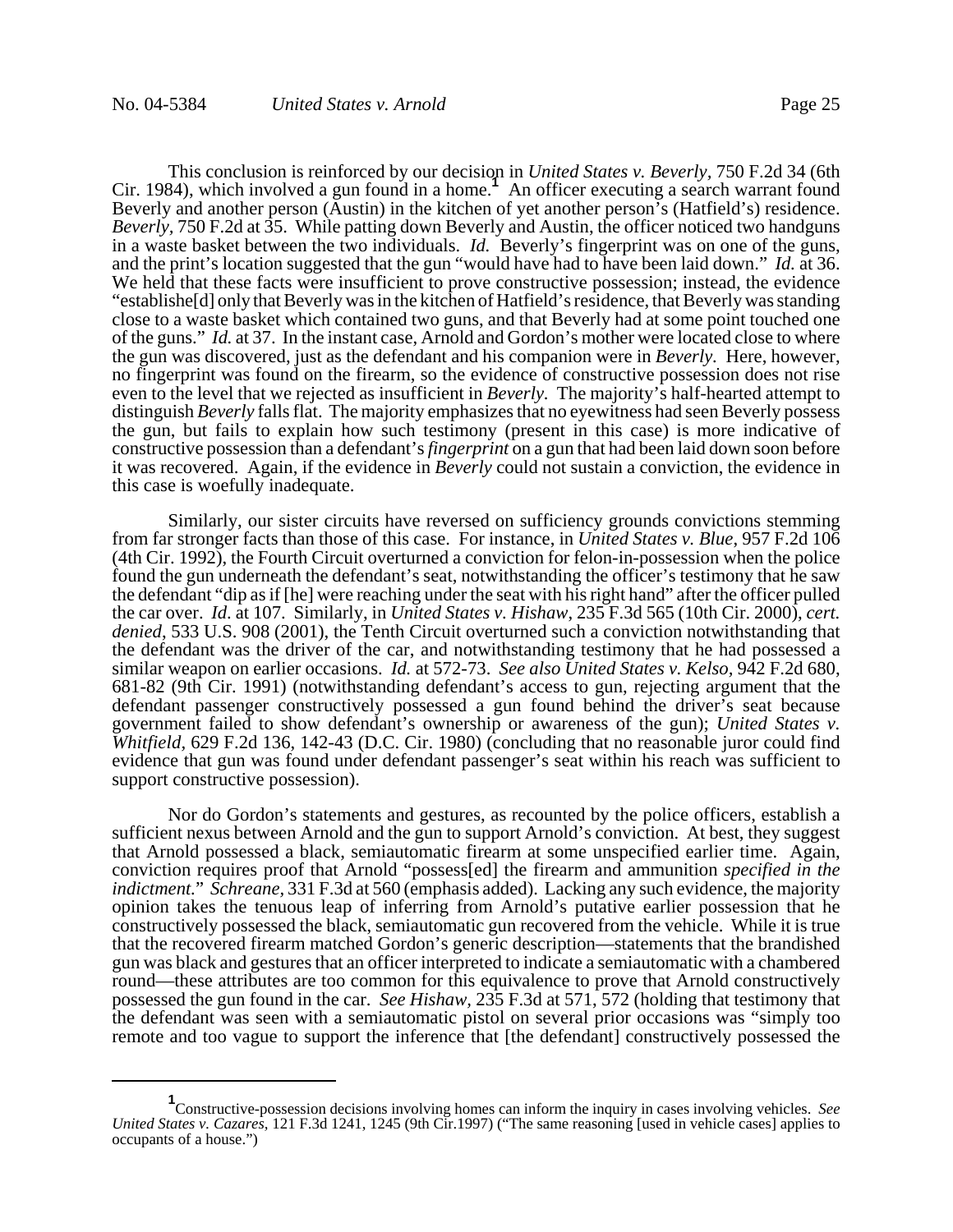pistol" found in the car).**<sup>2</sup>** The government has not established any nexus between the gun found in the car and Arnold. Accordingly, this case is distinguishable from *United States v. Thomas*, 497 F.2d 1149 (6th Cir. 1974), because in *Thomas*, the nexus between the defendant and the gun was the defendant's own statement referring to the gun in question as "my gun." *Id*. at 1150. By contrast, the only connection between Arnold and the gun specified in the indictment is that officers found it under a seat where Arnold was sitting in a car he was not driving and did not own.

And even if we were to infer that Arnold had previously possessed the gun found under the seat, prior possession cannot establish possession at a later time. *Beverly*, 750 F.2d at 37 (evidence that defendant had earlier held and laid down a gun was insufficient to establish constructive possession).

Until today, mere coincidence has never been a substitute for constitutionally sufficient evidence of possession. But with its opinion, the majority sweeps aside decades of authority from this court and others, rendering this Circuit alone in the country in holding that possession of a gun may be shown without some direct nexus between the gun and the defendant.

## **II. EXCITED UTTERANCE**

After rewriting this circuit's law on the threshold of evidence required to support a conviction for being a felon in possession of a firearm, the majority opinion next errs by concluding that Gordon's statements to the 911 operator and to the police are admissible as excited utterances. Because the record does not support the conclusion that any of Gordon's statements fall into this exception to the hearsay rule, I dissent on this ground as well.

As the majority correctly notes, Federal Rule of Evidence 803(2) permits a court to admit out-of-court statements for the truth of the matter asserted when they "relat[e] to a startling event or condition made while the declarant was under the stress of excitement caused by the event or condition." The majority opinion also correctly cites the three elements of the *Haggins* test: (1) a startling event, (2) the statement's being made so temporally close to that event that the declarant lacked time to contrive or misrepresent, and (3) the statement's being made under the stress of excitement caused by the event. *Haggins v. Warden, Fort Pillow State Farm*, 715 F.2d 1050, 1057 (6th Cir. 1983). As is typical of evidentiary matters, "the burden of proving that the statement fits squarely within a hearsay exception" rests with the proponent of the hearsay exception, here, the government. *United States v. Kendrick*, 853 F.2d 492, 496 n.3 (6th Cir. 1988) (citing *United States v. Day,* 789 F.2d 1217, 1221 (6th Cir.1986)). The district court failed to place the burden of proof on the government, and the majority repeats this error, notwithstanding its assertion to the contrary.

## **A. Gordon's 911 Call**

We must decide whether the trial court abused its discretion when it admitted the relevant out-of-court statements (Gordon's 911 call and her statements to police officers at the scene) as excited utterances. With regard to the 911 call, the district court concluded that each statement contained in the tape recording of the call (save Gordon's claim that Arnold was convicted murderer, a statement the government did not seek to admit) was admissible under the excited-utterance exception to the hearsay rule. To evaluate this decision, I consider the record evidence regarding the first two prongs of the *Haggins* test.

**<sup>2</sup>** The *Hishaw* court noted that "in certain circumstances," possession of a similar gun on prior occasions "may support an inference of constructive possession." 235 F.3d at 572. Gordon's reference to a black handgun is certainly too vague for this case to constitute such an occasion, especially in light of testimony that about half of all handguns are black. J.A. at 128.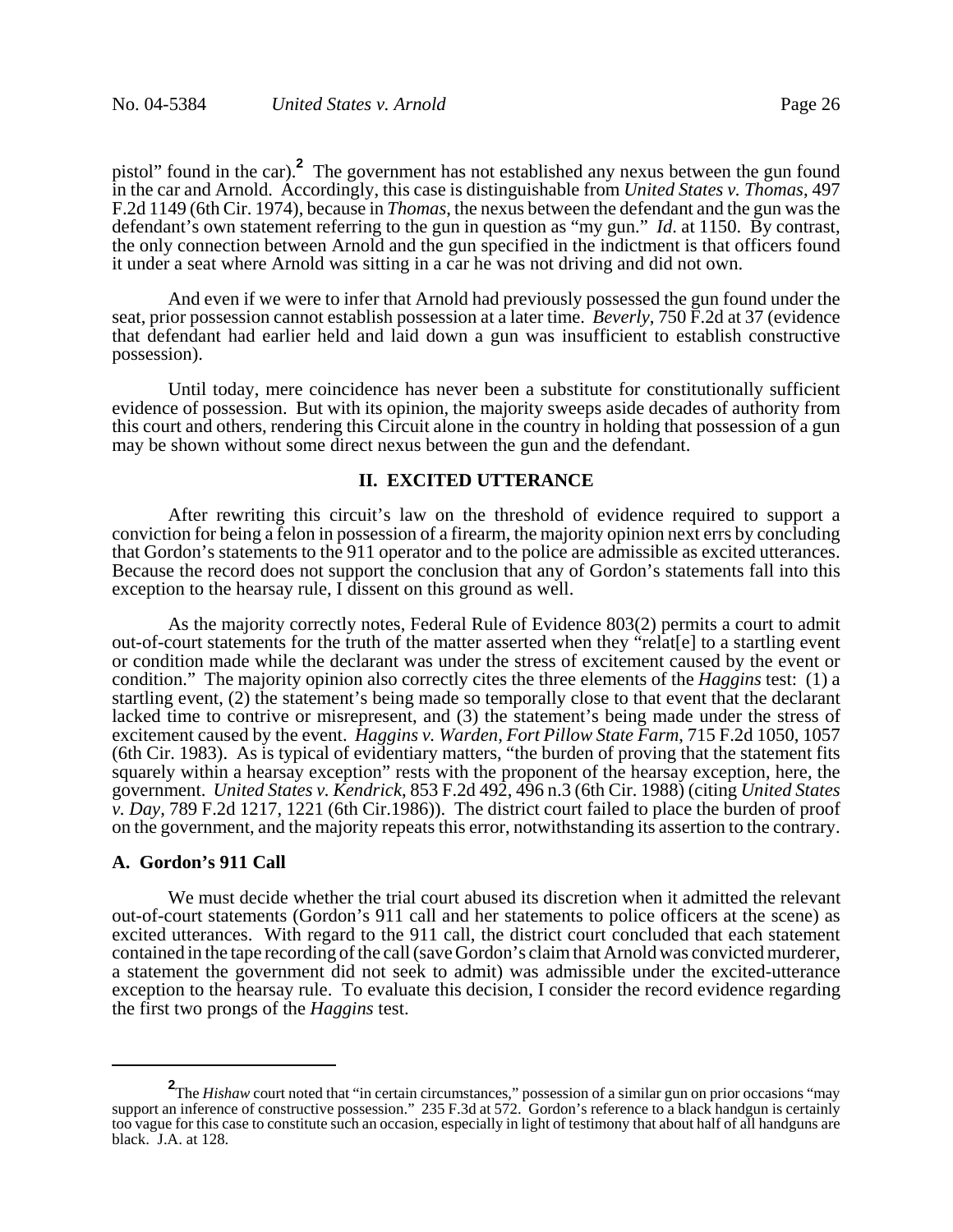**Startling Event.** The government failed to introduce any evidence of a "startling event" outside of the hearsay statement (the 911 call) itself. The majority glosses over this fact, stating without analysis that "being threatened by a convicted murderer wielding a semi-automatic handgun amounts to a startling event that would prompt at least nervous excitement in the average individual, if not outright trauma." Maj. Op. at 6. This may well be true, but absent some independent evidence of such an event, the district court abused its discretion by admitting the tape.

I begin with first principles. Hearsay evidence is generally inadmissible because it is not sufficiently reliable and cannot be tested through cross-examination. *See* 1-14 WEINSTEIN'S EVIDENCE MANUAL § 14.01[1]. However, particular categories of hearsay statements that "contain inherent guarantees of their truthfulness" constitute exceptions to the general prohibition on hearsay. *Haggins*, 715 F.2d at 1057. Excited utterances are one such exception.

"The basis for the 'excited utterance' exception . . . is that such statements are given under circumstances that *eliminate the possibility of fabrication, coaching, or confabulation*, and that therefore the circumstances surrounding the making of the statement provide sufficient assurance that the statement is trustworthy." *Idaho v. Wright*, 497 U.S. 805, 820 (1990) (emphasis added). More specifically, "a person under the sway of excitement precipitated by an external startling event will be bereft of the reflective capacity essential for fabrication and that, consequently, any utterance he makes will be spontaneous and trustworthy." *Haggins*, 715 F.2d at 1057 (quoting 4 J.WEINSTEIN & M. BERGER, WEINSTEIN'S EVIDENCE  $\P$  803(2)[01] at 803-79 (1981)). To determine whether a hearsay statement contains such guarantees of reliability, we apply the aforementioned three-step inquiry: "First, there must be an event startling enough to cause nervous excitement. Second, the statement must be made before there is time to contrive or misrepresent. Third, the statement must be made while the person is under the stress of excitement caused by the event." *Schreane*, 331 F.3d at 564 (internal quotation marks omitted). And as previously mentioned, the government bears the burden of establishing each of these elements by a preponderance of the evidence. *See Kendrick*, 853 F.2d at 496 n.3.

These first principles demand that the excited utterance itself cannot constitute the only evidence of a startling event; instead, the proponent of a hearsay statement must offer independent corroborating evidence. This is true for two different, but related, reasons.

First, relying on the putative excited utterance itself to show that a startling event occurred is endlessly circular. In such a scenario, the district court would rely on the statement itself to establish an element of the test for whether the statement is sufficiently reliable to be admitted into evidence. Such circularity is problematic in and of itself, although the problem can potentially be explained away by reference to Federal Rule of Evidence 104(a), which permits district courts to resolve preliminary questions regarding admissibility by preponderance of the evidence. *See Bourjaily v. United States*, 483 U.S. 171, 175-76 (1987) (holding that district courts may resolve preliminary questions under Federal Rule of Evidence  $801(d)(2)(E)$  by preponderance of the evidence).<sup>3</sup> Notably, the record in this case reflects no such determination under Rule  $104(a)$ .

**<sup>3</sup>** In *Bourjaily*, the Supreme Court concluded that a district court may consider an alleged co-conspirator's statements regarding the existence of a conspiracy as an aid to establishing Rule 801(d)(2)(E)'s co-conspirator exception to the hearsay rule. 483 U.S. at 180-81. However, the Court explicitly refused to decide whether an alleged coconspirator's statements could, in and of themselves, satisfy the proponent's burden. *Id.* at 181. Thus, the Supreme Court left open the issue of whether some independent proof of the relevant preliminary fact was required.

In response to *Bourjaily*, Rule 801(d)(2) was amended to reflect that the contents of the statement at issue "are not alone sufficient to establish" the existence of a conspiracy. FED. R. EVID. 801 advisory committee's note, 1997 amendment. This amendment reflects a policy against the type of bootstrapping that the majority here condones.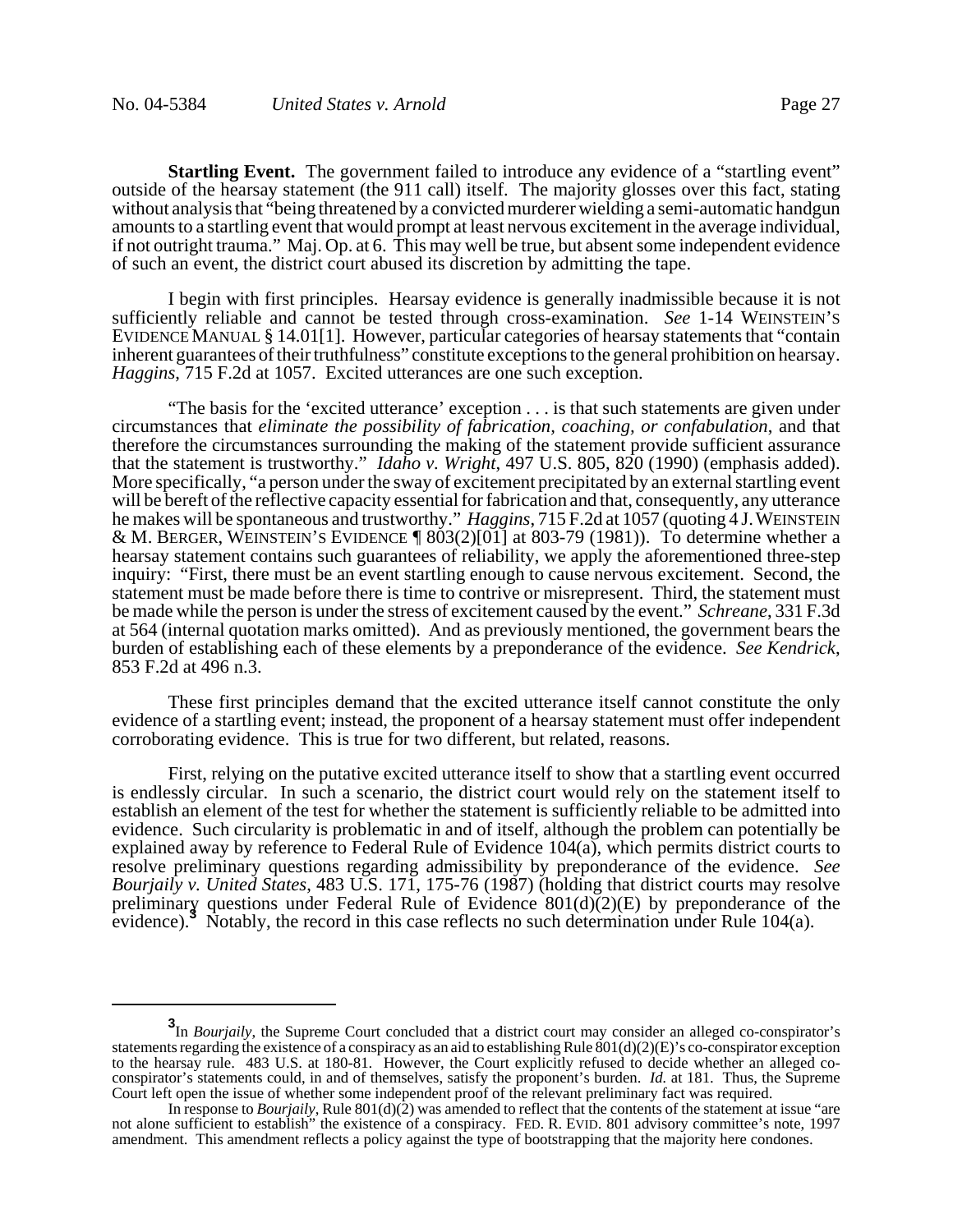Second, and significantly, this circularity contradicts the purpose of the excited-utterance exception to the hearsay rule. As noted above, excited utterances are admissible because the startling event and corresponding state of alarm renders it "unlikely that the statement is contrived or the product of reflection." *Haggins*, 715 F.2d 1057. And, as we have previously noted, when determining whether a statement qualifies as an excited utterance, "the ultimate question is whether the statement was the result of reflective thought or whether it was a spontaneous reaction to the exciting event." *Id.* at 1058 (quoting MCCORMICK's HANDBOOK OF THE LAW OF EVIDENCE § 297 at 705-06 (2d ed. 1972)). Without some corroborating evidence of such an exciting event, the district court lacks the capacity to make such a determination, or to determine even that there *was* such an event. Put differently, when the only evidence of the startling event is the proffered statement, the proponent cannot carry its burden of establishing that the relevant circumstances "eliminate the possibility of fabrication," *Wright*, 497 U.S. at 820, or that the statement "contain[s] inherent guarantees of truthfulness," *Haggins*, 715 F.2d at 1057. To the contrary, anyone could contrive a fact that—if real—would cause excitement, and state it in an exclamatory manner. To hold that such a statement, standing alone, is admissible for the truth of the matter asserted stands the hearsay rule on its head.

In this case, the possibility of fabrication was alive and well. Without any independent corroborating evidence of Arnold's alleged gun-brandishing, the following series of events was certainly possible:

Gordon and Arnold got into an argument and Gordon stormed away angry. Although Arnold never brandished or mentioned a gun during the argument, Gordon knew that her mother kept handguns in the house and in her car. Gordon wanted Arnold to return to jail so that her mother's relationship with him would end, so she contrived a story while fleeing the house: Arnold threatened her with a gun in the course of their argument. She then relayed this story to the 911 operator while still emotionally upset from the altercation.

The point here is not that this turn of events is more likely true than not, but rather that without *any* corroborating evidence of the putative exciting event, the government provided *no indication* that Gordon's statement is any more reliable than any run-of-the-mill inadmissible hearsay statement.<sup>4</sup> The lack of such reliability undermines the rationale for admitting excited utterances, and accordingly, I would hold that the district court abused its discretion by admitting Gordon's statement to the 911 operator without independent corroborating evidence of the alleged startling event.

Reaching the same conclusion that I have, various courts have held that a hearsay statement itself cannot serve as the sole evidence of the alleged startling event that spurred the statement. *See, e.g.*, *State v. Post*, 901 S.W.2d 231, 234-35 (Mo. Ct. App. 1995); *People v. Burton*, 445 N.W.2d 133, 144 (Mich. 1989); *Commonwealth v. Barnes*, 456 A.2d 1037, 1040 (Pa. Super. Ct. 1983); *State v. Terry*, 520 P.2d 1397, 1401 (Wash. Ct. App. 1974); *Truck Ins. Exch. v. Michling*, 364 S.W.2d 172, 174-77 (Tex. 1963); *Beck v. Nat'l Sur. Corp.*, 171 F.2d 862, 863-64 (5th Cir. 1949); *see also People v. Leonard*, 415 N.E.2d 358, 362 (Ill. 1981) (upholding admissibility of statement because independent evidence corroborated occurrence of startling event, but noting that without such

**<sup>4</sup>** Brushing this concern aside, the majority offers five items of "corroborating" evidence. Maj. Op. at 7. As an initial matter, it is far-fetched to count each of these items as an independent piece of evidence. For example, the majority attempts to parse surgically Gordon's "act of calling 911" from the "fear and excitement" in her voice, and to distinguish both of these from the statements made during the call, counting each as a separate factor indicating that the alleged startling event actually occurred. But the point remains that each item is part of the same whole, a whole that is perfectly consistent with the hypothetical contrivance recounted above. The majority's rationale thus fails to illustrate how Gordon's statements in the 911 call are more reliable than any made-up out-of-court allegation.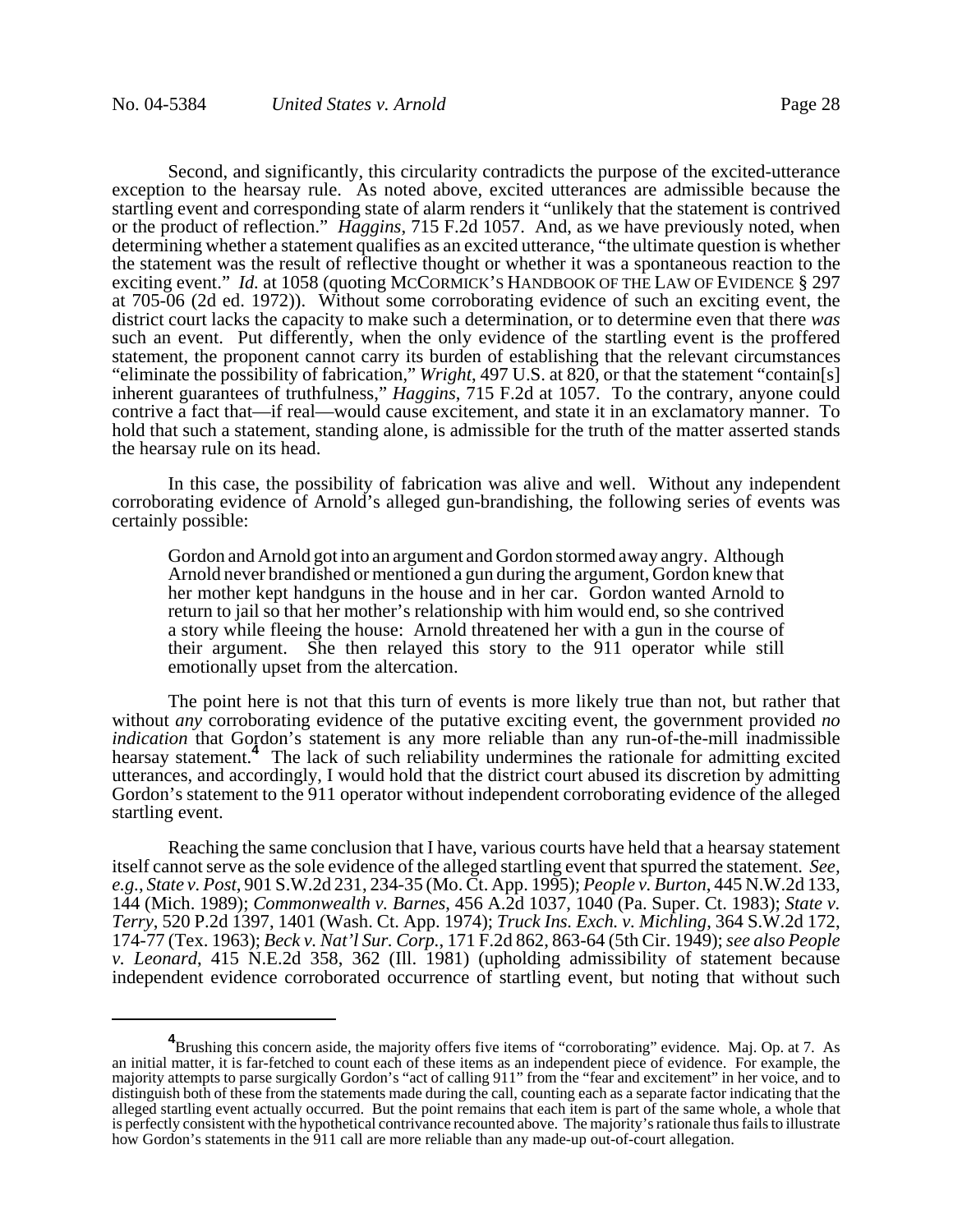evidence, statement would be excluded).**<sup>5</sup>** Even a panel of this court has noted in an unpublished opinion that "an excited utterance can not establish its own underlying event." *United States v. McCullough*, 150 F. App'x 507, 509-10 (6th Cir. 2005) (unpublished opinion). In its supplemental brief, the government notes that some other authorities have reached the opposite conclusion. Appellee's Supp. Br. at 27-28. Although some of these authorities claim that admitting such statements is the "generally prevailing rule," *see United States v. Brown*, 254 F.3d 454, 459 (3d Cir. 2001), they neither cite recent authority nor provide explanations of *why* such circular reasoning is permissible. More troubling, not one of these cases addresses the incompatibility of such bootstrapping with the foundations of the excited-utterance exception to the hearsay rule.<sup><sup>6</sup></sup> The better rule, and the one I would adopt, requires at least some corroborating evidence of the alleged startling event.

**Lack of Time to Contrive or Misrepresent.** The district court concluded, and the majority now concludes, that Gordon lacked the time, between Arnold's allegedly threatening her with a gun and her 911 call, to contrive or misrepresent. Neither, however, provides a clear reason for this conclusion.

In *Haggins*, we noted that "the lapse of time between the startling event and the out-of-court statement," while "not dispositive," was still "[o]ne of the most relevant factors in determining spontaneity" and therefore admissibility. *Haggins*, 715 F.2d at 1057-58. Here, the majority maintains that the government need not establish with precision how much time passed between the two events. Even if this assumption were correct, the government (as the proponent and therefore the party bearing the burden of proof on evidentiary questions) must provide *some* indication of how closely tethered the two events were. But here, the district court placed no such requirement on the government. Instead, the district court admitted, "I don't know the time frame." J.A. at 56. Notwithstanding this uncertainty, the district court concluded *without explanation* that Gordon's phone call "appears to have been made before there was time to contrive or misrepresent." J.A. at 64. Without any explanation or any basis in the record for this conclusion, the district court's decision cannot stand.

Next, the majority places undue emphasis on its interpretation of the tape. Although I question the utility of semantically dissecting Gordon's statements, even if I take the majority's approach, the tape does not indicate that Gordon spoke to the 911 operator before sufficient time to contrive or misrepresent had passed. According to the majority, Gordon said, "he's fixing to shoot me," as opposed to "he was fixing to shoot me." Maj. Op. at 6, 7. After listening to the tape multiple times, I hear the words: "I guess he finna shoot me." I find this significant for two reasons. First, Gordon's inclusion of the words "I guess" (which the majority cleverly excises) renders her statement far less definitive than the majority chooses to present it. More importantly, the statement

**<sup>5</sup>** The excited-utterance rule applicable in each of these cases is substantively indistinguishable from Rule 803(2).

**<sup>6</sup>** Further, as the Michigan Supreme Court illustrated in *Burton*, the authorities generally cited in support of the government's position are of dubious value. For instance, the vast majority of such authorities predate 1943. Burton, 445 N.W.2d at 142. In many of the cases cited in the *McCormick* treatise, independent corroborating evi startling event existed. *Id.* at 142-43. These cases are therefore distinguishable from the case at bar.

Perhaps in recognition of these distinctions, the latest version of the *McCormick* treatise now notes that "[t]he issue [of whether an exciting event may be proved simply by relying on the statement itself] has not yet been resolved under the Federal Rules."  $2 \text{ McCORMICK ON EvID. } \frac{272}{2}$  (6th ed. 2006).

**<sup>7</sup>** In *Haggins* we noted several factors that often will extend the window of time in which a statement may still be considered spontaneous. These factors include the declarant's age, the declarant's physical and mental condition (including shock, intervening unconsciousness, and pain), "the characteristics of the event, and the subject matter of the statements." *Haggins*, 715 F.2d at 1058.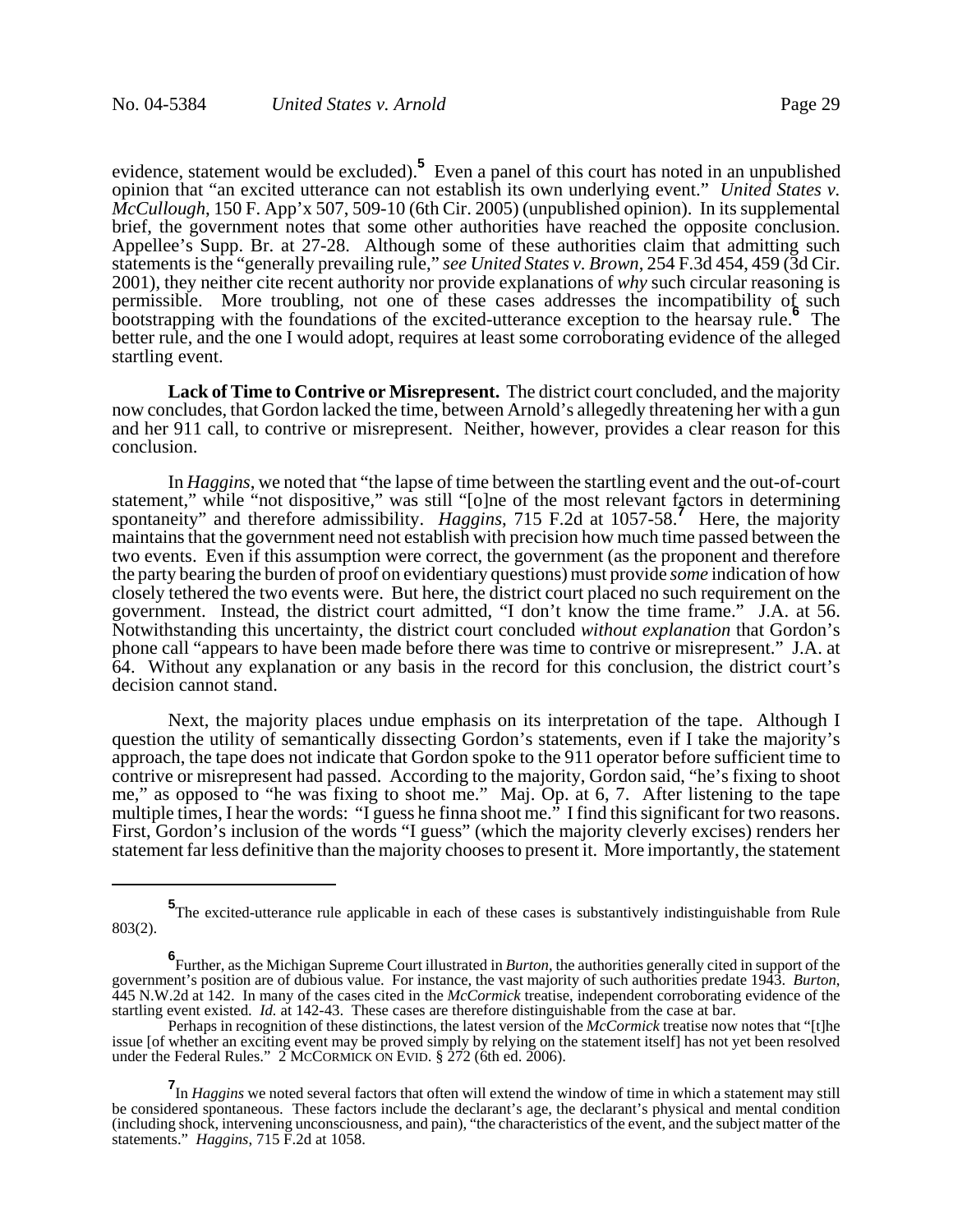contains no auxiliary verb (e.g., "is" or "was") connected to "finna," which I understand to be a slang contraction for "fixing to," much as "gonna" serves as a contraction for "going to." See, e.g., slang contraction for "fixing to," much as "gonna" serves as a contraction for "going to." *See, e.g.*, http://www.urbandictionary.com/define.php?term=finna (last visited Apr. 19, 2007) (defining "finna" as, "Abbreviation of 'fixing to.' Normally means 'going to.'").**<sup>8</sup>** The lack of an auxiliary verb renders determination of whether Gordon intended to imply the past or present tense an exercise in sheer guesswork. Accordingly, the words spoken on the tape do not establish that Gordon offered these statements before there was time to contrive or misrepresent.

The majority next attempts to satisfy the temporal element by noting that the district court concluded that Gordon sounded nervous and distraught. But this addresses the third element of the *Haggins* test (whether the statement was made while the declarant was under the stress of the event), not the second (whether the statement was made before there was time to contrive or misrepresent), and thus impermissibly collapses the second and third prongs such that a nervous tone, without more, is sufficient to establish both. The speaker's tone, however, is plainly insufficient to satisfy the second element, for whether one sounds nervous or distraught is irrelevant to determining whether sufficient *time* has passed for the speaker to contrive or misrepresent.

Finally, the cases the majority relies upon are readily distinguishable. In *Haggins*, the court found the declarant's statements admissible because of her young "age and physical condition," emphasizing that "[s]he was bleeding and in critical condition." *Haggins*, 715 F.2d at 1058. Gordon, by contrast, is an adult who suffered no physical harm. Similarly, the declarant in *United States v. Baggett*, 251 F.3d 1087, 1090 (6th Cir. 2001), had suffered severe physical abuse that resulted in an undefined period of unconsciousness between the startling event (a prolonged beating) and the statement, which was made in the hospital after she regained consciousness. Likewise, the declarant in *United States v. Cruz*, 156 F.3d 22, 30 (1st Cir. 1998), also suffered an intense and prolonged beating, and the declarant in *United States v. Green*, 125 F. App'x 659, 662 (6th Cir. 2005) (unpublished opinion), had been the victim of a physical assault. Again, and unlike each of these declarants, Gordon suffered no physical harm.

For all of these reasons, I would hold that the district court abused its discretion in admitting the 911 call, as the record presently before us cannot permit the government to satisfy either its burden of establishing that an exciting event occurred or its burden of proving that Gordon's statements were made before she had the time to contrive or misrepresent.

#### **B. Gordon's Statements When the Officers First Arrived**

Gordon's statements to the police officers when they first arrived on the scene suffer from the same fatal defects as her statements to the 911 operator: the government failed to present any independent evidence that Arnold pulled a gun on Gordon and similarly failed to show that she lacked the time to contrive or misrepresent. Here, however, the district court and the majority's conclusion regarding the second factor is even more specious, as the relevant evidence before the district court demonstrated a notable temporal disconnect.

Although the district court lacked any evidence regarding whether Gordon had time to contrive or misrepresent before making her 911 call, the evidence before the district court

**<sup>8</sup>** Understanding Gordon's statements in the 911 tape requires an understanding of slang, which is constantly evolving. Turning to a source that operates by consensus, and thus develops along with slang usage, therefore seems unusually appropriate in this instance. UrbanDictionary.com is such a source, as it permits users to propose definitions for slang terms, and other users to vote on whether they agree with the particular definitions posited. At the time of the last visit, the definition cited above (which was posted in June 2003) had received 272 positive votes, and only 45 negative votes, making it the most popular of the twenty proposed definitions of "finna," all but one of which connote future action.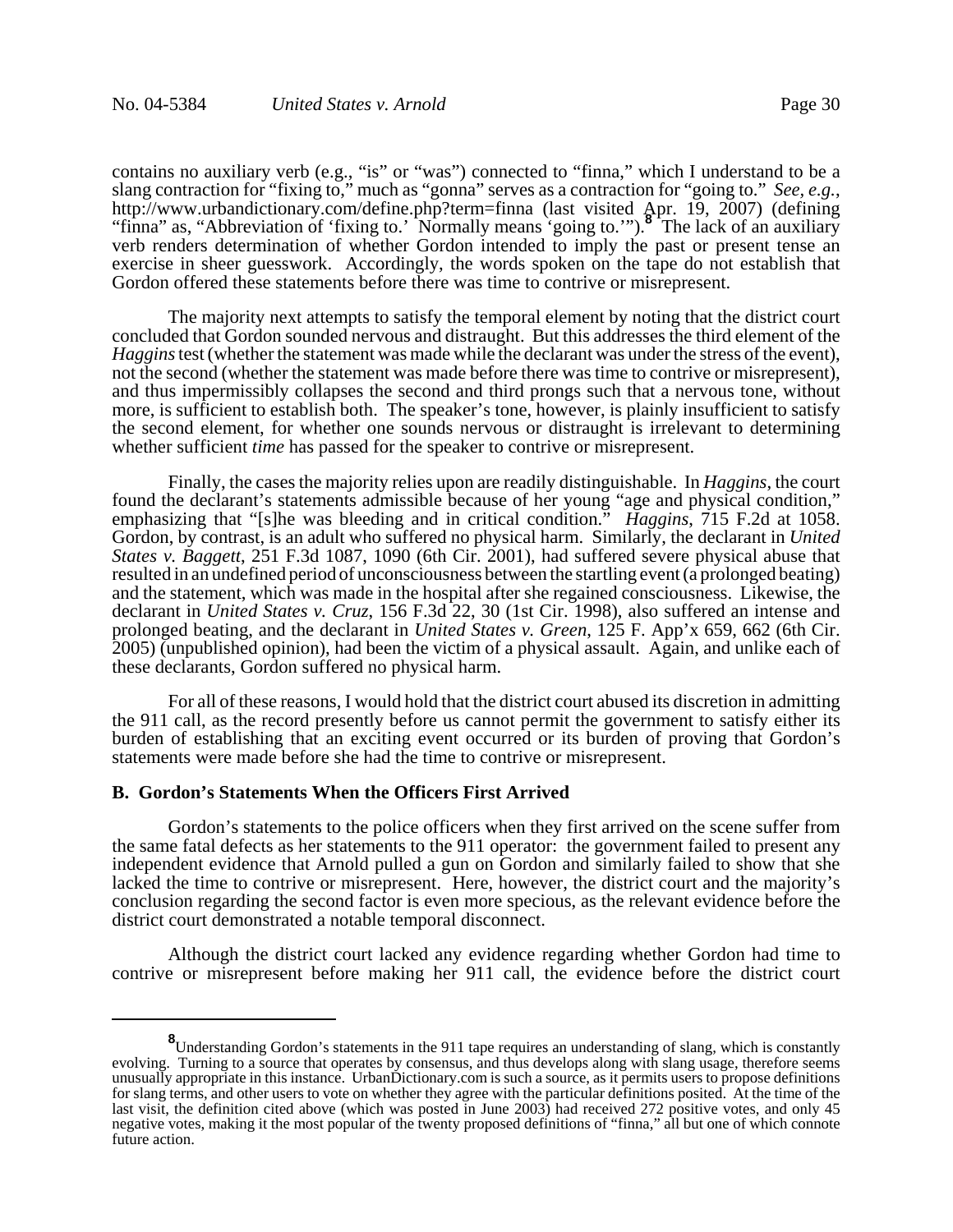demonstrated that Gordon had sufficient time to contrive or misrepresent before talking to the officers when they arrived on the scene. Gordon made her 911 call at 7:43 a.m., and the call lasted approximately two minutes. Officer Brandon's testimony established that the officers were dispatched sometime between 7:54 and 8:00 and arrived on the scene five to six minutes later. J.A. at 71-72. Thus, in addition to the unknown period of time between Gordon's altercation with Arnold and her 911 call (during the course of which she had begun to calm down), between fourteen and twenty-one minutes elapsed until the officers arrived on the scene. This clearly represents sufficient time for someone in Gordon's position to contrive a story or misrepresent the details of her account.

The majority opinion obscures the time line of these events by assuming that only five minutes passed between the end of Gordon's 911 call and the officers' arrival on the scene. Even if this were true, it does not follow that five minutes is not sufficient time for Gordon to have misrepresented what happened. I know of no binding case holding that an adult declarant who suffered no physical harm is incapable of conscious reflection sufficient to fabricate or misrepresent a story in even this short period of time, let alone the fourteen to twenty-one minutes that actually passed. For these reasons, I would hold that the district court abused its discretion in admitting Gordon's initial statements to the officers as excited utterances.

## **C. Gordon's Statements to Officers After Arnold's Arrival**

When Arnold returned to the scene in a car driven by Gordon's mother, Gordon repeated to the officers her allegation that Arnold had pulled a gun on her. I would hold that, for reasons similar to those expressed above, the district court abused its discretion by admitting this statement under the excited-utterance exception.

As previously shown, the record contains no independent evidence of Arnold's alleged gunbrandishing, or *any* evidence of the amount of time that elapsed between Gordon's altercation with Arnold and her 911 call. Because of these defects, the government cannot carry its burden of establishing that Gordon's claim that Arnold pulled a gun on her "contain[s] inherent guarantees of truthfulness," *Haggins*, 715 F.2d at 1057, or that there was no "possibility of fabrication," *Wright*, 497 U.S. at 820. Merely repeating an unreliable statement does not miraculously imbue it with reliability. The doubts expressed regarding Gordon's previous statements lead me to conclude that this statement, too, was plainly inadmissible on the record before the district court.

In conclusion, the majority opinion eviscerates the three-part test that has long governed the admissibility of hearsay statements under the excited-utterance exception. The effect of the majority's reasoning is that a statement uttered in an exciting manner, alleging that a startling event occurred, is automatically admissible for the truth of the matter asserted. After today, no independent evidence is required of either the event's occurrence (the first prong) or the amount of time that passed between the alleged event and the statement (the second prong); instead, the declarant's excited tone permits the court to infer both. And after making these inferences, the court may then satisfy the third prong by inferring that the alleged event (the occurrence of which was inferred from the speaker's tone) caused the speaker's tone. Thus, a convincing liar need not fear the pains of perjury, for a court may admit his out-of-court statement for the truth of the matter asserted on the basis of the statement and tone alone, insulating the liar from both oath and crossexamination. This approach is flatly inconsistent with our existing excited-utterance jurisprudence.

**<sup>9</sup>**<br>Even this calculation is extremely charitable to the government, as it assumes that Gordon made the 911 call immediately after the altercation with Arnold. As noted previously, there is *no* support for this assumption in the record.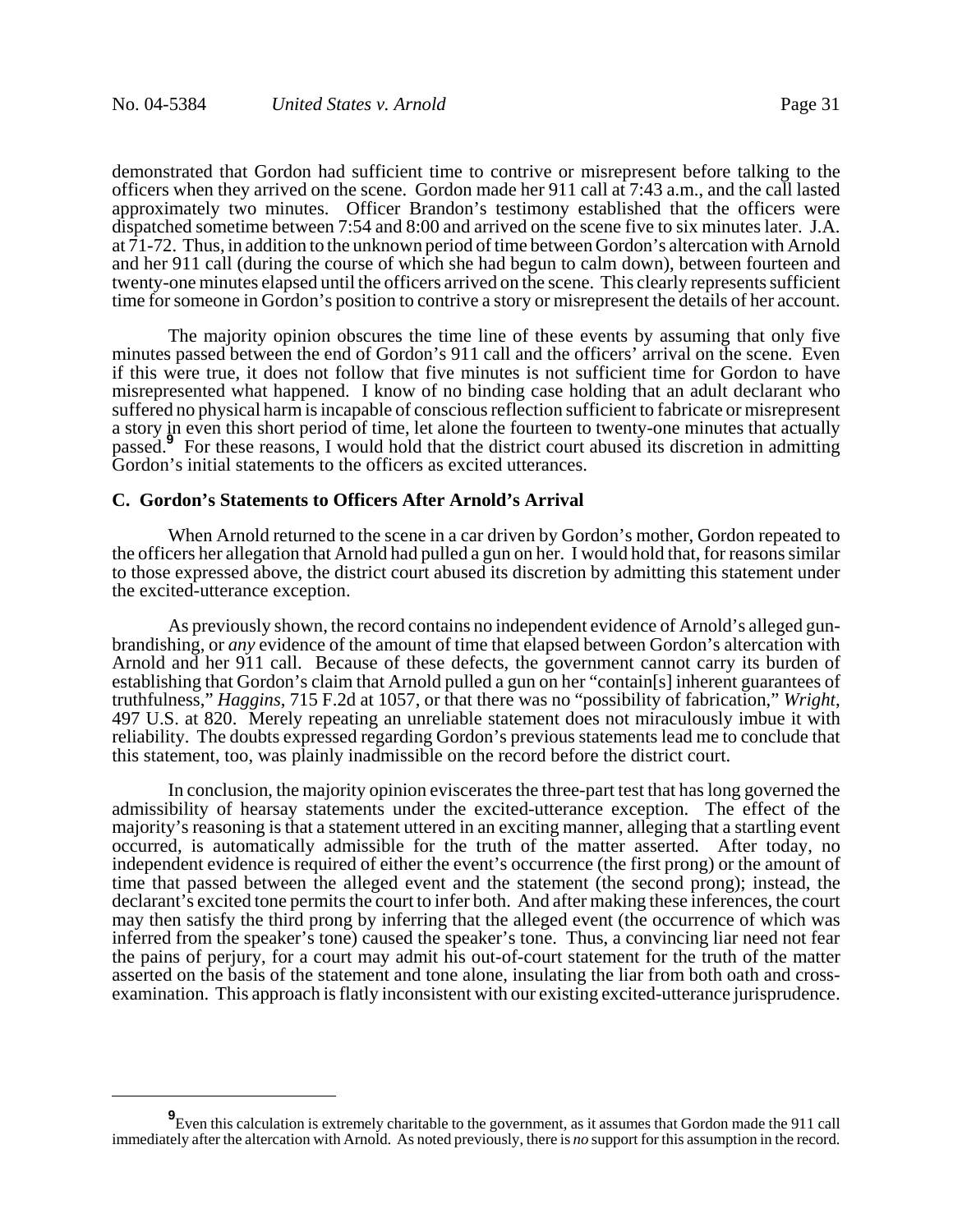## **III. CONFRONTATION CLAUSE**

Even if each of the statements discussed above were admissible under the Federal Rules of Evidence, we must undertake an analysis under the Sixth Amendment's Confrontation Clause. As the majority notes, the crux of the constitutional inquiry for Confrontation Clause challenges has changed since Arnold stood trial. Previously, the government needed to establish only (1) the witness's constitutional unavailability and (2) the statement's indicia of reliability (e.g., admissibility under a hearsay exception). *Ohio v. Roberts*, 448 U.S. 56, 65-66 (1980). But now, the government must establish that the proffered statements were not "testimonial." *Davis v. Washington*, 126 S. Ct. 2266, 2273 (2006); *Crawford v. Washington*, 541 U.S. 36, 53-54 (2004). In this case, the government developed the record to fit the first inquiry; quite understandably, neither the government nor the district court considered the second. But that does not give this court a license to contort the record to fit the *Davis* test, which is exactly what the majority opinion does. In so doing, the majority's revisionist approach effectively turns the applicable burden of proof on its head.

#### **A. Burden of Proof**

The proper starting point of the Confrontation Clause analysis is the allocation of the burden of proof, an issue the majority does not address. When a criminal defendant raises a constitutional challenge to the government's proffered evidence, the government must show by a preponderance of evidence that the evidence is constitutionally admissible. This principle rings true in a variety of circumstances implicating the Fourth and Fifth Amendments. For instance, we have noted that "[t]he government bears the burden of proving that exigent circumstances such as a medical emergency existed to justify a warrantless search." *Hardesty v. Hamburg Twp*., 461 F.3d 646, 655 (6th Cir. 2006); *see also United States v. Huffman*, 461 F.3d 777, 783 (6th Cir. 2006) ("The government, in order to satisfy the exigent-circumstances exception in the present case, must show that there was a risk of serious injury posed to the officers or others that required swift action."). Similarly, in cases involving consent to a search, the government has the burden of demonstrating that the defendant consented to the search, *United States v. Hurst*, 228 F.3d 751, 757 (6th Cir. 2000), "that the consent was freely and voluntarily given and was not the result of coercion, duress, or submission to a claim of authority," *United States v. Wellman*, 185 F.3d 651, 657 (6th Cir. 1999), and, in cases involving third-party consent, that the third party had common authority sufficient to consent to a search, *Illinois v. Rodriguez*, 497 U.S. 177, 181 (1990). In the context of the Fifth Amendment, the government must establish by preponderance of the evidence that the defendant knowingly waived his *Miranda* rights, *Colorado v. Connelly*, 479 U.S. 157, 169 (1986), and that any confession was voluntary, *Lego v. Twomey*, 404 U.S. 477, 489 (1972), if the jury is to receive such statements.

The same principle applies in determining admissibility in light of a Confrontation Clause challenge. It is clear that before *Crawford* the government bore the burden of proving the admissibility of statements under the Confrontation Clause. *Roberts*, 448 U.S. at 74-75 ("As with other evidentiary proponents, the prosecution bears the burden of establishing" that a witness is constitutionally unavailable); *Wright*, 497 U.S. at 816 (recognizing that government has the burden of establishing sufficient indicia of reliability). Nothing in either *Crawford* or *Davis* states, or even hints, that the Supreme Court intended to alter this allocation of burdens. The inescapable conclusion, then, is that post-*Davis*, the government retains the burden of defeating, by preponderance of the evidence, a defendant's Confrontation Clause challenge. This means that the government must establish facts showing that the proffered statements are nontestimonial, i.e., that they were "made in the course of police interrogation under circumstances objectively indicating that the primary purpose of the interrogation is to enable police assistance to meet an ongoing emergency." *Davis*, 126 S. Ct. at 2273. On the record presently before the court, the government cannot meet this burden.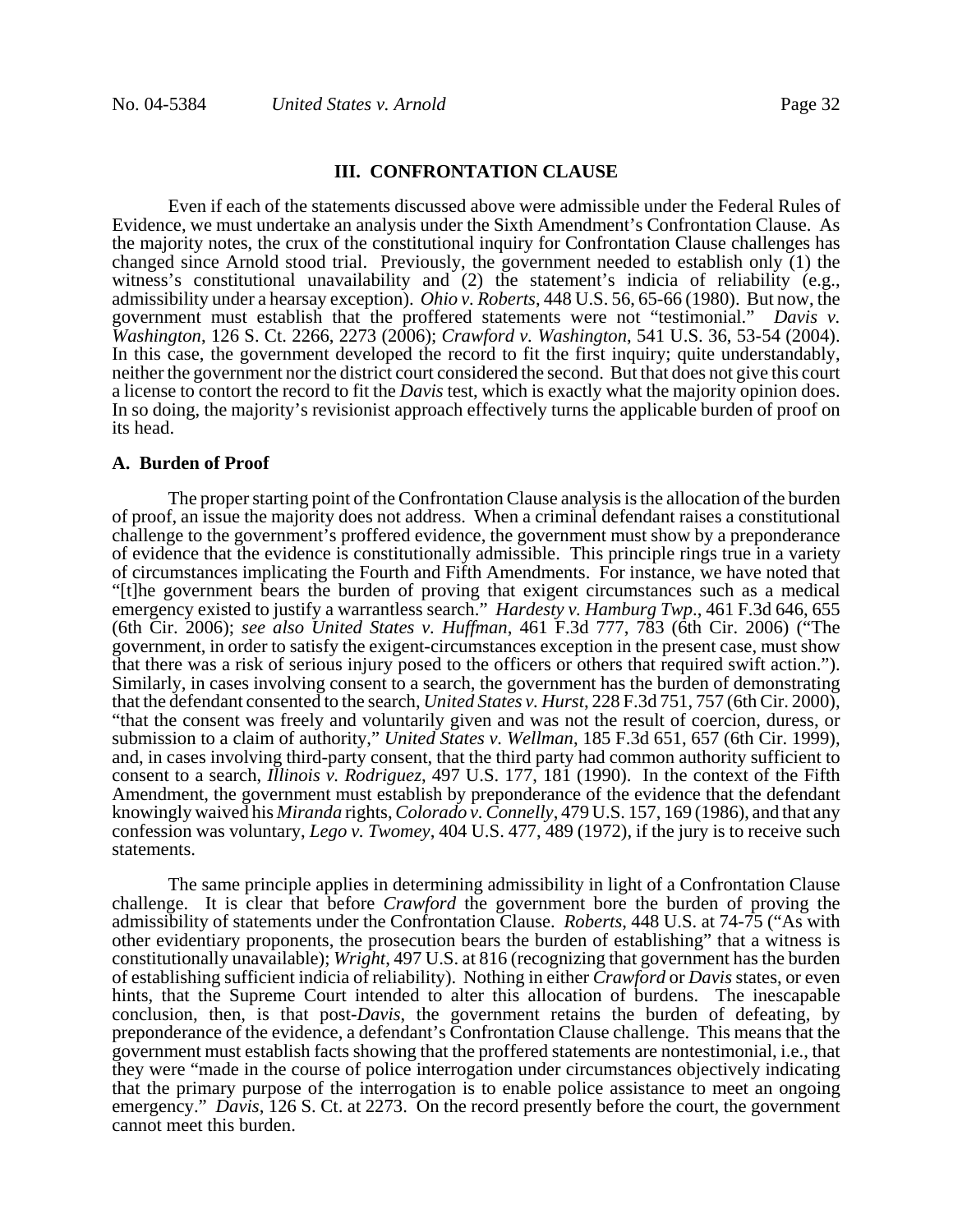#### **B. Gordon's 911 Call**

As noted above, the core inquiry under *Davis* is whether the statements were offered to enable police to address an ongoing emergency. *Id.* at 2273. To determine the purpose of the statements, courts must consider the circumstances under which they were made, emphasizing both temporal factors (e.g., whether the statement described present or past events and whether the emergency was ongoing) and environmental factors (e.g., whether the statements were made in a formal, or a safe, setting). *Id.* at 2276-77. Considering these categories of factors as they apply to Gordon's statements to the 911 operator, the record does not contain sufficient information for the government to establish that her statements were nontestimonial. For this reason, the statements are not admissible on the record presently before the court.

First, I consider temporal factors. Notwithstanding the majority opinion's insertion of an auxiliary verb into Gordon's speculative statement regarding Arnold's intent to shoot her, Arnold was clearly reporting *past events* when she spoke to the 911 operator. While she claimed to "need police" at the time of the call, her reasons for this need were all stated in the past tense: "Me and my momma's boyfriend *got* in a throw-up, and he *went* in the house and got a pistol, *pulled* it out on me. I guess he finna shoot me. So I *got* in my car and [inaudible] and *went* around the corner from the house." Audio tape: 911 call dated Sept. 19, 2002. Notably, Gordon spoke in the past tense, as each of the italicized verbs in Gordon's statement illustrates. This is notably different from the statements at issue in *Davis*, where the 911 caller spoke in the present tense, saying "He's here jumpin' on me again," "He's usin' his fists," and "He's runnin' now." *Davis*, 126 S. Ct. at 2271. While McCottry, the victim in the *Davis* case, "was speaking about events *as they were actually happening*," *id.* at 2276, that was not true of Gordon. To the contrary, Gordon was "describ[ing] past events." *Id.* (quoting *Lilly v. Virginia*, 527 U.S. 116, 137 (1999) (plurality opinion)) (alteration in original).

Similarly, it is not clear that the environment in which Gordon spoke to the 911 operator was sufficiently chaotic to render her statements nontestimonial. It is true that Gordon sounded upset, and that her voice was raised throughout the 911 call. Nonetheless, we know that Gordon had extricated herself from the scene of the alleged assault, as evidenced by her indication that she had left the house and gone around the corner (either to, or in, her car). The 911 operator knew this fact as well; she reminded Gordon, "Ma'am, listen to me. You're not there now." Audio tape: 911 call dated Sept. 19, 2002. *Davis* strongly suggests that this fact itself may well be sufficient to end the inquiry, as the Court stated that physical separation between the assailant and the alleged victim is often sufficient to terminate the emergency. *Davis*, 126 S. Ct. at 2277 ("after the operator gained the information needed to address the exigency of the moment, *the emergency appears to have ended* (*when Davis drove away from the premises*)." (emphasis added)).

While the majority insists that the emergency continued, insinuating that Gordon feared that Arnold might pursue her, Maj. Op. at 10, the circumstances do not objectively reveal that Gordon considered herself to be in such danger. Short of Gordon's yelling (which reflects her *subjective* emotional state), the 911 call reveals none of the *objective* indicia of her being hunted that one would expect to hear from someone facing such an "ongoing emergency." *Davis*, 126 S. Ct. at 2276. The 911 tape does not contain the sound of footsteps pounding the pavement or heavy breathing, which indicates that Gordon did not run quickly from the house to her car. Nor does it contain any indication that Gordon was operating the car, let alone the sounds of hurriedly driving away from a dangerous situation (ignition starting, engine revving, tires screeching). Remaining stationary in or outside of (the record is unclear) a car sitting "around the corner" from the location of a recent assault with a firearm is hardly the type of behavior exhibited by someone in the throes of an "ongoing emergency."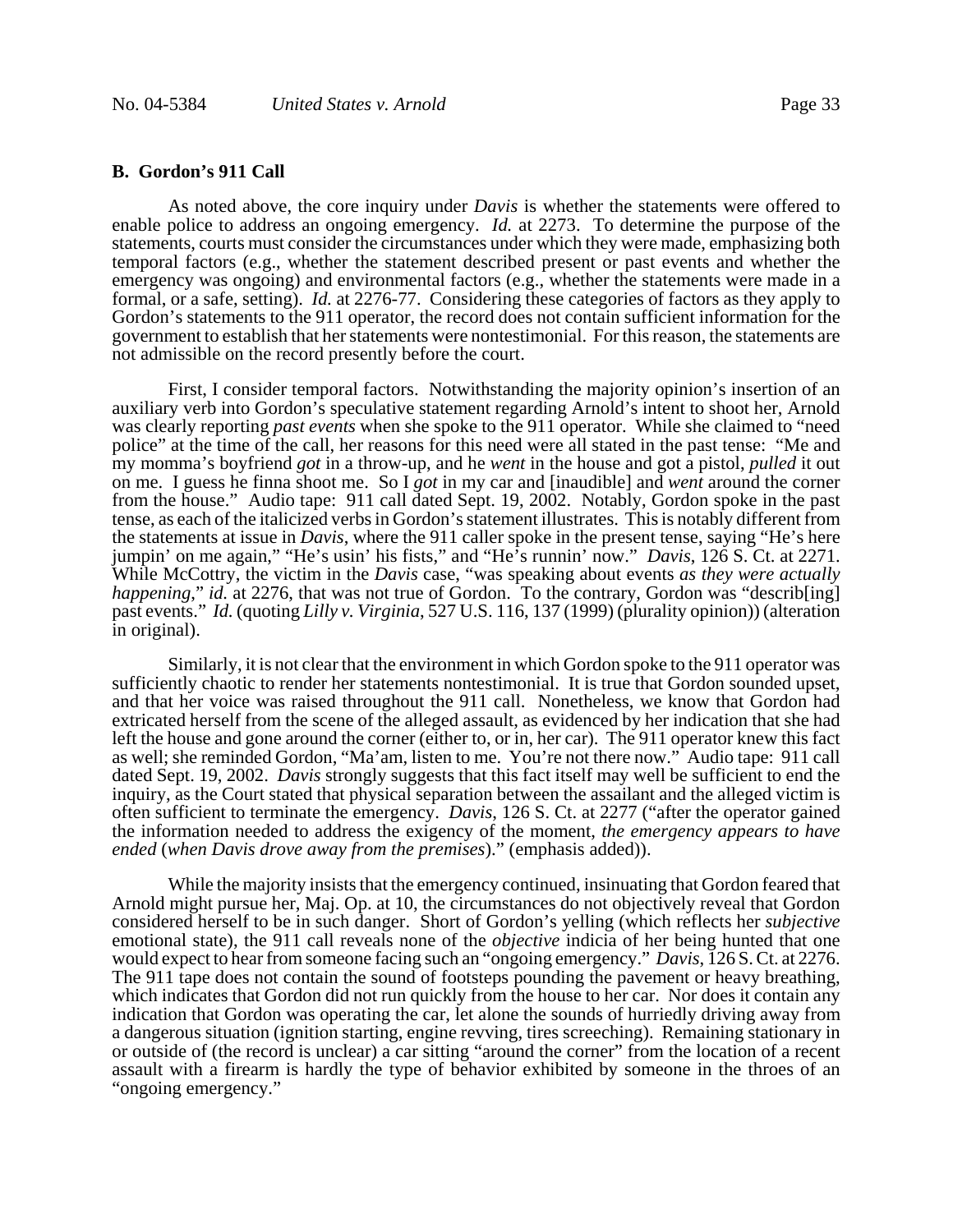For these reasons, I would conclude that the statements in Gordon's 911 call are testimonial, and therefore not admissible. At minimum, it is clear to me that on the record presently before the court, the government cannot establish "circumstances *objectively indicating* that the primary purpose of the interrogation is to enable police assistance to meet an ongoing emergency," *id.* at 2273, based on the factors emphasized in *Davis*.

## **C. Gordon's Statements When the Officers First Arrived**

Because the emergency was no longer "ongoing" when Gordon made her 911 call, Gordon's statements to the officers were also testimonial and thus inadmissible. But one need not accept my conclusion regarding the 911 call to agree with me here. As noted *supra* in Part II, the relevant testimony establishes that fourteen to twenty-one minutes separated the phone call and the officers' arrival. This additional time was certainly sufficient to quell any "emergency" that may have been "ongoing" at the time of the 911 call, especially because the record contains no evidence of any aggravating factors in the interim sufficient to rekindle the emergency.

Further, the record contains no evidence that Gordon fled from her position "around the corner" from 1012 Oak View during this intervening period, which renders it doubtful that any real emergency continued. We know that Joseph Arnold had, at some point, left 1012 Oak View in a car driven by Gordon's mother, but we do not know whether Gordon knew that Arnold left. Either way, the record does not reflect any actions on her part consistent with an ongoing emergency. Assume first that Gordon did not know that Arnold had left the house, but instead was under the impression that he remained in the house. The record's lack of any indication that she left her spot around the corner implies that she felt safe enough to remain within walking (and shooting) distance of the house where her alleged assailant remained. Alternatively, assume that Gordon knew that Arnold had left the house. In this instance, the lack of any evidence that she moved from the corner indicates that she did not think Arnold was pursuing her to shoot or assault her.**<sup>10</sup>** While the majority may be correct that remaining in the same place "offered the quickest route to making contact with the officers," Maj. Op. at 12, remaining there also offered the quickest route to make contact with a bullet, assuming that an ongoing emergency existed. Simply put, no matter which inference one draws regarding Gordon's knowledge of Arnold's whereabouts, the circumstances do not objectively indicate that the emergency was ongoing.

Similarly, Gordon's statements themselves reveal that they were testimonial. According to Officer Brandon, Gordon said "that her mother's boyfriend had pulled a gun on her," J.A. at 72; and this thus recounted "what had happened in the past,"  $Davis$ ,  $126\overline{S}$ . Ct. at  $\overline{2}276$ , as opposed to present events. Like Amy Hammon, the declarant in the other case the Supreme Court decided under the caption of *Davis v. Washington*, Gordon delivered to officers, who had arrived at the scene of an earlier disturbance, a "narrative of past events . . . at some remove in time from the danger she described." *Id.* at 2279. And unlike McCottry, Gordon was not discussing "events *as they were actually happening*," *id.* at 2276 (emphasis in original), as Arnold was not even present when her statements were made. Even if one rejects the previous analyses of which inferences one can reasonably draw based upon Gordon's behavior, that Gordon spoke in the past tense, relaying past events, is sufficient to establish that her statements were testimonial and inadmissible.

## **D. Gordon's Statements to Officers After Arnold's Arrival**

**<sup>10</sup>**Further, it is overwhelmingly unlikely that Arnold left the house to hunt Gordon, as Arnold returned to the scene in a car driven by Gordon's mother. To conclude otherwise requires one to accept the counterintuitive proposition that Gordon's mother decided to aid Arnold's pursuit of her own daughter, notwithstanding any evidence of hostilities between Gordon and her mother.